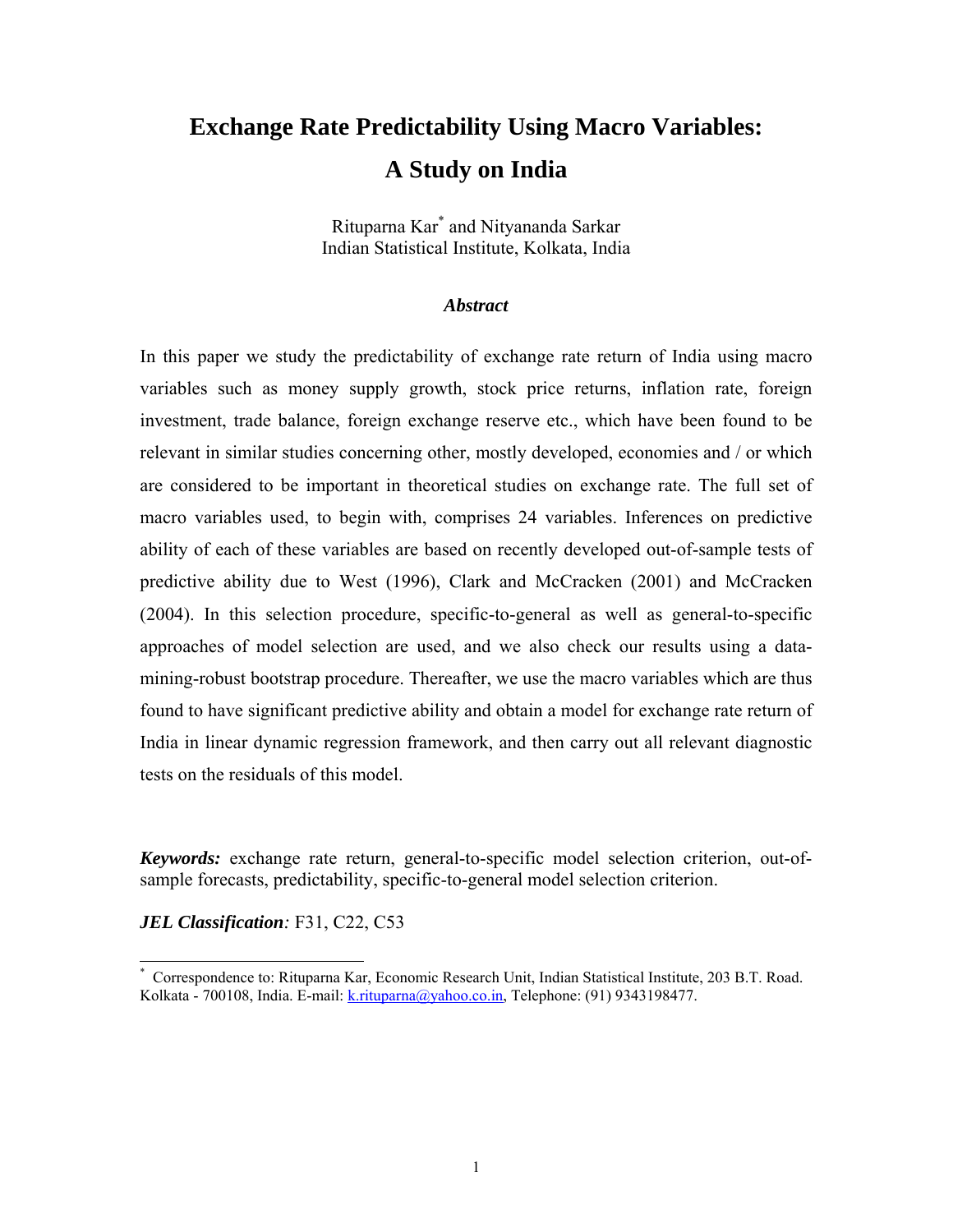#### **1. Introduction**

Economists have imputed a lot of importance on theoretical exchange rate models. Over the years, a large number of such models have been developed. These models are based primarily on the relationship between exchange rate and relevant macroeconomic variables, and usually referred to as structural models. After the publication of the two seminal papers by Meese and Rogoff (1983a,b), where they observed that a simple random walk model forecasts better than the more complex structural models, several alternative models have been developed. There have been evidences as well that if structural models are generalized to include lagged adjusted mechanisms (see, for instance, Somanath (1986) and Edison (1991)), or in case their parameters are allowed to vary over time as in Schinasi and Swamy (1989) and De Arcangelis (1992), their forecasts can be somewhat improved. Further, Hogan (1986), Chinn and Meese (1995) and Kim and Mo (1995) have shown that while time series models may be superior in short-run, structural models may perform quite well over long-run. Others have stressed the relevance of economic fundamentals such as money supply and real income in determining exchange rate behaviour, and reaffirmed the superiority of structural models over the random walk model - at least for medium and long-run horizons.

 In this paper, we are interested in empirical determination and forecastability of India's monthly exchange rate return using various macroeconomic variables. Now, one of the most important issues in such a study is the identification of the macroeconomic variables (henceforth to be referred to as macro variables) which are likely to be relevant in predicting exchange rate return. More so because all such studies which have been carried out mostly for the developed economies, have not found, as expectedly, the same set of macro variables to be relevant. To that end, the mixed results in the extant literature make it difficult, on the whole, to determine which particular macro variables are reliable indicators of exchange rate return.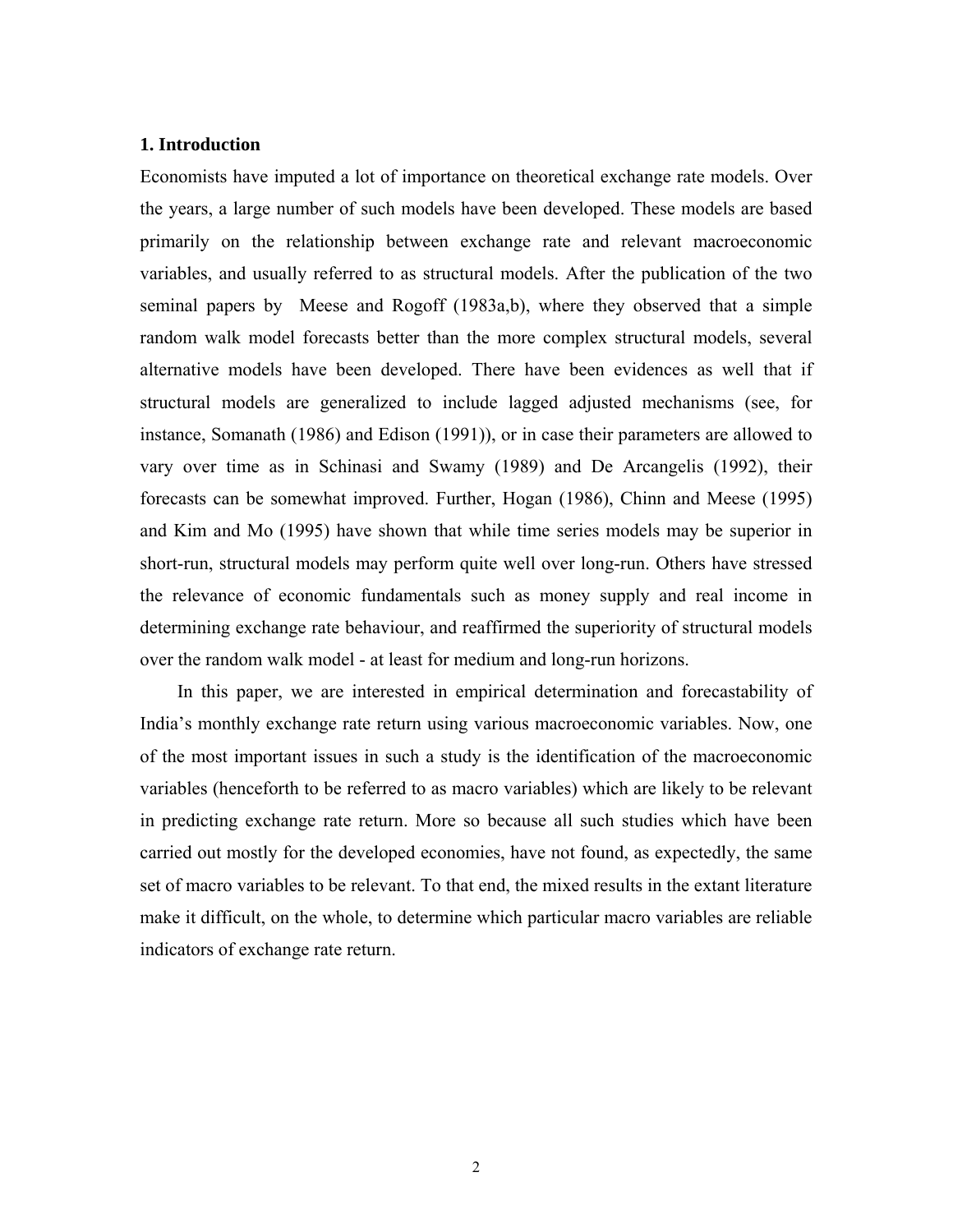To deal with this problem, we have considered, in this paper, both in-sample and out-of-sample tests of return predictability. While the in-sample analysis employs what is known in statistical / econometric literature as predictive regression framework, the outof-sample forecasts are analyzed using a pair of recently-developed-and potentially more powerful tests due to Clark and McCracken (2001) and McCracken (2004). The test statistics of these two tests are due to Diebold and Mariano (1995) and West (1996) and Harvey *et al.* (1998) (see also Rapach *et al.* (2005), for some relevant details). Another aspect to such a study is data mining. Since our interest is in testing the predictive ability of a large number of macro variables in turn, it is only natural that the issue of data mining would arise. The conventional wisdom holds that out-of-sample tests help guard against data mining. However, it has been recently argued that both the in-sample and out-of-sample tests are equally susceptible to data mining and the only way we can account for this data mining problem is by using an appropriate bootstrap procedure. We have followed the bootstrap procedure used by Rapach *et al.* (2005) and Rapach and Wohar (2005), which are originally due to Nelson and Kim (1993), Mark (1995), Kothari and Shanken (1997) and Kilian (1999), to find the macro variables which significantly explain India's exchange rate return series.

As regards the set of macro variables to start with, we consider what may be taken to be a set of 'standard' relevant macro variables. Based on the extant empirical literature, the set comprises Bombay stock exchange sensitivity index (BSESENSEX), call money rate (CMR), M0 (this variable is a component of the stock of money, basically defined as the reserve money), M1 defined as the *narrow money,* M3 (*Broad money),* consumer price index (CPI), wholesale price index (WPI), foreign currency asset (FCA), total reserve of foreign exchange (TR), industrial production (IP), export (EX), import (IM), trade balance (TB), gross fiscal deficit (GFD), sale/purchase of US dollar (SPUSD), open market operations (OMO), Federal funds rate (FFR), six-month treasury bill rate of US (TBRU6), three-month treasury bill rate of US (TBRU3), NASDAQ, world gold price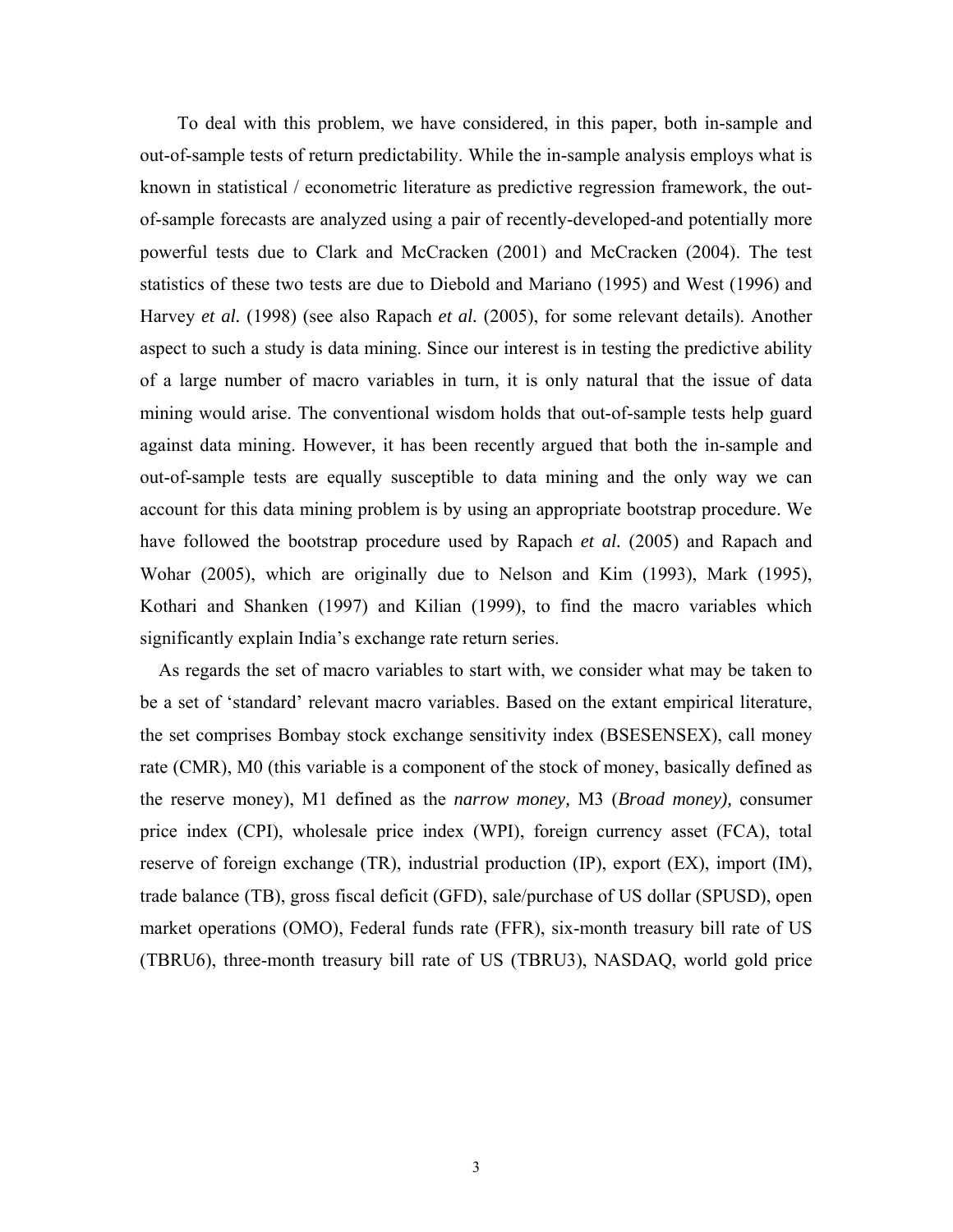(WGP), foreign direct investment (FDI), foreign institutional investment (FII), total foreign investment (FINV).

 While the effects of a rise in domestic and foreign money supply, interest rate and inflation rate, industrial production (a proxy of output) and trade balances on exchange rate are pretty straightforward due to the various theories which have developed over time, the effects of the other variables might not be easy to explain, especially because the number of studies in the latter category is very limited even in developed economies. For example, recently some studies have tried to deal with the relation between exchange rate and stock prices. It has been found that domestic stock returns have a positive effect on exchange rate since higher stock prices indicate better performance of the economy and this attracts foreign funds which lead to appreciation of the domestic exchange rate (Ki-Ho-Kim (2003)). Some other studies in this direction are due to Aggarwal (1981), Soenen and Hennigar (1988), Ma and Kao (1990), Roll (1992) Abdalla and Murinde (1997), Chow *et al.* (1997), Ajayi *et al.* (1998), Nieh and Lee (2001), Phylaktis and Ravazzolo (2005) and Pan *et al.* (2006). Insofar India is concerned, the relationship between stock index and exchange rates has been studied by Mishra (2004) and Damele *et al.* (2004).

 The effect of yet another important macro variable, the budget deficit on exchange rate, has been studied by Nyahoho (2006) where he has shown that there is no relationship between the two using statistical and empirical analyses based on data from the OECD countries. He carried out a regression of first difference of exchange rate and budget deficit in order to reach to this conclusion.

 The role of foreign direct investment growth of an economy has also been studied in great detail by Alfaro *et al.* (2004). This is an important variable for study on foreign exchange rate as this macro variable is often assumed to influence the return on foreign exchange rate. An increase in foreign investment or its components should obviously lead to an appreciation of domestic currency due to inflow of foreign funds.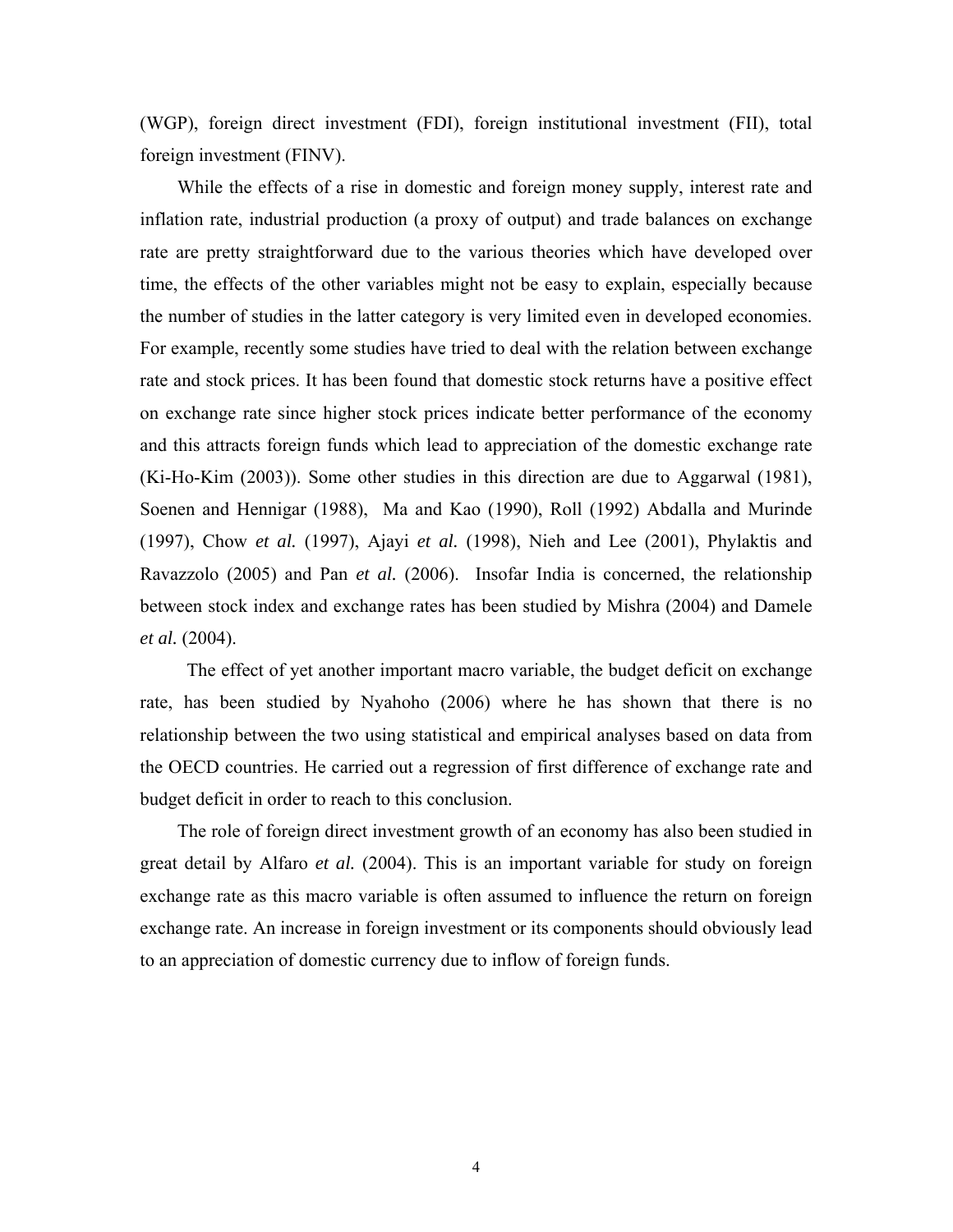As regards the relationship between interest rate market and foreign exchange market, it is known that these are closely linked as there exists arbitrage opportunities between the two markets. However, monetarists assert that an increase in domestic interest rate (essentially increasing the interest rate differential) will decrease the real demand for money, and given a fixed nominal money supply, this will be achieved by a rise in domestic price level and hence a depreciation of exchange rate. Hence, this effect is opposite to the standard Keynsian model with incorporated capital mobility, as described by Mundell (1968) and Fleming (1962) where a rise in interest rate leads to an appreciation of the domestic currency. This latter result is often viewed as a short-run result where the prices are considered to be sticky. There have been some works which have tried to study the relationship between exchange rate and interest rate, but these have been mostly in terms of testing uncovered interest parity.

Ramachandran (2006) has made a comprehensive study of foreign exchange reserves of India. He has found that the asymmetric control over capital inflows and asymmetric intervention in favour of strengthening export competitiveness in an era of persistent capital inflows seem to be responsible for the stockpile of reserves in India. The study by Kasman and Ayhan (2007) is another recent one where the long run relationship between exchange rate and reserves has been studied.

Tarhan (1995) has empirically investigated the effect of Federal Reserve open market operations (OMO) on both short-term and long-term interest rates along with the influence of OMO on the stock markets and exchange rate markets. Very recently, another probable variable that has been identified to affect exchange rate is the Federal funds rate or short term interest rate of the US. The effects of US interest rate shocks on the economies of other developed countries have been studied by Kim and Roubini (2000), and the general observation is that a rise in Federal funds rate is accompanied with devaluation of other world currencies. However, there are no such studies on the relationship between Federal funds rate and Indian exchange rate. Keeping this is mind,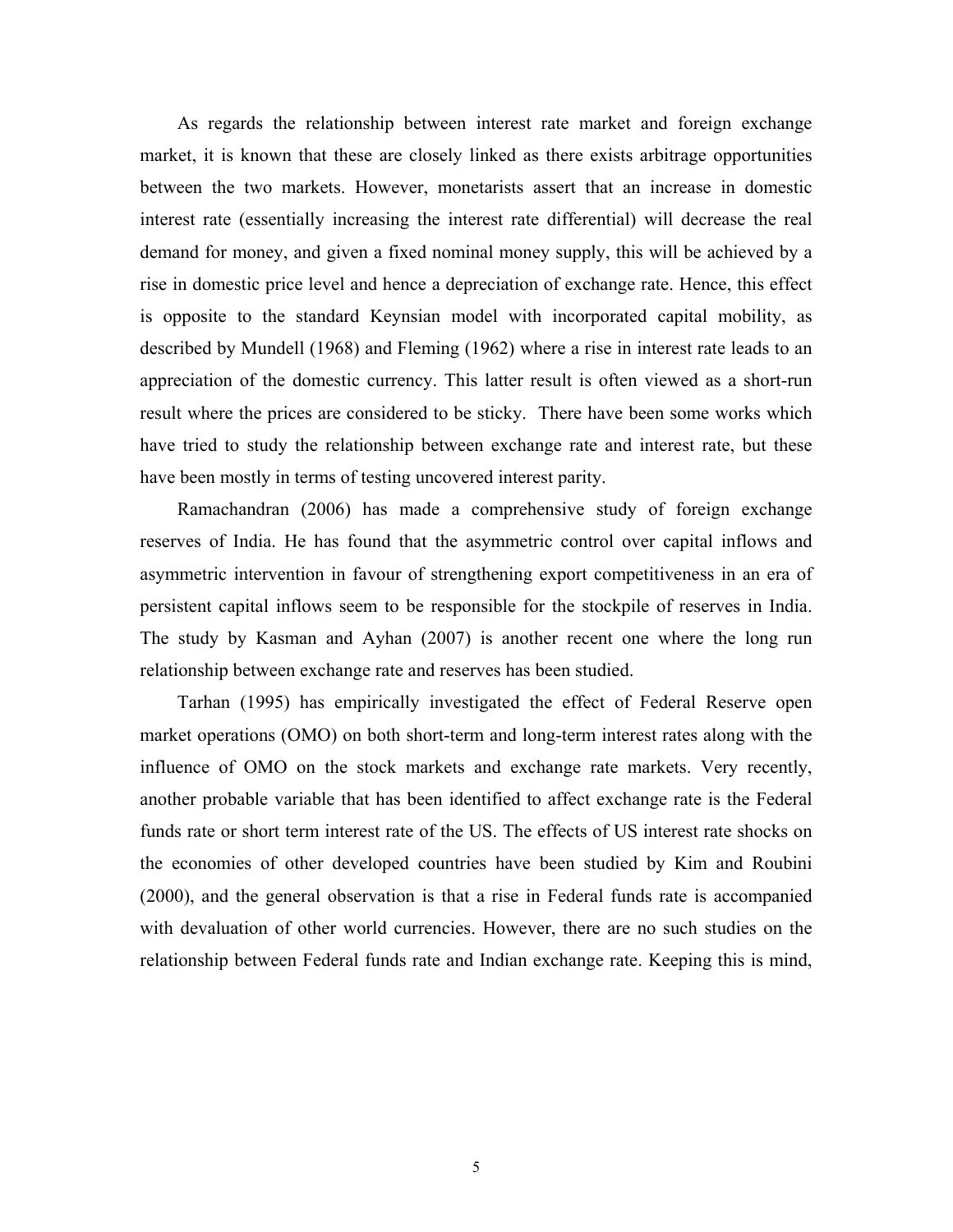we have included Federal funds rate as an independent macro variable in determining the model for India's monthly exchange rate.

 It is well known that quite often the central banks of the countries have to intervene in the exchange rate market to influence its movement towards some desired direction. In case of India, the most important instrument of the Reserve Bank of India (RBI) which is the central bank of India, is to directly intervene in this market by means of sale/purchase of US dollars. A purchase of US dollars is done to depreciate the domestic currency while it is sold when a depreciation of the domestic currency is to be countered. Another proxy of central bank intervention often used in studies is the change in foreign exchange reserves. Such macro variables are likely to affect modelling of exchange rate and its predictability. Further, sometimes the government might choose to sterilize the intervention made by them in the foreign exchange market. This may be done using the open market operations. Hence, this variable may also play some role in predictability of exchange rate return. Some important works on intervention are due to Bonser-Neal (1996), Baillie and Osterberg (1997), Chang and Taylor (1998), Dominguez (1998) and Nagayasu (2004). Kim and Sheen (2006) has carried out a recent study which tests the effectiveness of Bank of Japan's foreign exchange intervention on the conditional first and second moments of exchange rate return and traded volumes using a bivariate EGARCH model of the Japanese yen / US dollar market. For a comprehensive survey of theoretical and empirical literature on foreign exchange rate intervention, see Edison (1993), Almekinders (1995), Sarno and Taylor (2001) and Frankel *et al.* (2004).

 In India, there have been some empirical studies on the effect of intervention on foreign exchange rate. Bhaumik and Mukhopadhyay (2000) have considered a specification to link central bank's direct interventions in the foreign exchange market with changes in the country's exchange rate using the Mundell-Fleming model. Ghosh (2002) has used a Tobit and logit model for studying the role of intervention on exchange rate using daily data. Baig *et al.* (2003) have formulated and estimated a small open economy where a measure of exchange market pressure and an index of intervention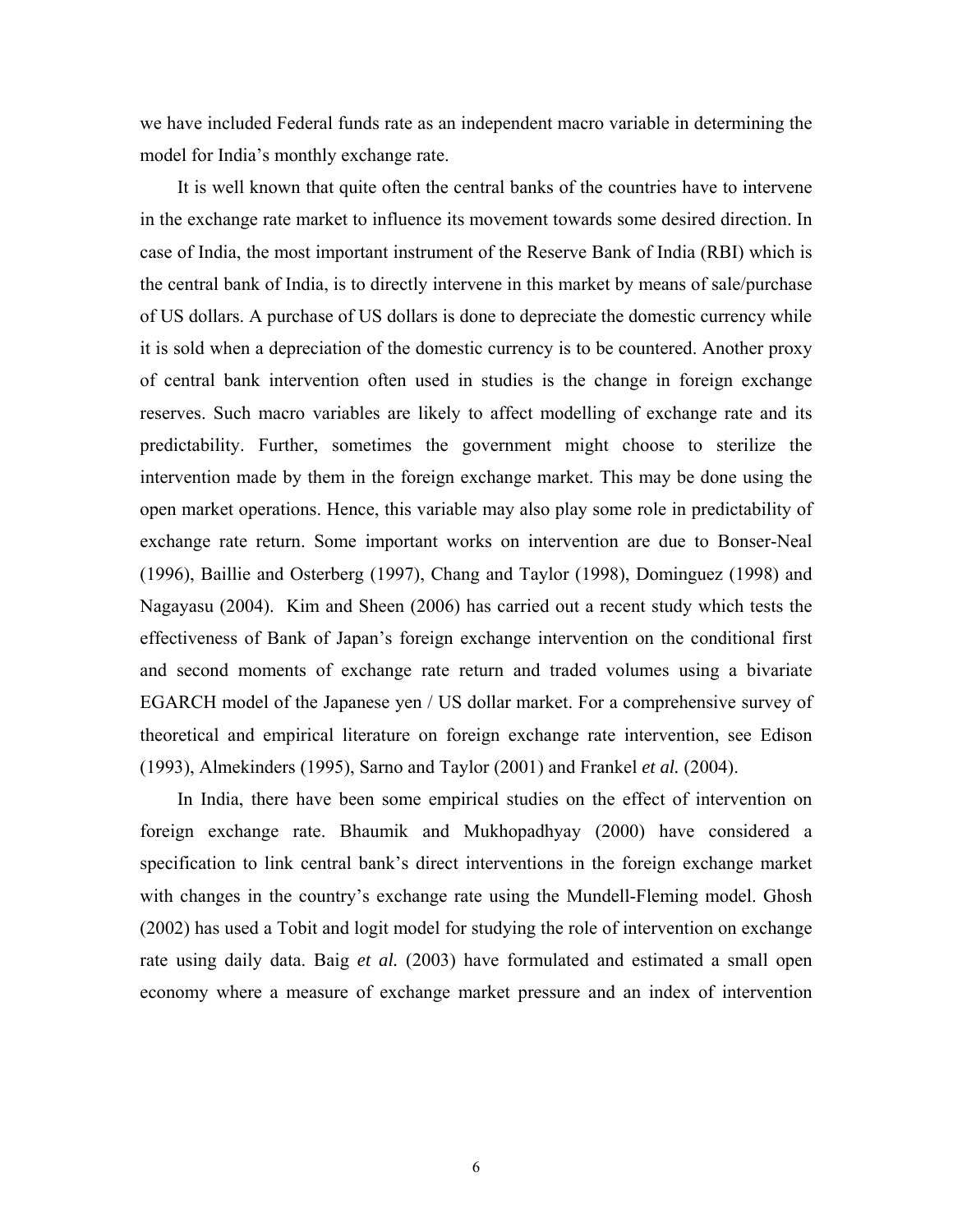activity have been constructed. The analysis of these two parameters highlights the fact that the RBI prefers to accommodate rupee<sup>[1](#page-6-0)</sup> depreciation, while aggressively preventing appreciation. The net sale of foreign exchange is only resorted to in times of crises. The large amount of foreign exchange reserves that the RBI has built up bears ample testimony to its intervention in the foreign exchange market.

 Other than intervention, the RBI also acts as the banker of last resort where it injects funds into the system to help participants tide over temporary mismatches of funds. This was implemented through the Liquidity Adjustment Facility (LAF) which was made effective on the  $5<sup>th</sup>$  of June 2000. The system is being implemented in phases and currently is a daily exercise in which banks and primary dealers (PD) participate. Here the RBI conducts an auction system of repos (the rates at which RBI borrows from the banks) and reverse repos to suck-out and inject liquidity to the market. The exact quantum of liquidity to be absorbed or injected and the accompanying repo and reverse repo rates are determined by the Financial Markets Committee after taking into consideration the liquidity conditions in the market, the interest rate situation and the stance of monetary policy. Thus, the values of repos and reverse repos can help in explaining exchange rate. However, we could not use this variable in our analysis since this time series is available only from 2000 while our study uses all the data sets starting from 1994.

 In addition to analyzing the predictive ability of each macro variable in turn, we also apply a procedure that combines general-to-specific model selection with out-of-sample tests of forecasting ability. The findings of these two procedures are combined for the purpose of identifying the set of appropriate macro variables for predicting the foreign exchange rate for India.

 Once the macro variables have been identified, we check if the conditional mean thus assumed is correctly specified. This is so because it is now well-known that inferences based on models suffering from misspecification could be misleading and

<span id="page-6-0"></span> $\frac{1}{1}$ <sup>1</sup> Rupee is the name of India's currency.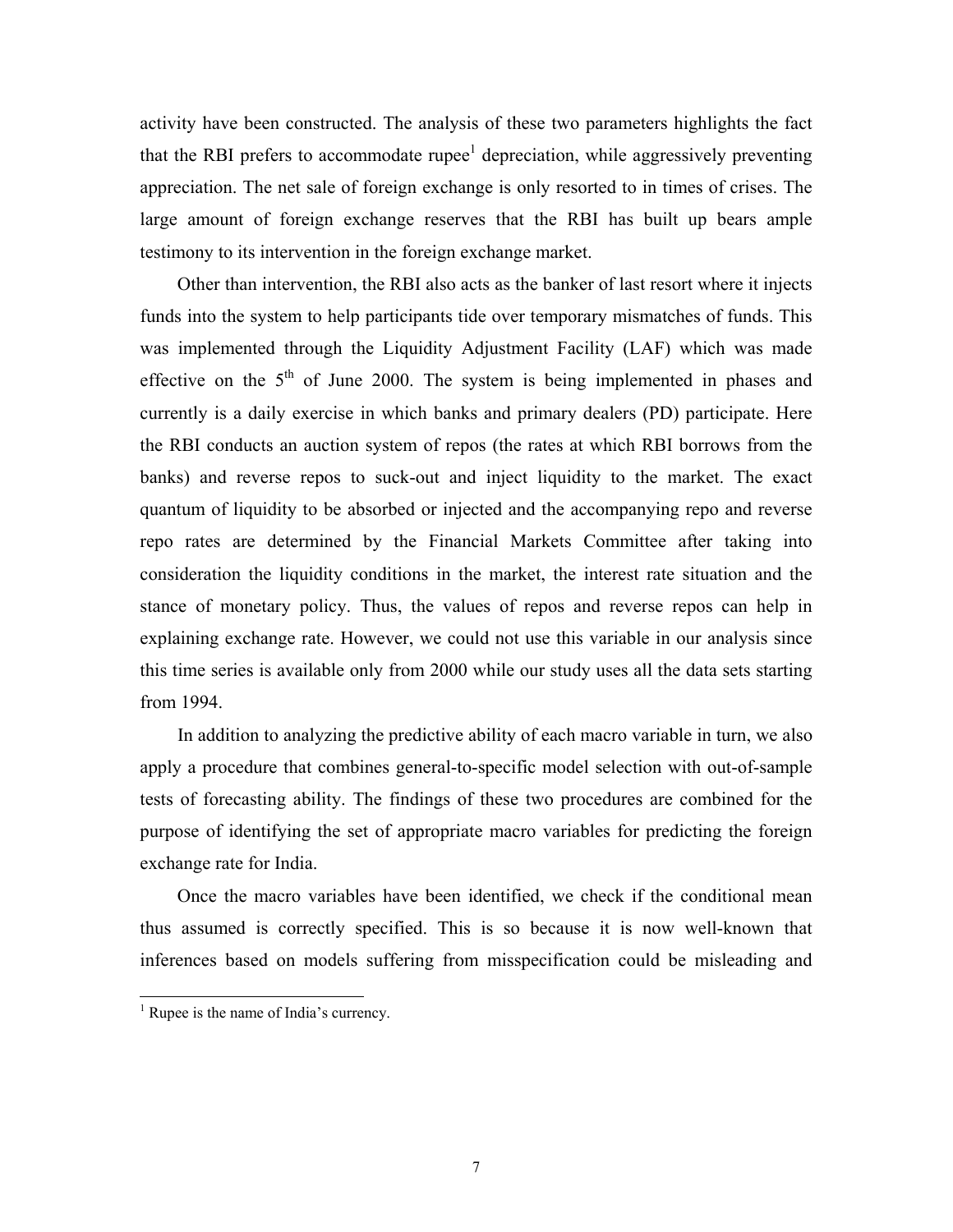incorrect. For linear dynamic models, notable cases of such misspecifications include failing to take account for parameter instability, residual autocorrelations, misspecification of functional forms and omitted variables. It is worthwhile to note that an incorrectly specified conditional mean might as well lead to misspecification of conditional variance, provided, of course, volatility is found to be significant in the monthly exchange rate data.

 Thus, the focus in the latter part of the paper - after including adequate lags to take care of autocorrelation in the return series – is on the aspect of specification, and to that end, we carry out appropriate tests for detecting parameter stability as well as functional form misspecification and omission of other relevant variables which might not have been included in the mean function by both the specific-to-general and general-tospecific approaches for selection of macro variables, and then take appropriate steps to guard against misspecification in the mean function in case the test rejects the null hypothesis of no misspecification of conditional mean. Thereafter, standard residualbased diagnostic tests including the BDS test (Brock *et al.* (1996)) are performed to detect the presence of second as well as other higher order dependences in the errors of the chosen model.

 The paper is organized as follows. The methodology applied in this study is briefly described in the next section. Section 3 presents a brief description of the data sets used in our analysis. Empirical findings are discussed in Section 4. The paper ends with some remarks in Section 5.

#### **2 Methodology and the final model**

A number of econometric tools have been used in this study to determine the relevant macro variables which have predictive ability for exchange rate return, and also to test for misspecification of the final model thus obtained. We first discuss the details regarding the former. To that end, we first describe the predictive regression approach and the tests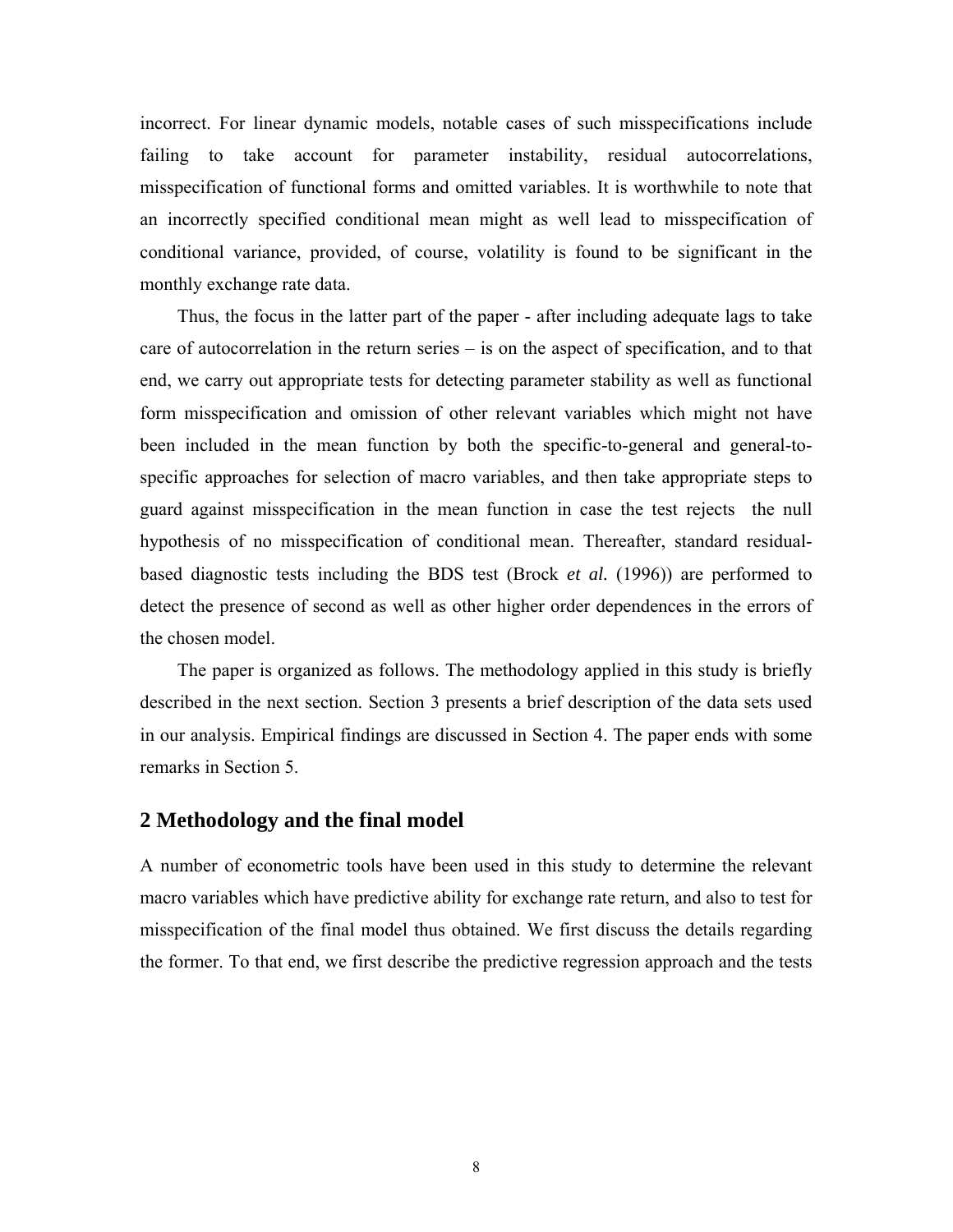of predictability based on out-of-sample forecasting performance of the predictive regressions.

#### *2.1 Predictive regression and out-of-sample tests of predictability*

As stated in the preceding section, the selection of the macro variables is done by analyzing the predictive ability of each macro variable in turn, using predictive regression and then combining these findings with those obtained by the general-to-specific model selection procedure with out-of-sample tests of forecasting ability. In predictive regression, the predictive ability of a stationary variable is studied with a regression model having one regressor at a time. This model takes the form,

$$
y_{t+1}^k = \alpha + \beta z_t + \gamma y_t + u_{t+1}^k
$$
 (1)

where  $y_t$  is the return on exchange rate from period  $t-1$  to period  $t$ ,  $t_{t+1}$  + ... +  $y_{t+k}$  is the return from period *t* to  $t + k$ , *k* is the forecast horizon, is a stationary macro variable believed to potentially predict future returns on exchange rate, and  $u_{t+1}^k$  is the disturbance term. It maybe noted that a lagged return term has been included in (1) as a control variable since it is often found that the first lag is significant and quite adequate to describe the autocorrelations in foreign exchange return. The return on foreign exchange rate can be perceived as return that agents get from holding foreign currency. Under the null hypothesis  $\beta = 0$ , this variable does not have any predictive  $y_{t+1}^k = y_{t+1} + ... + y_{t+k}$  is the return from period t to  $t + k$ , k is the forecast horizon,  $z_t$ power for future returns while under the alternative hypothesis  $\beta \neq 0$ ,  $z_t$  has predictive power for future returns. We have *T* observations on  $y_t$  and  $z_t$  of which *T*-*k* observations are usable and these are used to estimate the in-sample predictive regression model as well as for out-of-sample forecasting.

The predictive ability of  $z_t$  in the predictive regression framework is assessed by means of the *t*-statistic corresponding to  $\hat{\beta}$ , the ordinary least squares (OLS) estimate of  $\beta$ , as well as the goodness-of-fit measure  $R^2$ . The problems associated with estimating a predictive regression model like (1) are small sample bias and overlapping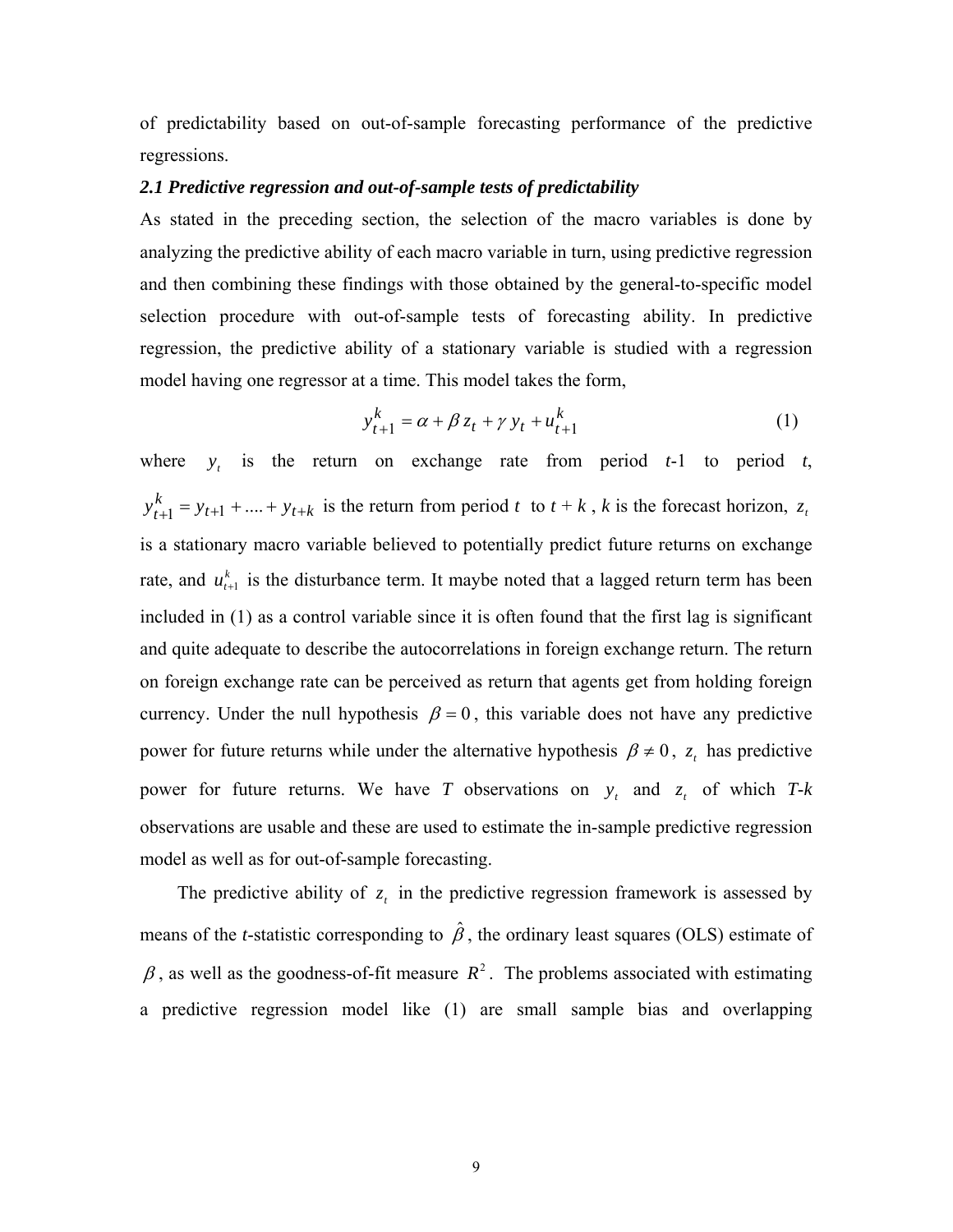observations. The latter problem is often dealt with by using the standard errors proposed by Newey and West (1987), as these are robust to heteroskedasticity and serial correlation in the disturbance term. In spite of using robust standard errors to compute *t*statistics, there can be serious size distortions when basing inferences on standard asymptotic distribution theory. To guard against size distortions, we base inferences on the concerning  $\beta$  in (1) on bootstrap procedures similar to Nelson and Kim (1993), Mark (1995), Kothari and Shanken (1997) and Kilian (1999).

 As regards out-of-sample tests of predictability, we first need to have the out-ofsample forecasts, and these are obtained based on recursive scheme where the total sample of observations is divided into in-sample (say, the first *R* observations for  $y_t$  and  $z_t$ ) and out-sample portions (the remaining ones). The first out-of-sample forecast for the unrestricted model (i.e., where  $\beta \neq 0$ ) is generated in the following way. The unrestricted predictive regression model is first estimated by the OLS method using data available through *R*. Let these estimates be denoted as  $\hat{\alpha}_{1,R}$ ,  $\hat{\beta}_{1,R}$  and  $\hat{\gamma}_{1,R}$ . Using these estimates, forecast is generated for the next i.e., (*R*+1)*th* observation and hence the forecast error, denoted as  $\hat{u}_{1,R+1}^k$ . Similarly, the initial forecast for the restricted model (i.e., where  $\beta = 0$ ) is generated and denoted as  $\hat{u}_{0,R+1}^k$ . A second set of forecasts is generated by updating the above procedure one period by using data available through period *R*+1 and using the estimates obtained from the restricted and unrestricted predictive regression models. The forecast errors thus obtained are  $\hat{u}_{1,R+2}^k$  for the unrestricted model and  $\hat{u}_{0,R+2}^{k}$  for the restricted model. This process is repeated through the available sample, and thus are obtained two sets of *T-R-k+*1 recursive forecast errorsone each for the unrestricted and restricted regression models ( $\{\hat{u}_{1:t}^k\}_{t=R}^{T-k}$  and  $\{\hat{u}_{0:t}^k\}_{t=R}^{T-k}$ ). *t R*  $\{\hat{u}_{1,t+1}^k\}_{t=R}^{T-k}$  and  $\{\hat{u}_{0,t+1}^k\}_{t=R}^{T-k}$ *t R*  $\{\hat{\mu}_{0,t+1}^k\}_{t=1}^{T-}$ 

Now, in order to be able to infer on the predictive ability of  $z_t$ , we need to compare between the out-of-sample forecasts from the unrestricted and restricted predictive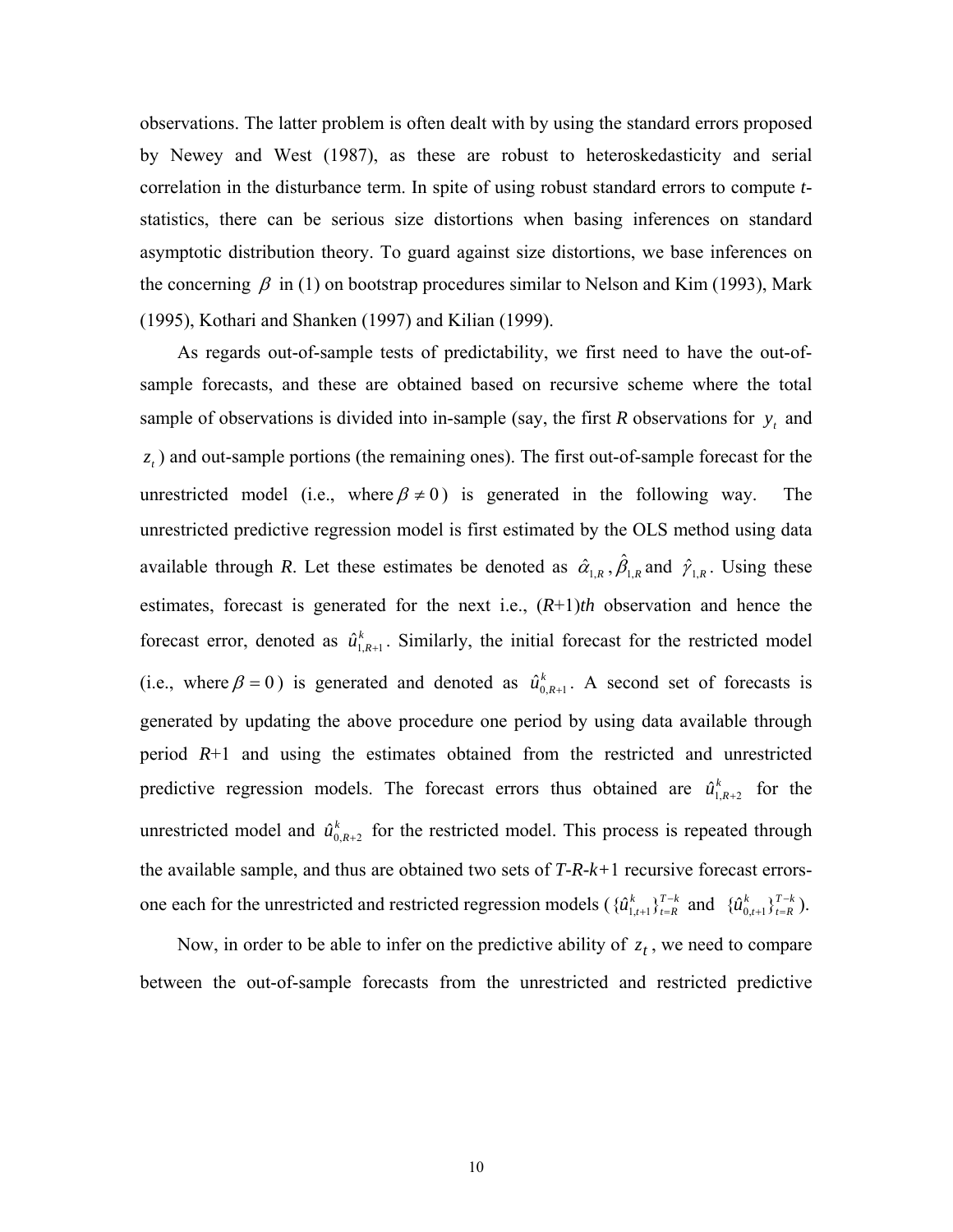regression models. If the unrestricted model forecasts are superior to the restricted model forecasts, then the variable  $z_t$  improves the out-of-sample forecasts of  $y_{t+1}^k$  relative to the first order autoregressive (AR) benchmark model where  $z_t$  is excluded. To this end, Theil's U, the ratio of the unrestricted model forecast root-mean-squared error (RMSE) to the restricted model forecast RMSE is used as a descriptive measure;  $U < 1$  implies that the unrestricted model forecast RMSE is less than the restricted model forecast RMSE and hence performance of unrestricted model in terms of forecasting is better. A more formal test to find out whether the unrestricted regression model forecasts are significantly superior to the restricted regression model forecasts involves using the McCracken (2004) *MSE-F* and Clark and McCracken (2001) *ENC-NEW* test statistics. Of the two, the first test statistic is a variant of the test statistics proposed by Diebold and Mariano (1995) and West (1996) to test for equal predictive ability, and the second is a variant of Harvey *et al.* (1998) test statistic for testing forecast encompassing.

**MSE-F statistic:** The *MSE-F* statistic is used to test the null hypothesis that the unrestricted model forecast mean squared error (MSE) is equal to the restricted model forecast MSE against the one-sided (upper-tail) alternative hypothesis that the unrestricted model forecast MSE is less than the restricted model forecast MSE. The *MSE-F* statistic is based on the loss differential,  $\hat{d}_{t+1}^k = (\hat{u}_{0,t+1}^k)^2 - (\hat{u}_{1,t+1}^k)^2$ . Letting  $\hat{d}_{t+1}^k = (\hat{u}_{0,t+1}^k)^2 - (\hat{u}_{1,t+1}^k)$ *k t*  $\hat{d}_{t+1}^k = (\hat{u}_{0,t+1}^k)^2 - (\hat{u}_{1,t+1}^k)$  $\overline{d} = (T - R - k + 1)^{-1} \sum_{t=R}^{T-k} \hat{d}_{t+1}^{k} = M \hat{S} E_0 - M \hat{S} E_1$  $=(T - R - k + 1)^{-1} \sum_{t=R}^{T-k} \hat{d}_{t+1}^{k} = M \hat{S} E_{0}$ 

where  $M\hat{S}E_i = (T - R - k + 1)^{-1} \sum_{t=R}^{T-k} (\hat{u}_{i,t+1}^k)^2$ ,  $MSE_i = (T - R - k + 1)^{-1} \sum_{t=R}^{T-k} (\hat{u}_{i,t+1}^k)^2$ ,  $i = 0,1$ , the McCracken (2004) *MSE-F* statistic is given by

$$
MSE - F = (T - R - k + 1)\overline{d} / M\hat{S}E_1.
$$
 (2)

 A significant *MSE-F* statistic indicates that the unrestricted model forecasts are statistically superior to those of the restricted model. McCracken (2004) has shown that when comparing forecasts from nested models and for  $k = 1$ , the *MSE-F* statistic has a non-standard limiting distribution. Further, Clark and McCracken (2004) have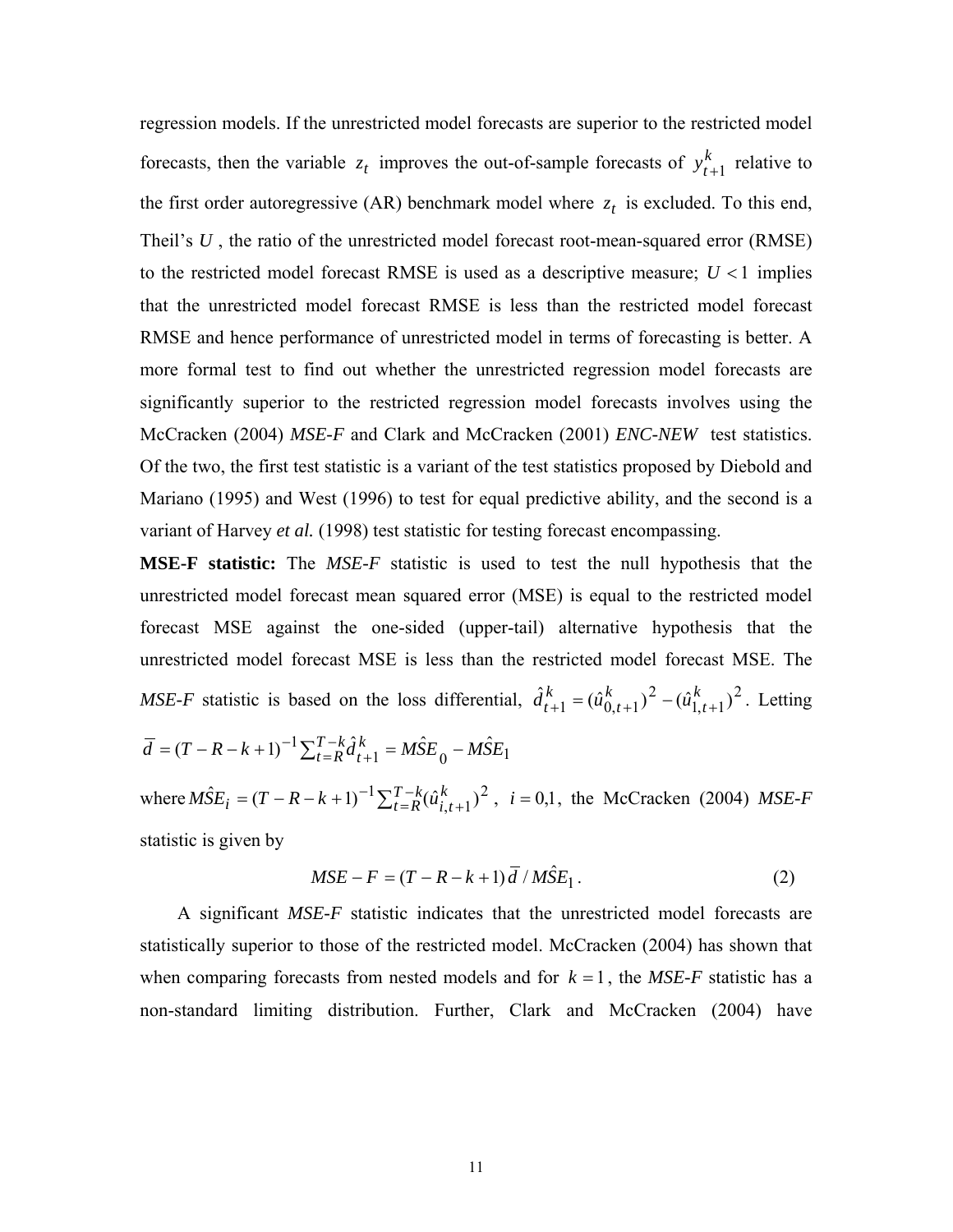demonstrated that the *MSE-F* statistic has a non-standard and non-pivotal limiting distribution in the case of nested models and for  $k > 1$ , and accordingly they have recommended basing inference on bootstrap procedure along the lines of Kilian (1999).

**ENC-NEW statistic:** The other out-of-sample statistic, *ENC-NEW*, relates to the concept of forecast encompassing. The *ENC-NEW* statistic due to Clark and McCracken (2001) takes the form,

$$
ENC - NEW = (T - R - k + 1)\overline{c}/M\hat{S}E_1
$$
\n(3)

where 
$$
\overline{c} = (T - R - k + 1)^{-1} \sum_{t=R}^{T-k} \hat{c}_{t+1}^k
$$
 and  $\hat{c}_{t+1}^k = \hat{u}_{0,t+1}^k (\hat{u}_{0,t+1}^k - \hat{u}_{1,t+1}^k)$ .

Under the null hypothesis, the weight attached to the unrestricted model forecast in the optimal composite forecast is zero and the restricted model forecasts encompass the unrestricted model forecasts. Under the one-sided (upper-tail) alternative hypothesis, the weight attached to the unrestricted model forecast in the optimal composite forecast is greater than zero, so that the restricted model forecasts do not encompass the unrestricted model forecasts. Similar to the *MSE-F* statistic, the limiting distribution of the *ENC-NEW* statistic is non-standard and pivotal for  $k = 1$  and is non-standard and non-pivotal for  $k > 1$  (Clark and McCracken (2004)) when comparing forecasts from nested models. As suggested by Clark and McCracken (2004), here again we base our inferences on a bootstrap procedure.

**The bootstrap procedure:** Following Rapach *et al.* (2005), we now describe the bootstrap procedure which is similar to those by Nelson and Kim (1993), Mark (1995), Kothari and Shanken (1997) and Kilian (1999). We postulate that the data are generated by the following system under the null hypothesis of no predictability:

$$
y_t = a_0 + a_1 y_{t-1} + \varepsilon_{1,t}
$$
 (4)

$$
z_t = b_0 + b_1 z_{t-1} + \dots + b_q z_{t-q} + \varepsilon_{2,t} \tag{5}
$$

where the disturbance vector  $\varepsilon_t = (\varepsilon_{1,t}, \varepsilon_{2,t})'$  is independently and identically distributed with covariance matrix  $\Sigma$ . First, (4) and (5) are estimated by the OLS procedure with lag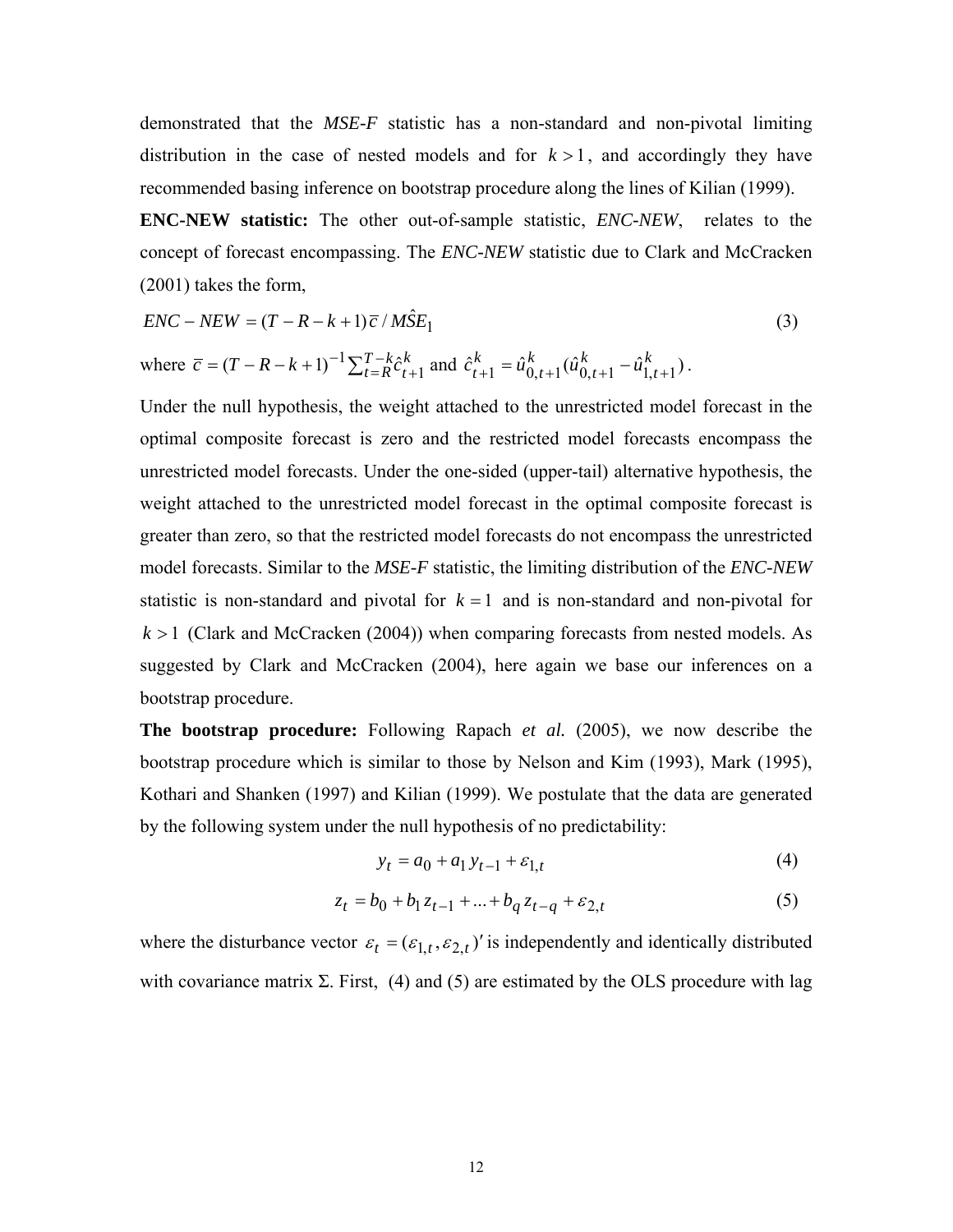order  $q$  in (5) selected using the Akaike's information criterion (AIC), and the OLS residuals  $\{\hat{\varepsilon}_t = (\hat{\varepsilon}_{1,t}, \hat{\varepsilon}_{2,t})'\}_{t=1}^{T-q}$  are computed. In order to generate a series of disturbances for our pseudo-sample, we randomly draw (with replacement) *T*+100 times from the OLS residuals  $\{\hat{\epsilon}_t\}_{t=1}^{T-q}$ , giving us a pseudo-series of disturbance terms  $\{\hat{\varepsilon}_t^*\}_{t=1}^{T+100}$ . Drawings of the OLS residuals are made in tandem and the contemporaneous correlation between the disturbances of the original sample is maintained. Using the OLS estimates of the parameters in equations (4) and (5) and  $\{\hat{\epsilon}_t^*\}_{t=1}^{T+100}$  and setting the initial observations of  $y_{t-1}$  and  $z_{t-1}, z_{t-2},..., z_{t-q}$  equal to zero in equations (4) and (5), we can build up a pseudo-sample of  $T+100$  observations for  $y_t$  and  $z_t$ ,  $\{y_t^*, z_t^*, z_t^*\}_{t=1}^{T+100}$ . The first 100 transient start-up observations are dropped in order to randomize the initial observations. For this pseudo-sample, we calculate the *t*statistic corresponding to  $\beta$  in the in-sample predictive regression model given in (1) and  $\hat{\varepsilon}_t$  \* $\}_{t}^{T}$  $\hat{\epsilon}_t$  \*  $Y_{t=1}^{T+100}$  and setting the initial observations of  $y_{t-1}$  and  $z_{t-1}, z_{t-2},..., z_{t-q}$  $y_t^*$ ,  $z_t^*$   $\big\}^T_{t}$ the two out-of-sample statistics given in (2) and (3). This process is repeated 1000 times, giving us empirical distribution for the in-sample *t*-statistic and the out-of-sample statistics. For each statistic, the *p*-value is the proportion of the bootstrapped statistics that are greater than the statistic computed using the original sample. As both the out-ofsample tests are one sided (upper-tail), an out-of-sample statistic is significant at, say, 10% level, if the *p*-value is less than or equal to 0.10 while for the in-sample *t*-test which is two-sided, the statistic is significant at 10 % if the *p*-value is less than or equal to 0.05 or greater than or equal to 0.95.

#### *2.2 Data mining*

It is now well-recognized that data-mining becomes a concern while testing the predictive ability of multiple variables. Lo and MacKinlay (1990) and Foster *et al.* (1997) have pointed out this with respect to in-sample tests of predictability. Data mining is considered to be a serious problem for in-sample tests of predictability, and the conventional wisdom holds that out-of-sample tests are better able to guard against data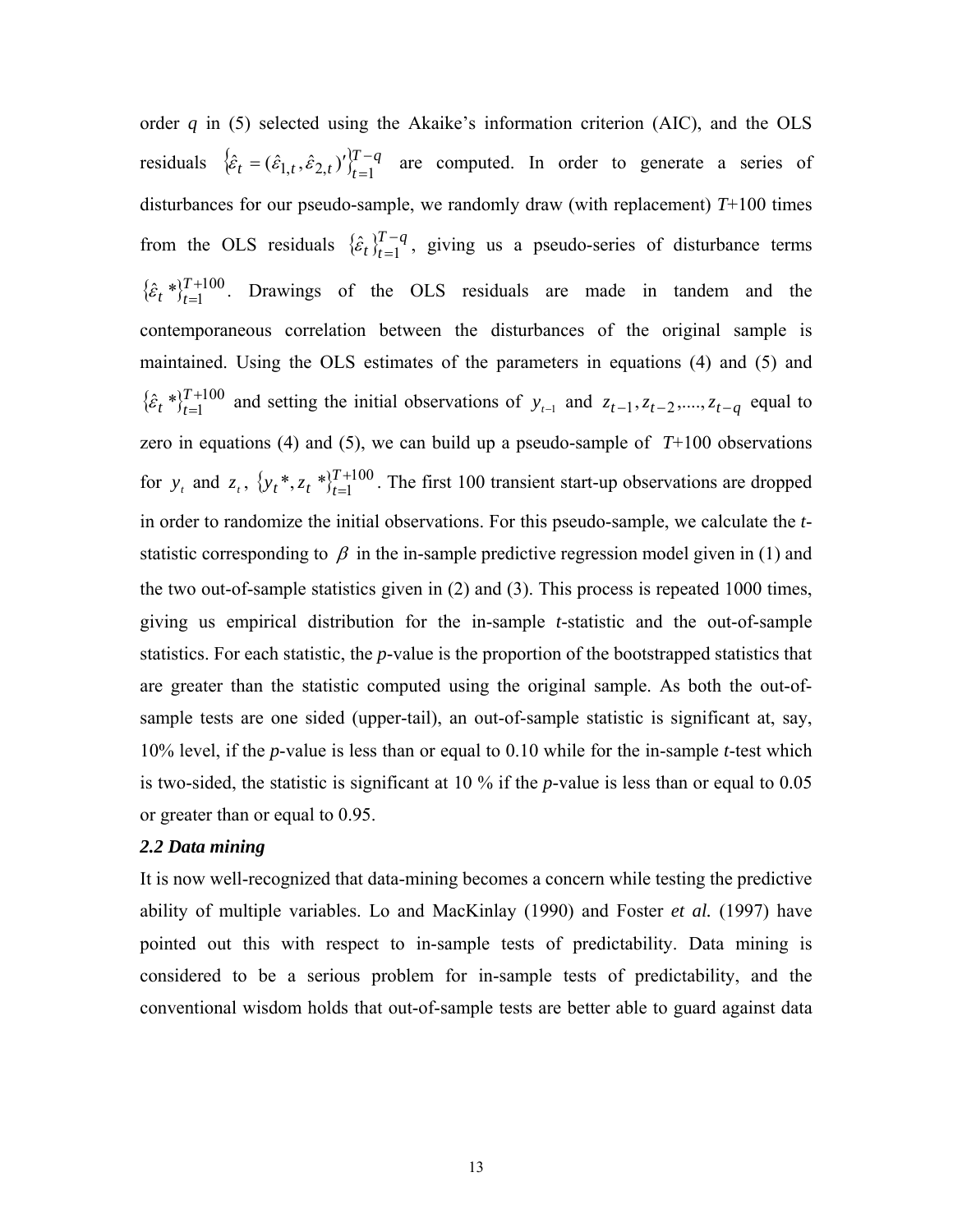mining. In our study, we have used the same data-mining environment as considered by Inoue and Kilian (2003). Suppose there are *M* different macro variables  $z_{j,t}$ ,  $j = 1,...M$ , in turn as candidate predictors in the predictive regression model (1). Inoue and Kilian (2003) have specified the null hypothesis as  $H_0: \beta_j = 0 \ \forall j$  and the alternative hypothesis as  $H_1: \beta_j \neq 0$  for some *j*, where  $\beta_j$  is the coefficient corresponding to  $z_{j,t}$ in (1). For an in-sample test statistic, we use  $\max_{j \in \{1,...M\}} |t_{\hat{\beta}_j}|$  where  $t_{\hat{\beta}_j}$  is the *t*statistic corresponding to  $\beta_j$ . For the out-of-sample test statistic, we use the maximal *MSE-F* and maximal *MSE-NEW* statistics. Inoue and Kilian (2003) have derived the asymptotic distribution for the maximal in-sample and out-of-sample statistics under the null hypothesis of no predictability as well as under the local alternatives in this data mining environment. Since the limiting distributions are generally data dependent, Inoue and Kilian (2003) have recommended bootstrap procedures.

 The bootstrap procedure discussed earlier is modified a little to take account for data mining problem. For *M* different macro variables  $z_{j,t}$ ,  $j = 1,...,M$ , serving as candidate predictors for the candidate predictive regression model (1), equation (5) is augmented as follows to consider all the *M* candidate predictors

$$
z_{1,t} = b_{1,0} + b_{1,1} z_{1,t-1} + \dots + b_{1,q_1} z_{1,t-q_1} + \varepsilon_{1,2,t}
$$
  
. (6)

$$
z_{M,t} = b_{M,0} + b_{M,1} z_{M,t-1} + \dots + b_{M,q_M} z_{M,t-q_M} + \varepsilon_{M,2,t}
$$

where the disturbance vector  $\varepsilon_t = (\varepsilon_{1,t}, \varepsilon_{1,2,t}, ..., \varepsilon_{M,2,t})'$  is independently and identically distributed with covariance matrix  $\Sigma$ . Using the system defined by (4) and (6), we proceed in a way which is similar to the bootstrap procedure described earlier to generate 1000 pseudo-samples of observations for  $y_t$  and  $z_{1,t}, z_{2,t}, \ldots, z_{M,t}$  under the null hypothesis of no predictability, with each pseudo-sample matching the original sample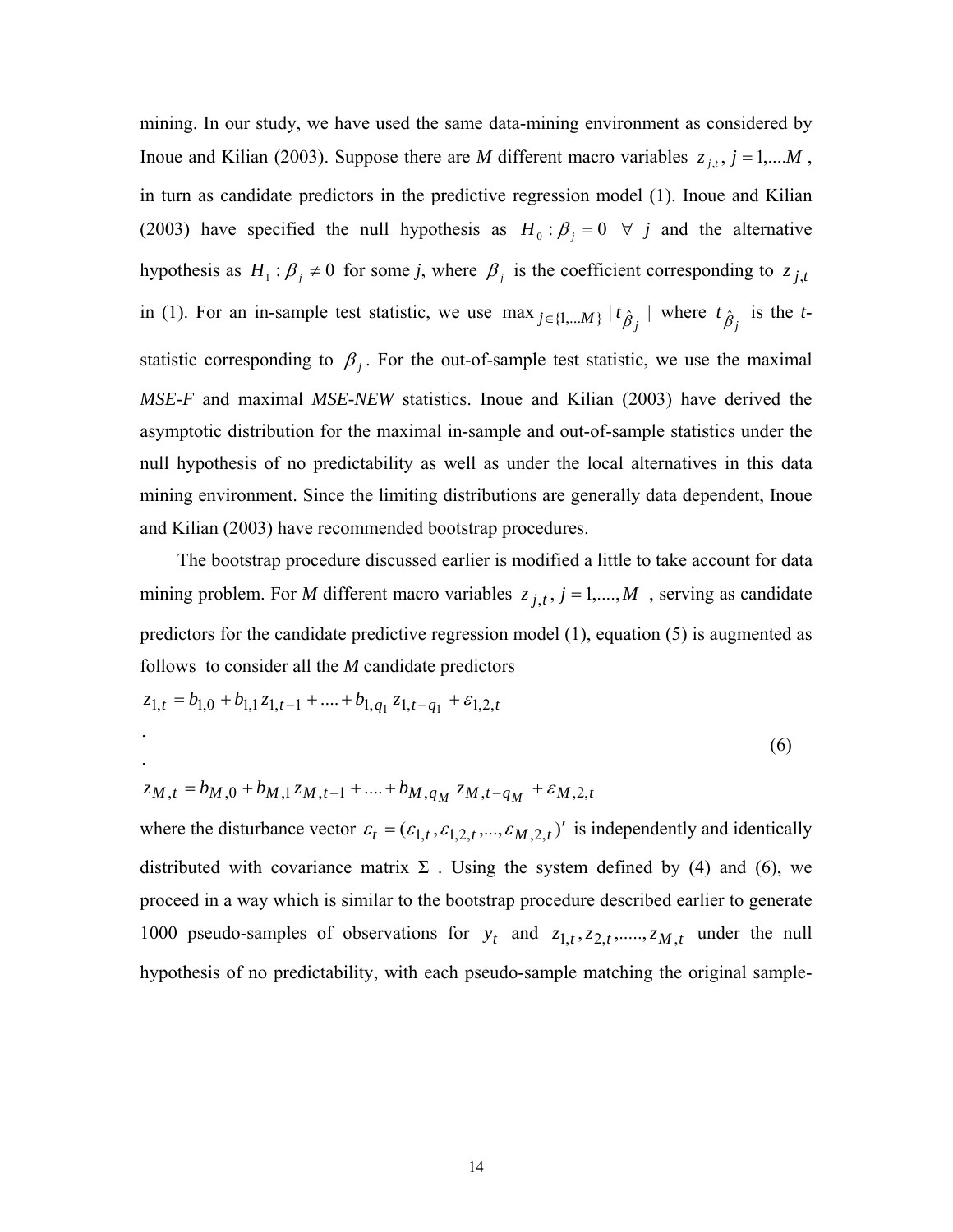size. For each pseudo-sample, we calculate the *t*-statistic corresponding to  $\beta_i$  in the insample predictive regression model and the two out-of-sample statistics for each of the  $z_{j,t}$  \* variables (*j*=1, ..., *M*) in turn. We then compute and store the largest and the smallest *t*-statistics as well as the maximal *MSE-F* and *ENC-NEW* statistics. After ordering the empirical distribution for each maximal out-of-sample statistics, the  $900<sup>th</sup>$ , 950<sup>th</sup> and 970<sup>th</sup> values serve as the 10%, 5% and 1% critical values for each maximal outof-sample statistics, respectively. For the in-sample *t*-statistic, the 950<sup>th</sup>, 975<sup>th</sup> and 995<sup>th</sup> values of the empirical distribution for the largest *t*-statistic serve as the 10%, 5% and 1%

upper tail critical values, respectively for *max*  $_{j \in \{1,...,M\}} | t_{\hat{\beta}_j} |$  statistic.

#### *2.3 General-to-specific approach*

Along with analyzing each macro variable in turn, we have also employed the general-tospecific approach of model selection, as used by Clark (2004), to identify the relevant predictor macro variables. In this, we again use the predictive regression model defined in (1) but including all the variables,

$$
y_{t+1}^k = \alpha + \beta_1 z_{1,t} + \dots + \beta_M z_{M,t} + \gamma y_t + u_{t+1}^k
$$
 (7)

This model is estimated using data from the in-sample portion of the total sample. Each of the *t*-statistics corresponding to the  $z_{j,t}$ ,  $t=1,...,M$ , variables in (7) are examined and if the smallest *t*-statistic (in absolute value) is greater than or equal to 1.645, we select the model that includes all *M* of the  $z_{j,t}$  variables. If the smallest *t*-statistic is less than 1.645, we exclude the  $z_{j,t}$  variable corresponding to the smallest *t*-statistic in the next model we consider. We proceed in this way and include only those values of  $z_{j,t}$ variables which have significant *t*-statistics. If this exercise based on data from the insample period includes at least one of the  $z_{j,t}$  variables, we then compare the out-ofsample return forecasts generated by the selected model to the out-of-sample forecasts generated by the benchmark model. We again form out-of-sample forecasts recursively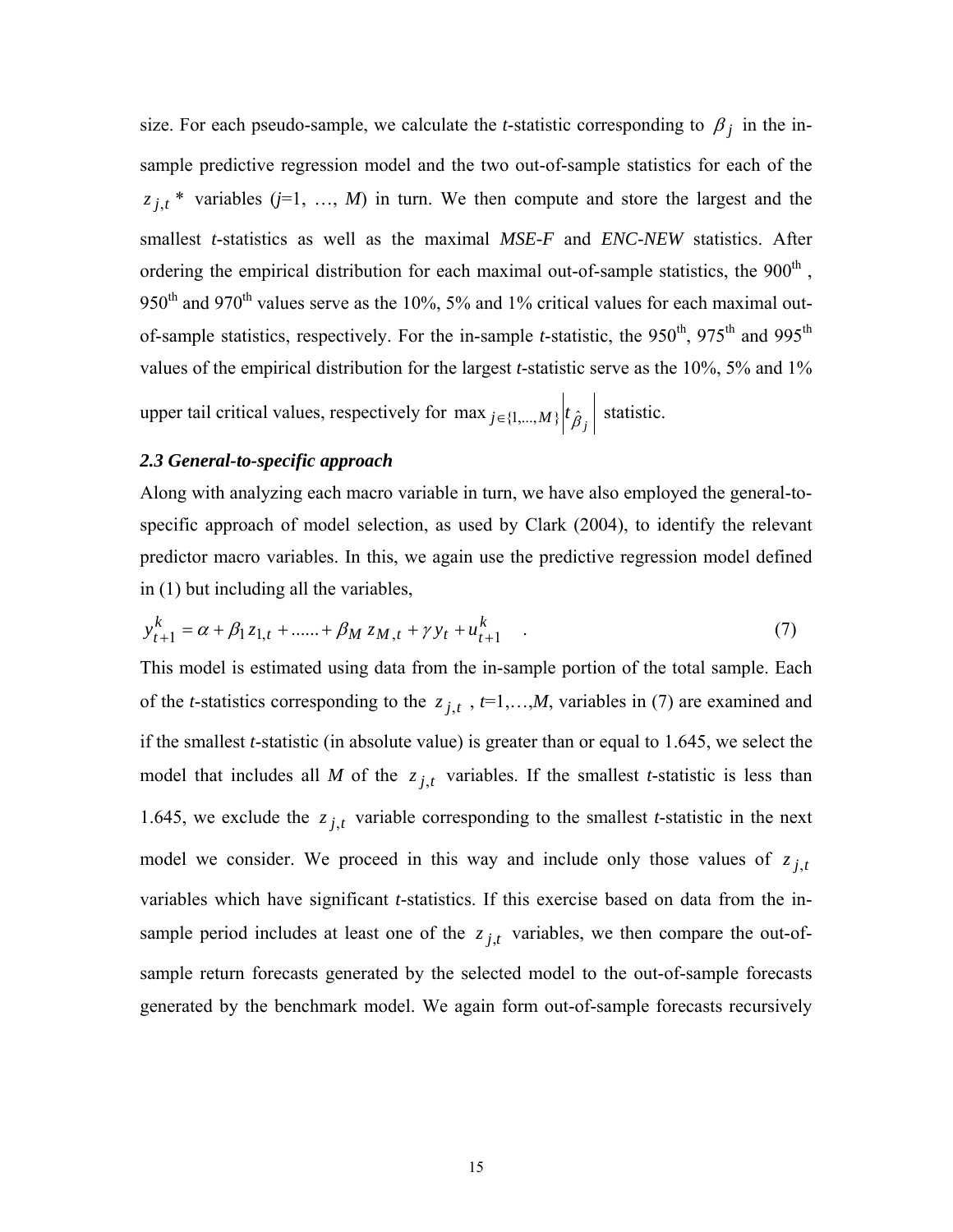and compare out-of-sample forecasts from the competing models using the *MSE-F* and *ENC-NEW* statistics. We generate *p*-values for the out-of-sample statistics by slightly modifying the bootstrap procedure described earlier. Here we generate a pseudo-sample of data for  $y_t$  and all of the  $z_{j,t}$  variables under the null hypothesis that none of the  $z_{j,t}$ variables is useful in predicting return. Using the pseudo-sample, we use the general-tospecific model selection procedure over the in-sample period in order to select the 'best' forecasting model, and if the selected model includes any of the  $z_{j,t}$  variables, we calculate the out-of-sample *MSE-F* and *ENC-NEW* statistics. We repeat this process until we have empirical distributions of 1000 bootstrap statistics for both the out-of-sample statistics. For each out-of-sample statistic, the *p*-value is the proportion of bootstrapped statistics that are greater than the statistic computed using the original sample.

To sum up this methodology, what we do first is to use the above two methods *viz.*, the one based on each macro variable in turn- called the specific-to-general and the general-to-specific method, then determine the set of variables which have significant roles in the predictability of exchange rate, and finally check for the data mining problem to decide on the variables which appear to be important in modelling exchange rate return.

#### *2.4 The final model*

Now, it is not just enough from the point of view of modelling that we have been able to choose a set of relevant macro variables which have significant predictive ability for exchange rate return, and hence we need to check whether the macro variables thus obtained are adequate from the point of view of appropriate specification of the underlying relationship involving exchange rate return and the chosen macro variables. To that end, we need to account for serial correlation by considering appropriate lags of exchange rate return and also for any seasonal behavior in the series by including appropriate dummy variables. Taking all these into consideration, we finally propose the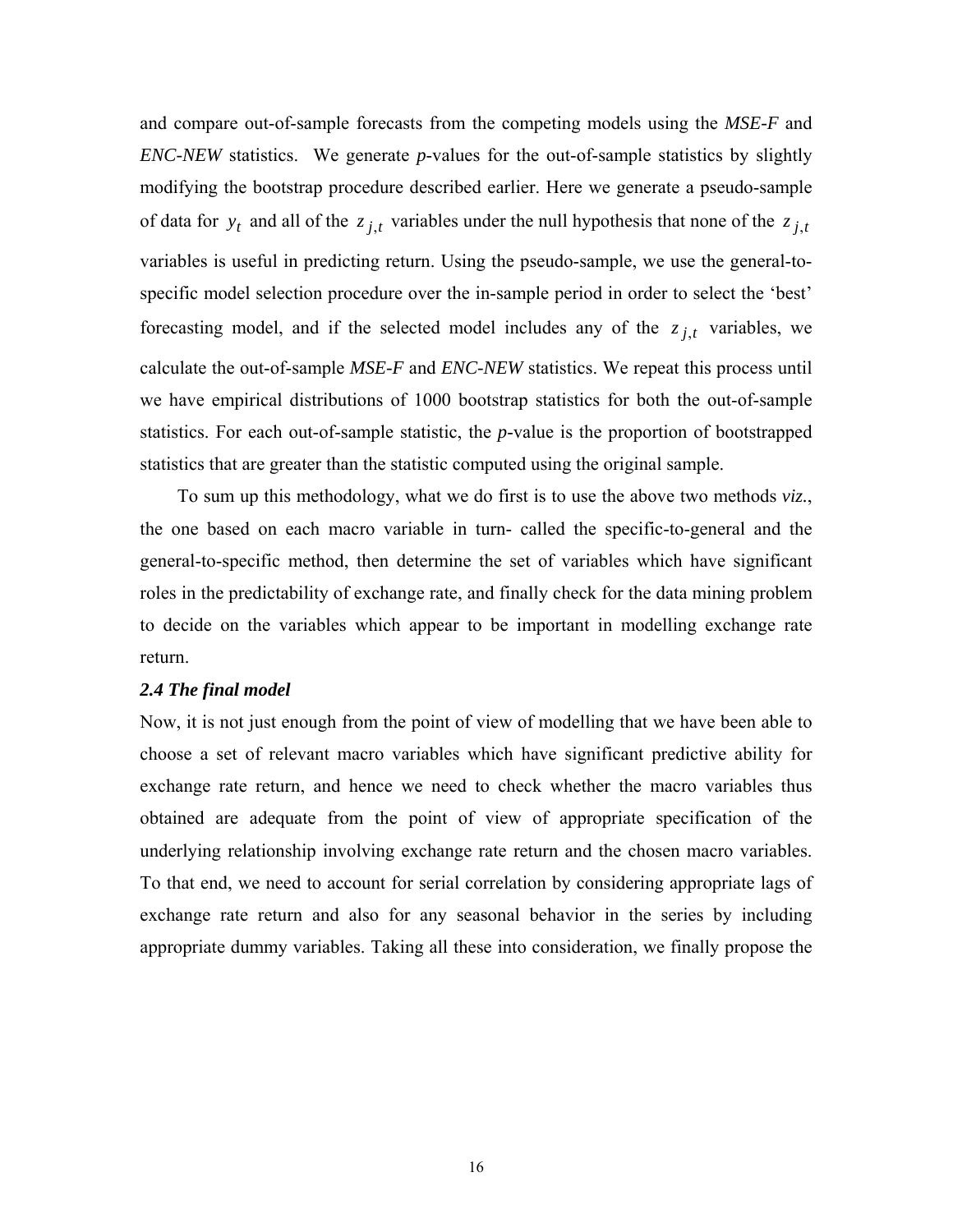following specification, in the framework of a single-equation linear dynamic model, for the return on India's monthly exchange rate series:

$$
y_t = \sum_{k=1}^p \phi_k y_{t-k} + \sum_{j=1}^d \xi_j D_{j,t} + \sum_{j=1}^{\widetilde{M}} \sum_{k=0}^l \beta_{jk} z_{j,t-k} + \varepsilon_t, \quad t = 1, 2, \dots, T
$$
 (8)

where  $y_t$  is the difference of log of exchange rate,  $D_j$ 's  $(j = 1, 2, ..., d)$  denote the seasonal 0-1 dummies,  $p$  is the appropriate lag value of  $y_t$  capturing its autocorrelations and  $z_{j,t-k}$   $(j = 1,..., \tilde{M}; k = 0,...,l)$  are the  $\tilde{M}, \tilde{M} \leq M$ , independent macro variables having the current value as well as lags upto *l*, which have been identified to play significant roles in the prediction of exchange rate. We can write the equation compactly, in matrix notation, as

$$
y_t = x_t' \gamma + \varepsilon_t \tag{9}
$$

where 
$$
x'_t = (y_{t-1},..., y_{t-p}, D_{1t},..., D_{dt}, z_{1,t},..., z_{1,t-l},..., z_{\tilde{M},t},..., z_{\tilde{M},t-l})
$$
 and  
\n
$$
\gamma' = (\phi_1,...,\phi_p,\xi_1,...,\xi_d,\beta_{10},...,\beta_{1l},..., \beta_{\tilde{M}0},..., \beta_{\tilde{M}l}).
$$

 Once the model has thus been specified, we carry out test for parameter instability or structural break, as it is often called, in the conditional mean function. This is done by following the approach by Andrews (2000). If the findings of this test suggest presence of one or more structural breaks, the sample is then split at the break date estimate(s) (*cf.* Bai (1994,1997a), and further analysis continues on the subsamples, provided the number of observations in each subsample is adequate; otherwise, dummy variables representing breaks are included in (9) and the analysis continues with this model.

 To ensure that the conditional mean is appropriately specified, we next test, based on recursive residuals, for any remaining misspecification in the conditional mean. It is noteworthy that apart from omission of variables, any remaining misspecification of the conditional mean may be because of nonlinear dependence and this nonlinearity may be approximated by functions of the recursive residuals. As demonstrated by Kianifard and Swallow (1996), Lumsdaine and Ng (1999) and others, the use of recursive residuals,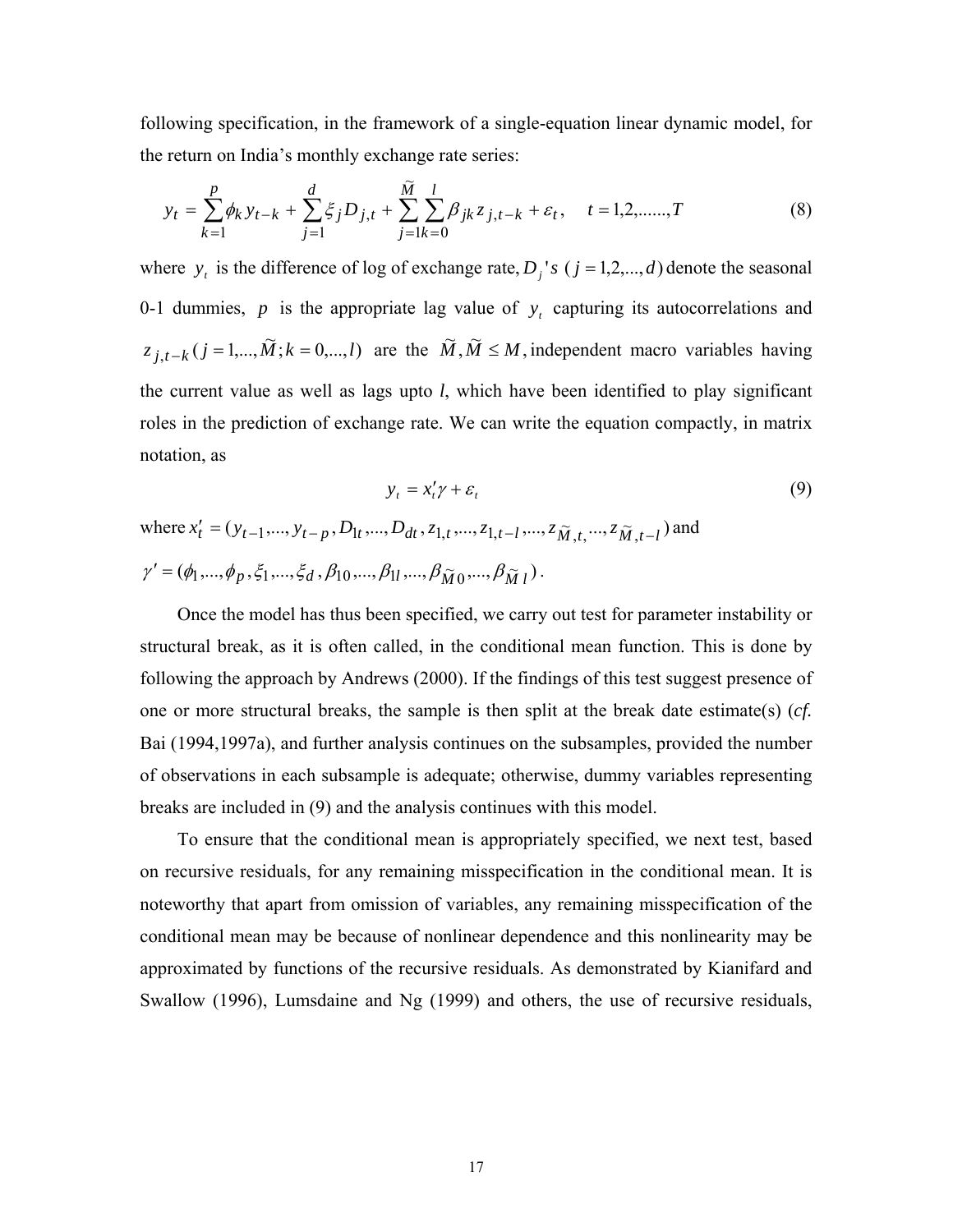rather than the standard least squares residuals, increases the power of the tests for model misspecification. The test of misspecification applied here refers to in Lumsdaine and Ng (1999). This test envisages augmenting the specification in (9) as  $y_t = x_t^{\prime} y + g(\hat{w}_{t-1} + v_t)$ , where  $g(\hat{w}_{t-1})$  is a (possibly nonlinear) function of the recursive residuals  $\hat{w}_{t-1}$ . The role of  $g(\hat{w}_{t-1})$  is to orthogonalize  $\varepsilon_t$  in (9) so that the conditional mean of the resulting regression error  $v_t$  shrinks to zero. Insofar as the choice

of 
$$
g(\hat{w}_{t-1})
$$
 is concerned, a suitable candidate is  $g(\hat{w}_{t-1}) = \sum_{i=1}^{s} \delta_i \hat{w}_{t-1}^i$  for a series

expansion of length *s* in  $\hat{w}_{t-1}$ . If one or more of the  $\delta$  -coefficients turn out to be statistically significant, we retain the corresponding terms in the conditional mean specification of  $y_t$  so that there is no inadequacy in specification.

Finally, we perform the Lagrange multiplier / Rao's Score test for detecting secondorder dependence in the residuals, as specified by the (G)ARCH model for the errors, and the BDS test (see Brock *et al.* (1996), for details) for detecting other higher-order dependences. In the set-up of BDS test, the null hypothesis states that the underlying random variables (here the errors) are independently and identically distributed (*i.i.d.*) and the alternative includes serial correlation, higher-order dependence specified by GARCH, and other unspecified nonlinear dependences. The BDS test statistic measures the statistical significance of the correlation dimension calculations, and its computation involves choosing values of two parameters,  $\tilde{\xi}$  and  $\tilde{m}$ , where  $\tilde{\xi}$  is the radius of the hypersphere, which determines whether two points are 'close' or not and  $\tilde{m}$  represents the value of the embedding dimension. As suggested by Hsieh (1991), Sewell *et al.* (1993) and Brock *et al.* (1996), in most cases, the values of  $\tilde{\xi}$  used are 0.5 $\sigma$  and  $\sigma$ , where  $\sigma$  represents the standard deviation of the linearly filtered data, and the value of  $\tilde{m}$  is set in line with the number of observations (e.g., using only  $\tilde{m} \le 5$  if  $T \le 500$ ).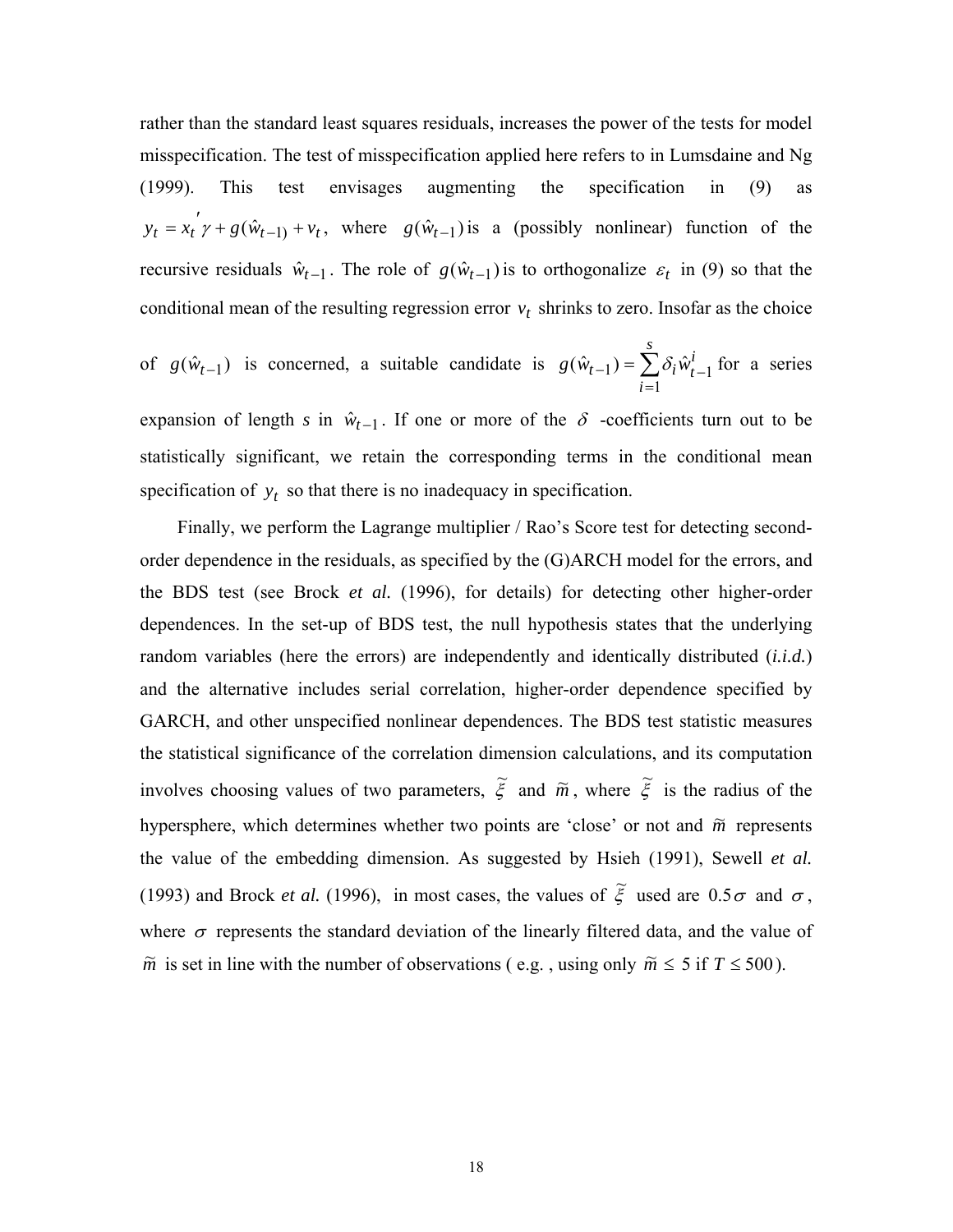### <span id="page-18-0"></span>**3 The data**

This study has been carried out with data at the level of monthly frequency. The choice of this frequency has been dictated by the fact that, in India, data on macrovariables are not available at any other higher frequency. The time series of exchange rate here refers to the time series of spot Indian rupee / US dollar exchange rate, and the return on exchange rate, as defined in the preceding sections, is the first difference of logarithmic values of the spot exchange rate series. The time period considered for this study covers the period from November, 1994 to March, 2005. Thus, there are a total of 124 observations in the sample. While in all relevant computations all the 124 observations have been used, in case of computations involving out-of-sample forecasting and *MSE-F* and *ENC-NEW* test --statistics, the first 74 observations have been used as in-sample observations and the rest kept as hold-out sample. Beginning with November, 1994, the in-sample period, therefore, ends in January, 2001 and the out-of-sample period begins in February, 2001 and ends in March, 2005. The usual descriptive statistics like the mean, standard deviation, skewness and kurtosis values of return as well as of all the macro variables (at stationary values) along with the values of ADF test statistic (at level) values for unit root tests on these variables are given in Table 1.

 In order to analyze the ability of each macro variable, in turn, in predicting Indian exchange rate return, we need to have, to start with, a set of relevant macro variables. To that end, we consider the following set of 25 macro variables which have been found to influence exchange rate prediction in studies concerning developed countries and which are also mentioned in theories on exchange rate. From the definitions of these variables, it is evident that some of these variables are broadly similar in nature. The characterizations of these variables in terms of stationarity<sup>[2](#page-18-0)</sup> and seasonality are stated below.

<sup>&</sup>lt;sup>2</sup> <sup>2</sup> As noted below (and also evident from Table 1) that except for three macro variables *viz*., GFD, SPUSD and OMO, all other series have unit roots and their first difference / logarithmic difference values are stationary. For the sake of convenience, while discussing the results, we may not always mention 'growth /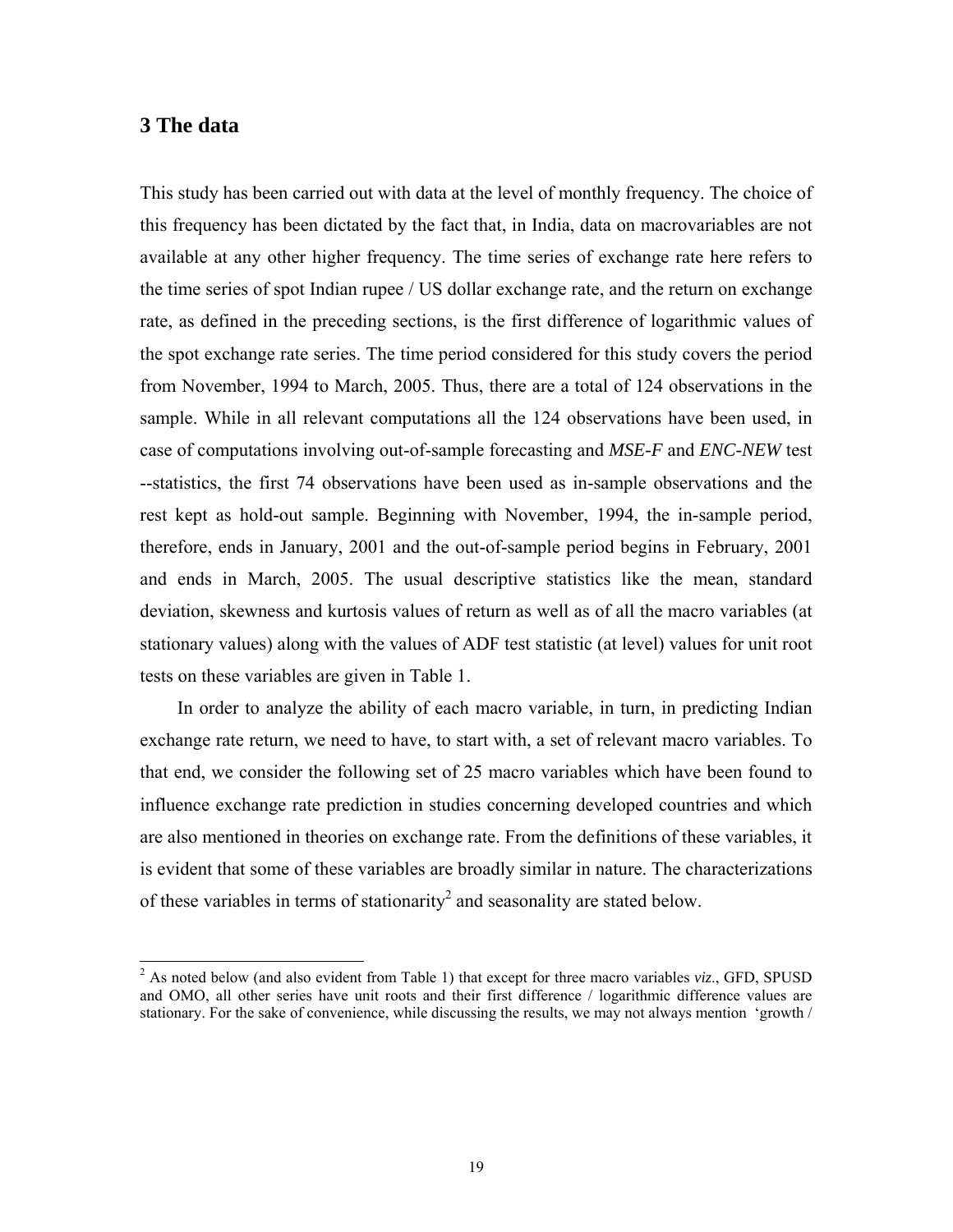- Bombay Stock Exchange Sensitivity Index (BSESENSEX): The Bombay Stock Exchange is the oldest stock market not only in the country but also in Asia. Established in 1857, it obtained a permanent recognition from Government of India under the Securities Contracts Act,  $1956<sup>3</sup>$ . Its most important and widely-used index, called the BSESENSEX, is recognized worldwide. Since the monthly BSESENSEX series exhibits seasonality, we have applied Proc-X11 to deseasonalize this series. Thereafter, the ADF unit root test has been performed and the conclusion is that the deseasonalized series has a unit root. We have then taken the first difference in logarithm values, which is called the return on BSESENSEX, and then carried out the ADF test once again to conclude that the return series is now stationary. (Data source:www.bseindia.com)
- Call Money Rate (CMR): We use the call money rate which is the rate at which the commercial banks borrow money from other banks. This variable can be viewed as the short-term interest rate in India. The series exhibits no seasonality. However, application of the ADF test showed that it has a unit root. Accordingly, the differenced series which is found to be stationary, has been considered for the analysis. (Data source: www.rbi.org.in)
- M0: This variable is a component of the stock of money, basically defined as the reserve money. This series shows no seasonality and hence no seasonal adjustment is done. The ADF test for unit root showed that it is nonstationary and hence the first difference of its logarithmic values has been used. The series thus obtained may be called the reserve money growth, and this series has been found to be stationary. (Data source: www.rbi.org.in)

l

change' in respect of these latter variables; we may merely state the names of the variables although these would refer to their growths or changes, as the case may be.<br><sup>3</sup> Earlier it was an Association of Persons (AOP), but now it is a demutualised and corporatised entity

<span id="page-19-0"></span>according to Companies Act, 1956, pursuant to BSE (Corporatisation and Demutualisation) Scheme, 2005, notified by the Securities and Exchange Board of India (SEBI).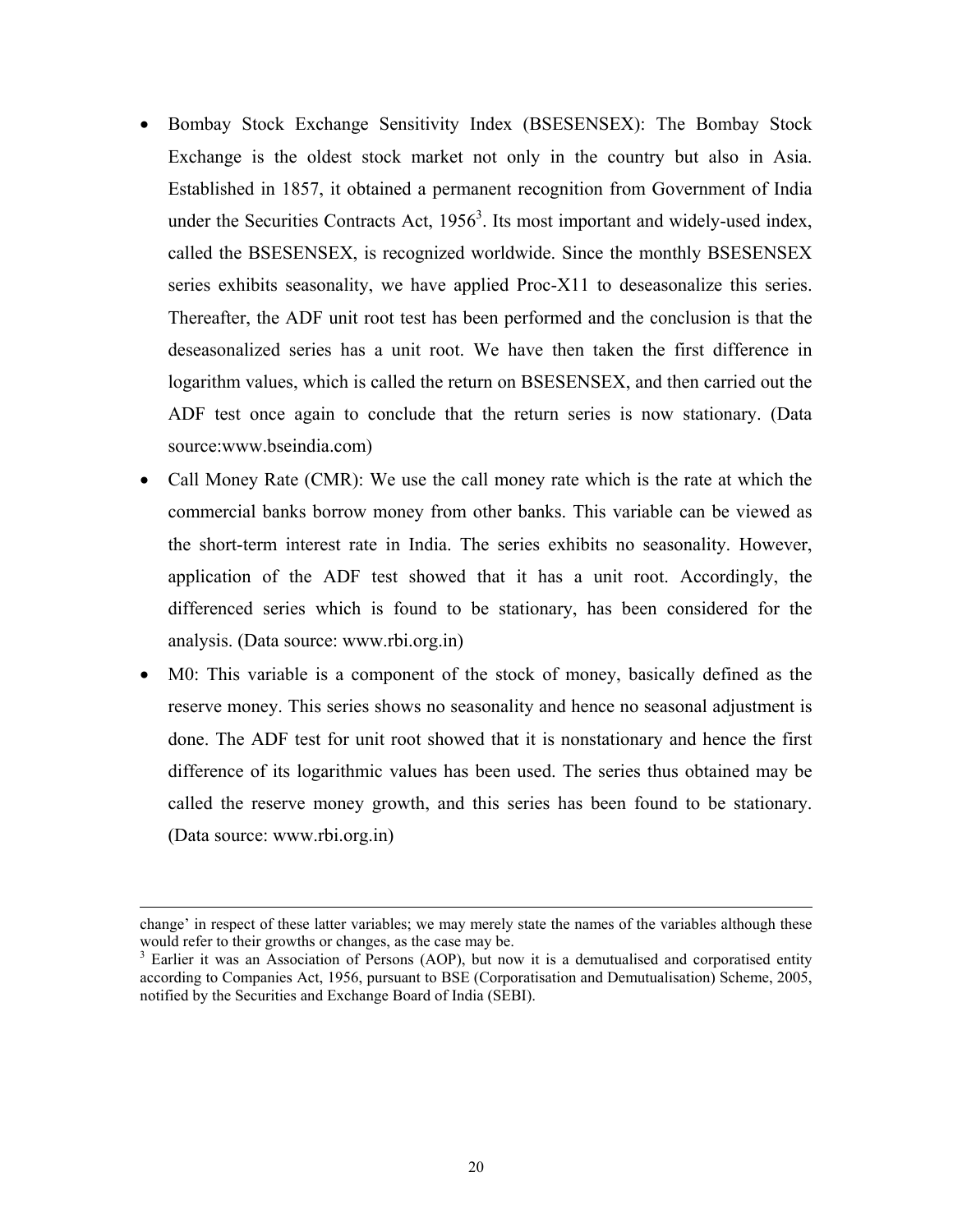- M1: Defined as the *narrow money*, this important variable has been used in many similar works to study the relationship between exchange rate and money supply*.* Since the series shows seasonality, we have adjusted this series for seasonality and then used the stationary series of the first difference of its logarithmic values for analysis. The variable thus may be called the narrow money growth. (Data source: www.rbi.org.in)
- M3: *Broad money* or M3 series needed seasonal adjustment. Thereafter, the first difference of the logarithmic values of this deseasonalized series has been considered to make it stationary. This variable thus may be called the broad money growth. (Data source: www.rbi.org.in)
- Consumer price index (CPI): The price level with base 1984-85=100 has been found to be nonstationary; so we have taken the first difference in logarithmic values of the series. This differenced series is usually known as inflation rate. (Data source: www.rbi.org.in)
- Wholesale price index (WPI): The price level with base 1984-85=100 is nonstationary while its first difference in logarithmic values is stationary. (Data source: www.rbi.org.in)
- Foreign currency asset (FCA): The foreign currency asset comprises foreign securities held in the issue department and balances held abroad along with investments in foreign securities held in the banking department. It is, in fact, a component of foreign exchange reserve. Since it has been found to be nonstationary, we have carried out our analysis with the stationary series obtained as first difference in logarithmic values. (Data source: www.rbi.org.in)
- Total reserve of foreign exchange (TR): This series has been found to be seasonal and hence it has been seasonally adjusted. The adjusted series has shown the presence of a unit root and accordingly its first difference at log-level has been taken for the purpose of our analysis. As shown in Table 1, the resulting series is stationary. (Data source: www.rbi.org.in)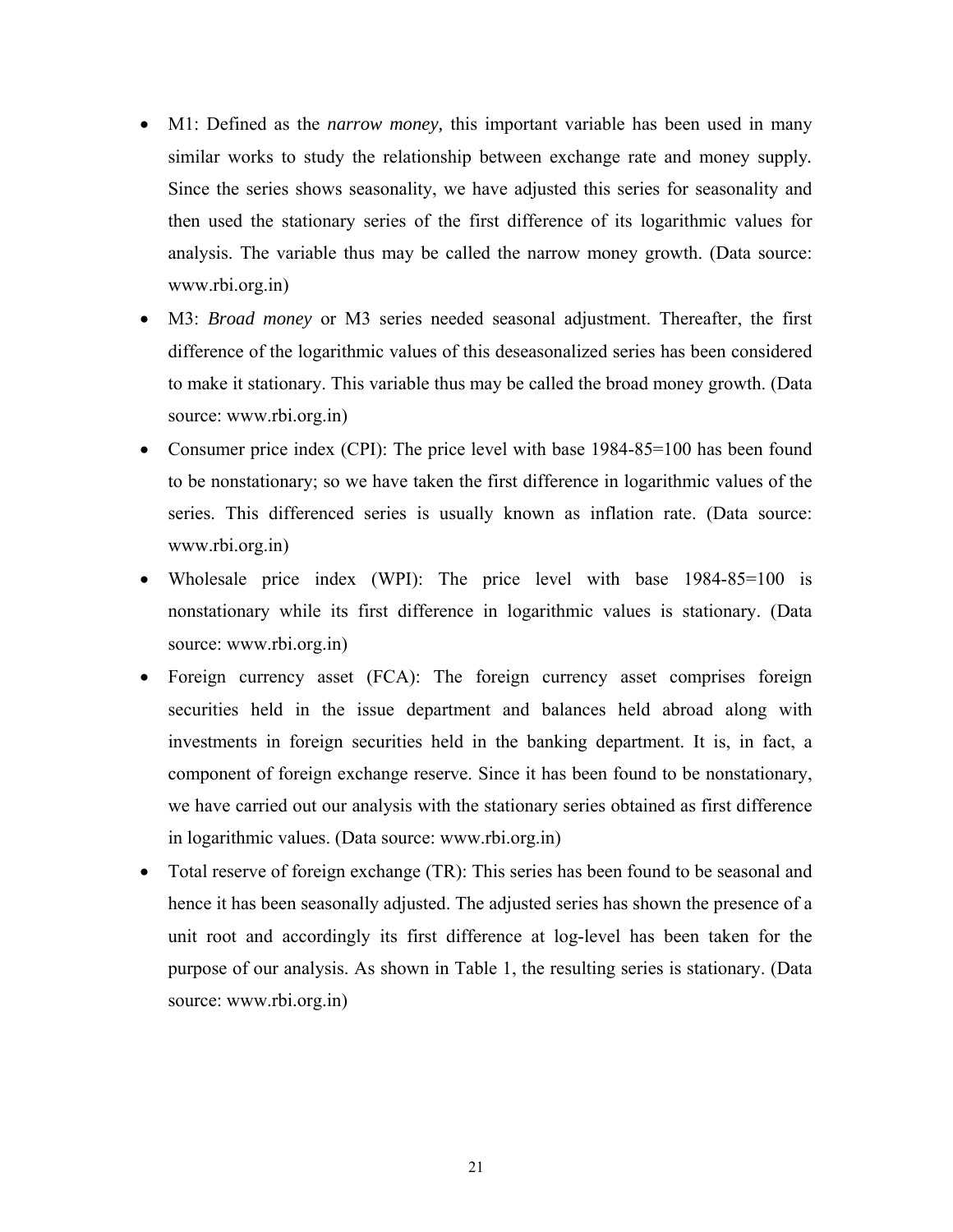- Industrial production (IP): The industrial production index with base 1993-1994=100 has been found to be highly seasonal and hence it has been adjusted for seasonality. Thereafter, we have taken the first difference in the log values of this index and this has been found to be stationary. This adjusted series may be called the growth in industrial production. (Data source: www.rbi.org.in)
- Export (EX): This variable is an important component of trade. This variable includes transfer of the ownership of goods from residents of a country to non-residents and services provided by resident producers of the country to non-residents. Since this series was found to be nonstationary, we have considered the first difference of the log values to achieve stationarity. (Data source: www.rbi.org.in)
- Import (IM): We have considered the first difference of the log-levels of India's import so as to obtain a stationary series, and the resulting variable is import growth. Being a component of trade this variable is expected to be important for exchange rate predictability. (Data source: www.rbi.org.in)
- Trade balance (TB): This macro variable being the difference between exports and imports, is important for studying predictability of exchange rate. However, it is nonstationary and hence the first difference of the level values has been taken to achieve stationarity. The variable thus obtained is called the change in trade balance. (Data source: www.rbi.org.in)
- Gross fiscal deficit (GFD): This series was seasonally adjusted and the adjusted series has been found to be stationary. Thus, no differencing was required to be done to achieve stationarity for this series. (Data source: www.rbi.org.in)
- Sale/Purchase of US dollar (SPUSD): We have used the series without any seasonal adjustment as well as differencing, since it has been found to be stationary in the level values having no significant seasonality. (Data source: www.rbi.org.in)
- Open market operations (OMO): Open market operations by the Reserve Bank of India are confined to the purchase and sale of Government securities and treasury bills. The government might resort to this to sterilize the effects of intervention. We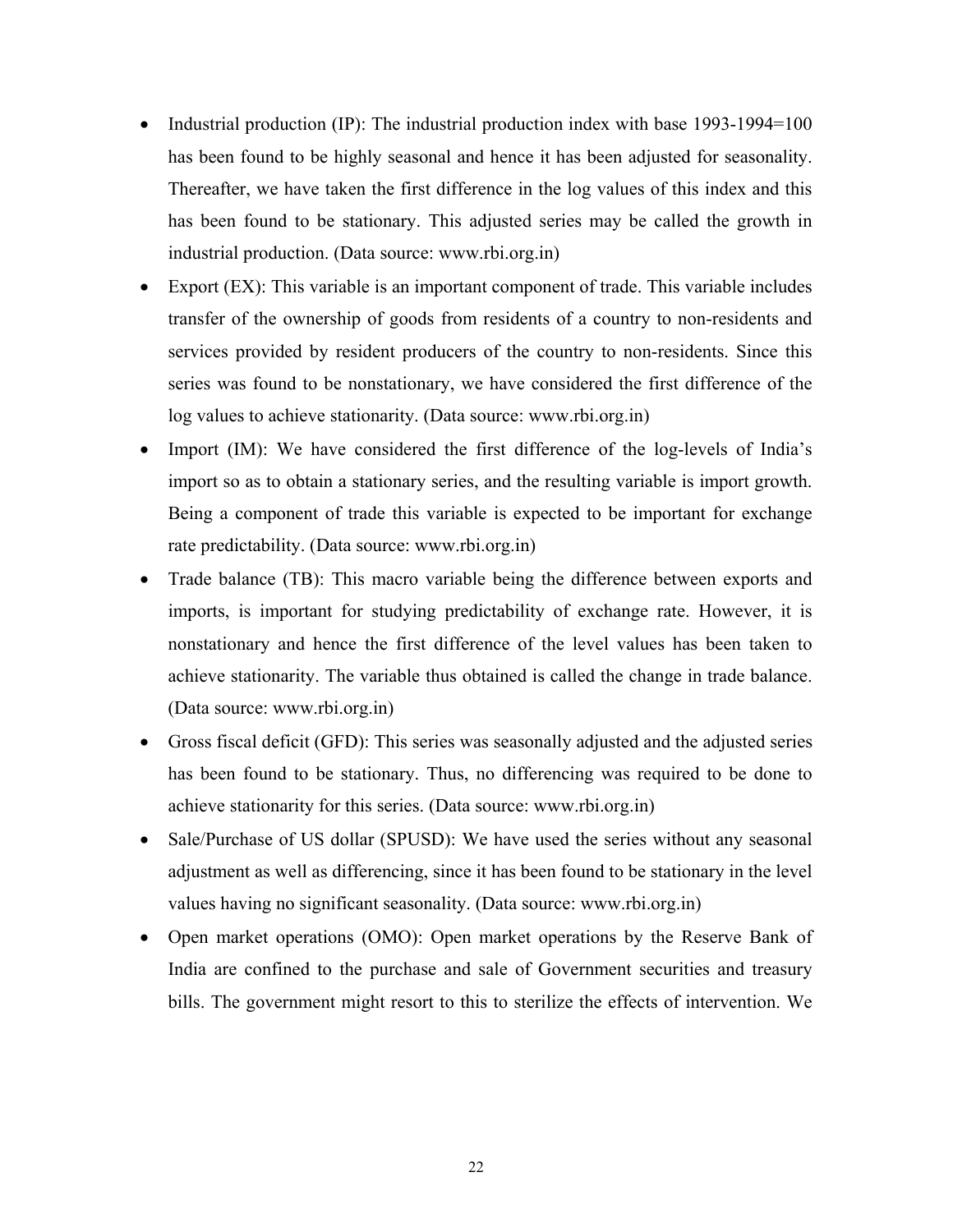have considered the unadjusted level values of this macro variable for our analysis since it is a stationary series having no significant month effect. (Data source: www.rbi.org.in)

- Federal funds rate (FFR): The series has been considered at the first difference of its level values and this ensures stationarity. This, in fact, is the short term US interest rate. (Data source: www.federalreserve.gov)
- Six-month treasury bill rate of US (TBRU6): We have taken the first difference of this rate for our study as the series was found to be nonstationary. (Data source: www.federalreserve.gov)
- Three-month treasury bill rate of US (TBRU3): For this rate also, we have considered the first difference of its level values and thus achieved stationarity. (Data source: www.federalreserve.gov)
- NASDAQ: We have taken the monthly closing values of the NASDAQ composite index which is an important stock price index of the USA. This series was, however, found to be nonstationary and hence we have taken the first difference of the logarithms of this series to make it stationary. (Data source: www.finance.yahoo.com)
- World gold price (WGP): We have considered the A.M. fix of the London Gold Market, i.e., the price of gold in US dollar per troy oz fixed at 10:30 A.M. London local time by a group of select commercial banks constituting the London Gold Market Fixing Limited. The US dollar per troy oz is converted into rupees per troy oz of gold using the nominal exchange rate. Since the series was found to be nonstationary, we have used the first difference of its logarithmic values for our analysis. (Data source: thebulliondesk.com)
- Foreign direct investment (FDI): Foreign direct investment in India includes direct investment by non-residents and disinvestments of equity capital. The series is nonstationary; so we have taken the difference of log-level values for this variable. (Data source: www.rbi.org.in)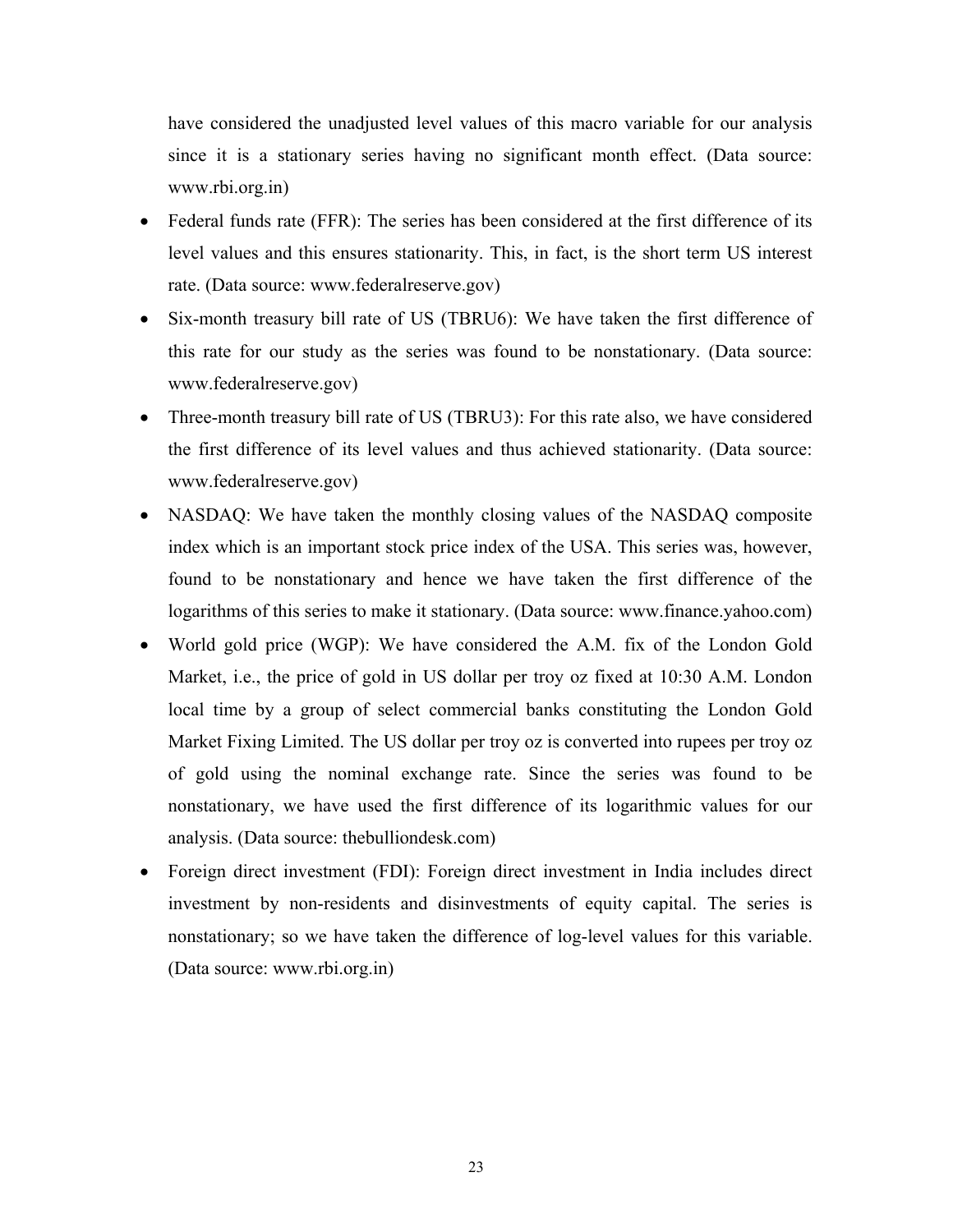- Foreign institutional investment (FII): This represents the inflow of funds by foreign institutional investors. Since the ADF test suggests that this variable has a unit root, we have considered its first difference to achieve a stationary series. (Data source: www.rbi.org.in)
- Total foreign investment (FINV): This variable is, by definition, the sum of foreign direct investment and portfolio investment. As already mentioned, foreign investment in India include direct investment by non-residents and disinvestments of equity capital. Portfolio investment relates to purchase and sale of equity and debt securities usually traded in financial market. Major components of such investment include FIIs' investment, funds raised through GDRs /ADRs by Indian companies and through offshore funds. This macro variable might have an important role in the predictability of exchange rate. The series was found to be nonstationary and hence we have taken the first difference of this series to make it stationary. (Data source: www.rbi.org.in)

 Other than these variables, there are two other relevant variables *viz.*, treasury bill rate of India and repo rates (as discussed in Section 1) which could not be included in our analysis, since the time series of these two variables are available from a much later period than considered by us in this study i.e., from the years 1999 and 2000, respectively. All the computations were done using GAUSS package and codes provided by Rapach and Wohar (2005) (http://pages.slu.edu/faculty/rapachde/Research.htm).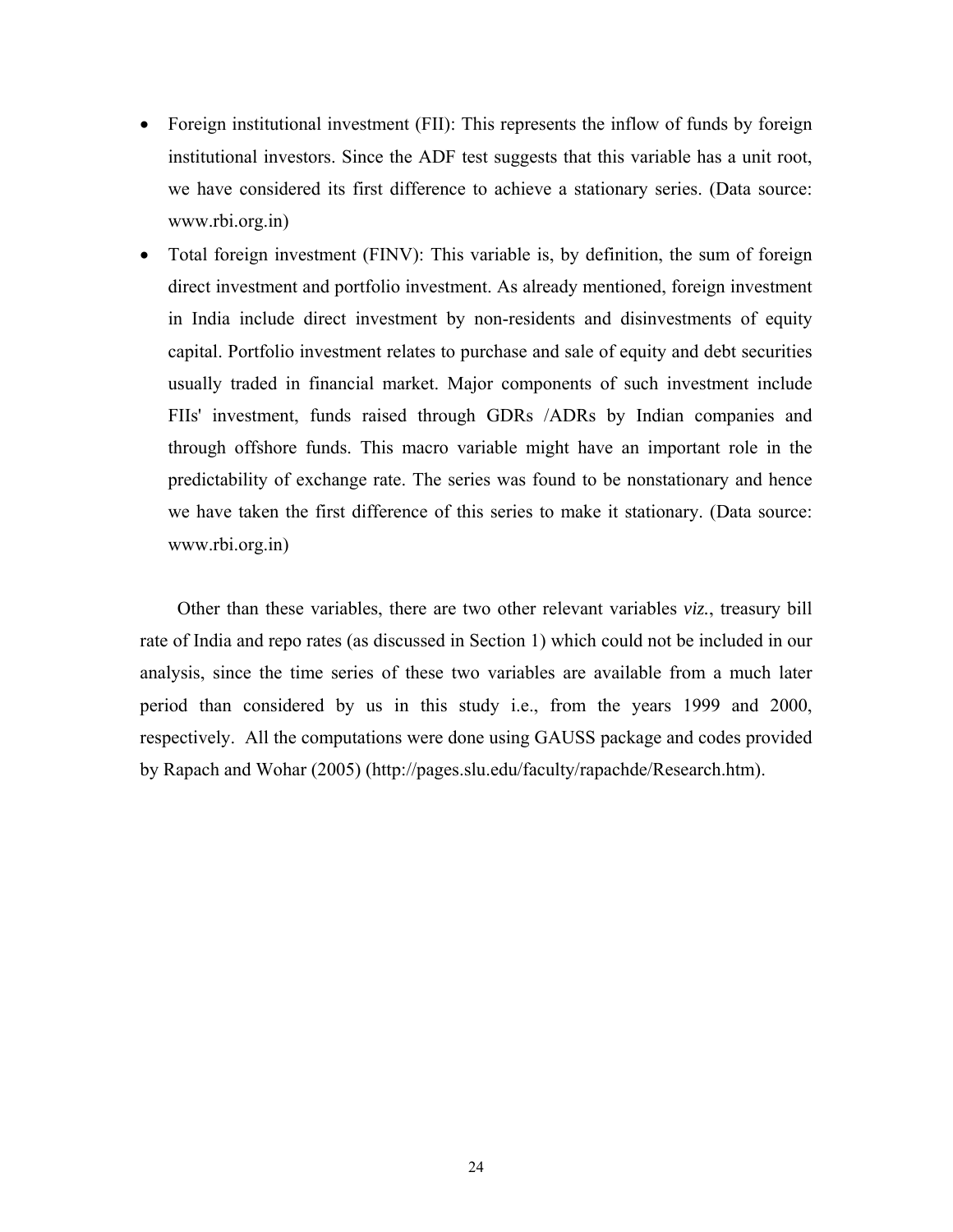#### **Table 1**

| Variable       | Mean        | Standard<br>deviation | <b>Skewness</b> | Kurtosis | ADF test<br>statistic value | Critical value |
|----------------|-------------|-----------------------|-----------------|----------|-----------------------------|----------------|
| <b>EXRATE</b>  | 0.002843    | 0.012865              | 1.455054        | 10.87957 | $-2.798771$                 | $-3.4839$      |
| <b>BSE</b>     | 0.002725    | 0.065032              | $-0.159991$     | 2.955874 | $-1.804911$                 | $-4.0355$      |
| <b>CMR</b>     | $-0.029435$ | 4.175531              | $-0.473210$     | 15.47537 | $-3.211494$                 | $-4.0361$      |
| M <sub>0</sub> | 0.008855    | 0.015595              | 0.187930        | 4.050973 | $-2.538960$                 | $-4.0348$      |
| M1             | 0.010398    | 0.010071              | 0.189329        | 4.441182 | $-1.728017$                 | $-4.0355$      |
| M <sub>3</sub> | 0.012318    | 0.006207              | 1.005136        | 7.774536 | $-1.249168$                 | $-3.4843$      |
| <b>CPI</b>     | 0.004925    | 0.006749              | 1.513375        | 8.997051 | $-2.776162$                 | $-3.4847$      |
| WPI            | 0.004174    | 0.004398              | 0.779577        | 3.906735 | $-3.639175$                 | $-4.0348$      |
| <b>FCA</b>     | 0.018200    | 0.024129              | 0.129937        | 5.337466 | $-2.493902$                 | $-4.0342$      |
| TR             | 0.017037    | 0.021772              | 0.297738        | 5.299159 | $-1.982519$                 | $-4.0342$      |
| IP             | 0.005268    | 0.021772              | 0.297738        | 5.299159 | $-2.518701$                 | $-4.0348$      |
| EX             | 0.012177    | 0.074991              | 0.432297        | 4.355001 | $-2.649396$                 | $-4.0355$      |
|                |             |                       |                 |          |                             |                |

#### **Descriptive statistics of the macroeconomic variables and results of unit root test**

*Note: Descriptive statistics are given for the stationary series of macroeconomic variables (including return on India's foreign exchange rate, denoted as EXRATE) used in the analysis.* 

*\* indicates that the concerned time series is stationary at level values. The ADF test statistic is obtained for the level values of all the variables. The estimating equation for the ADF test has both an intercept and linear trend term.* 

*The last column shows MacKinnon 1% critical values for rejection of hypothesis of a unit root.*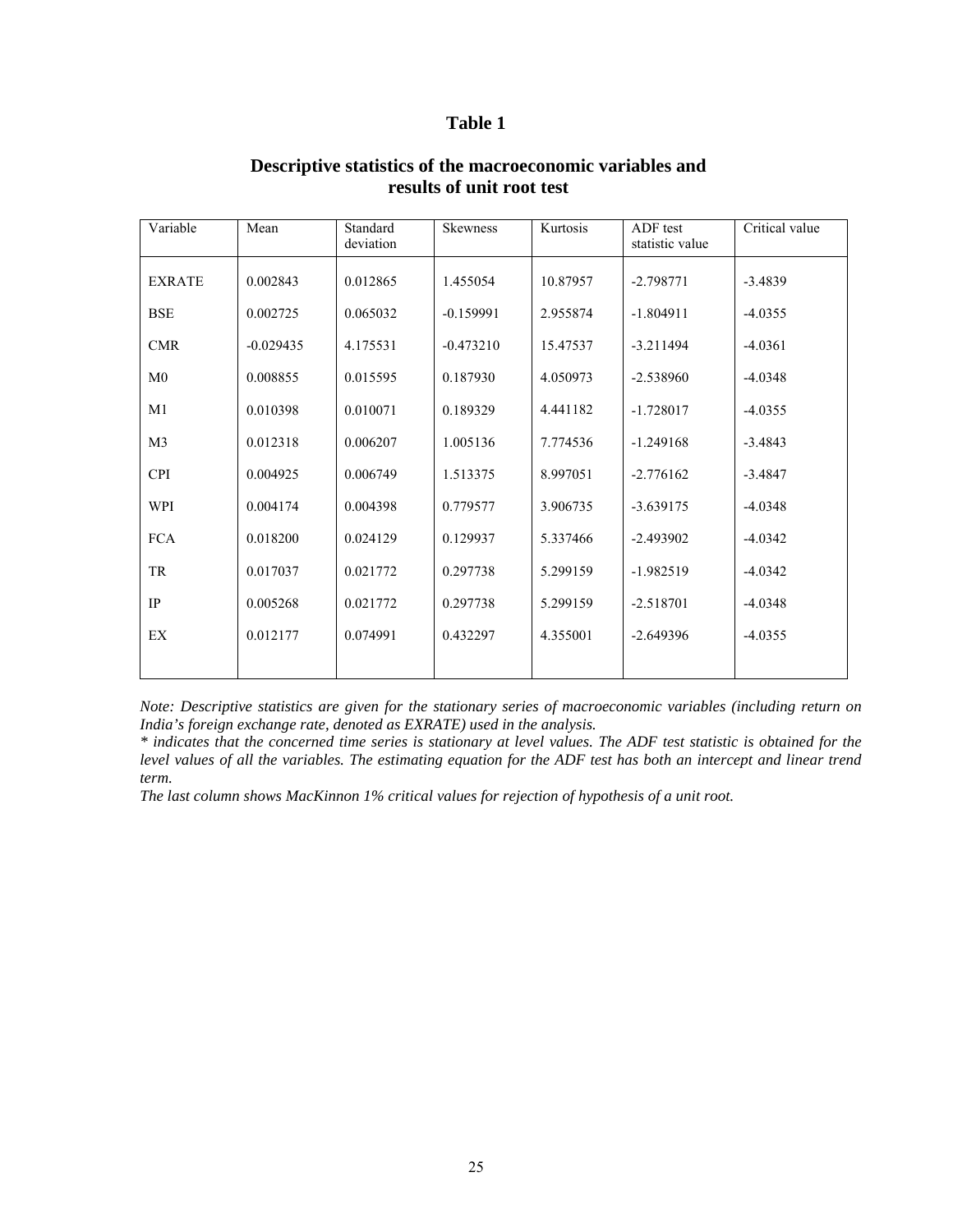### **Table 1 (Contd.)**

| Variables          | Mean        | Standard<br>deviation | <b>Skewness</b> | Kurtosis | ADF test<br>statistic<br>value | Critical value |
|--------------------|-------------|-----------------------|-----------------|----------|--------------------------------|----------------|
| IM                 | 0.013949    | 0.077014              | $-0.123651$     | 2.718241 | $-2.545445$                    | $-4.0355$      |
| TB                 | $-67.41158$ | 1539.164              | $-0.045104$     | 3.344025 | $-1.963985$                    | $-3.4843$      |
| $GFD*$             | 8960.139    | 5457.359              | 2.823618        | 18.85321 | $-7.344202*$                   | $-4.0355$      |
| SPUSD <sup>*</sup> | 3137.686    | 5702.051              | 1.666698        | 7.969149 | $-4.176175*$                   | $-3.4843$      |
| $OMO*$             | $-1858.859$ | 3146.882              | $-1.715684$     | 5.566018 | $-3.755472*$                   | $-3.4852$      |
| <b>FFR</b>         | $-0.021452$ | 0.176836              | $-1.178854$     | 5.118306 | $-1.093513$                    | $-2.5825$      |
| TBUS <sub>6</sub>  | $-0.021935$ | 0.190846              | $-0.847477$     | 5.218031 | $-1.128894$                    | $-2.5827$      |
| TBUS3              | $-0.020565$ | 0.186016              | $-1.221140$     | 5.860363 | $-1.327914$                    | $-2.5824$      |
| <b>NASDAQ</b>      | 0.007903    | 0.083512              | $-0.683903$     | 3.924829 | $-2.094944$                    | $-3.4839$      |
| <b>WGP</b>         | 0.003447    | 0.030464              | 0.836628        | 7.560381 | 1.629390                       | $-2.5825$      |
| DI                 | 0.004942    | 0.542500              | 0.126978        | 3.776005 | $-1.027511$                    | $-2.5827$      |
| FII                | 11.42742    | 467.4723              | 1.126644        | 15.42623 | -3.332489                      | $-3.4852$      |
| <b>FINV</b>        | 13.87903    | 518.5149              | 0.980891        | 11.94189 | $-2.969336$                    | $-3.4852$      |

*Note: Descriptive statistics are given for the stationary series of macroeconomic variables used in the analysis. \* indicates that the concerned time series is stationary at level values. The ADF test statistic is obtained for the level values of all the variables. The estimating equation for the ADF test has both an intercept and linear trend term.* 

*The last column shows MacKinnon 1% critical values for rejection of hypothesis of a unit root.*

# **4 Empirical Results**

#### *4.1 Selection of macro variables*

In this section, we first report the results of specific-to-general approach to macro variable selection using predictive regression. Now, it is quite evident from the description of the macro variables in the preceding section, that some of the variables are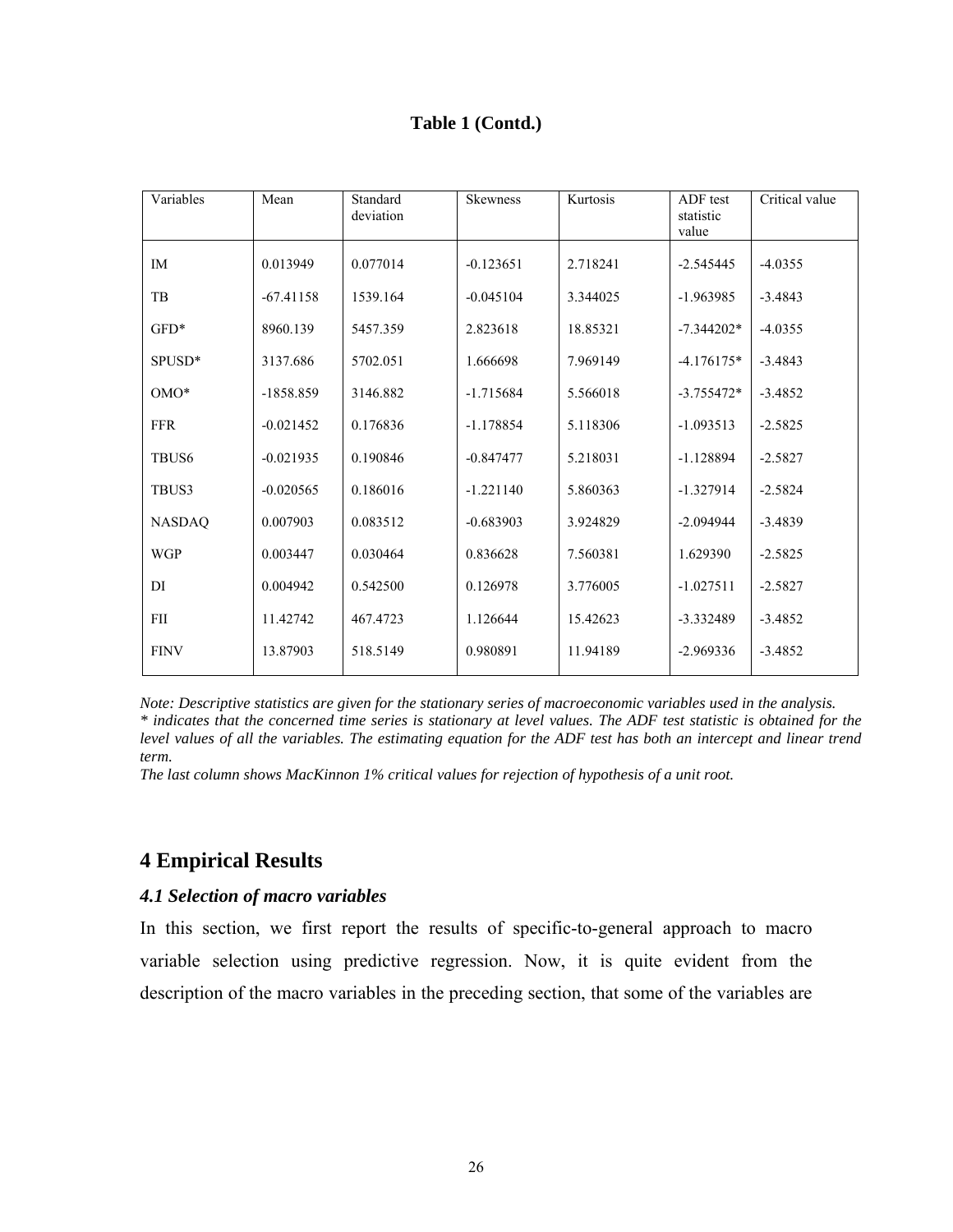similar in nature. Some others are sum of two or more variables. Since this approach uses one variable at a time, it is quite meaningful if the initial choice is done from a larger set. Hence in this approach we have tried with all these variables- one at a time, and finally identified only those macro variables which have significant roles in predicting the return on India's exchange rate. On the other hand, while applying the general-to-specific approach, we have eliminated some such similar variables based on the *p*-values of insample predictive regression models obtained in the first approach.

 Table 2 presents the in-sample regression results for the predictive regression in (1) for each of the macro variables in turn. This table also reports the values of Theil's *U* and the *MSE-F* and *ENC-NEW* statistics for the out-of-sample forecasts. For our computations, we have considered the horizons of 1, 3, 12 and 24 months.

 We now describe briefly the results reported in Table 2 to examine the role of each variable in predictability of exchange rate return. Looking at the results for the first macro variable in our set *viz*., BSESENSEX, we find that none of the criteria- be it insample *t*-statistic value or *MSE-F* and *ENC-NEW* test statistics based on out-of-sample forecasting values- shows that this macro variable has no predicting ability for return on exchange rate since none of the test statistic value is significant for any of the four horizons. Even the value of Theil's *U* which is a descriptive measure, has a value greater than 1 for all the horizons indicating that the restricted model forecast RMSE has a smaller value than that of the unrestricted one. As regards call money rate (CMR), the insample *t*-statistic value is significant for the 1- and 12-month horizons. But none of the out-of-sample statistics is significant for this variable. Also, the Theil's *U* value is less than 1 for  $k = 3$  and 12. Thus, we may infer that CMR has some significant role in predicting the return on India's exchange rate. For reserve money or M0 as it is called, we find that the in-sample *t*-statistic is significant at 5 per cent level of significance for  $k=1$  only and none of the out-of-sample statistics is significant. Thus, the statistical evidence for predictive ability of M0 is not very strong. None of the other money supply variables *viz*., M1 and M3 exhibit significance in terms of either in-sample *t*-statistic or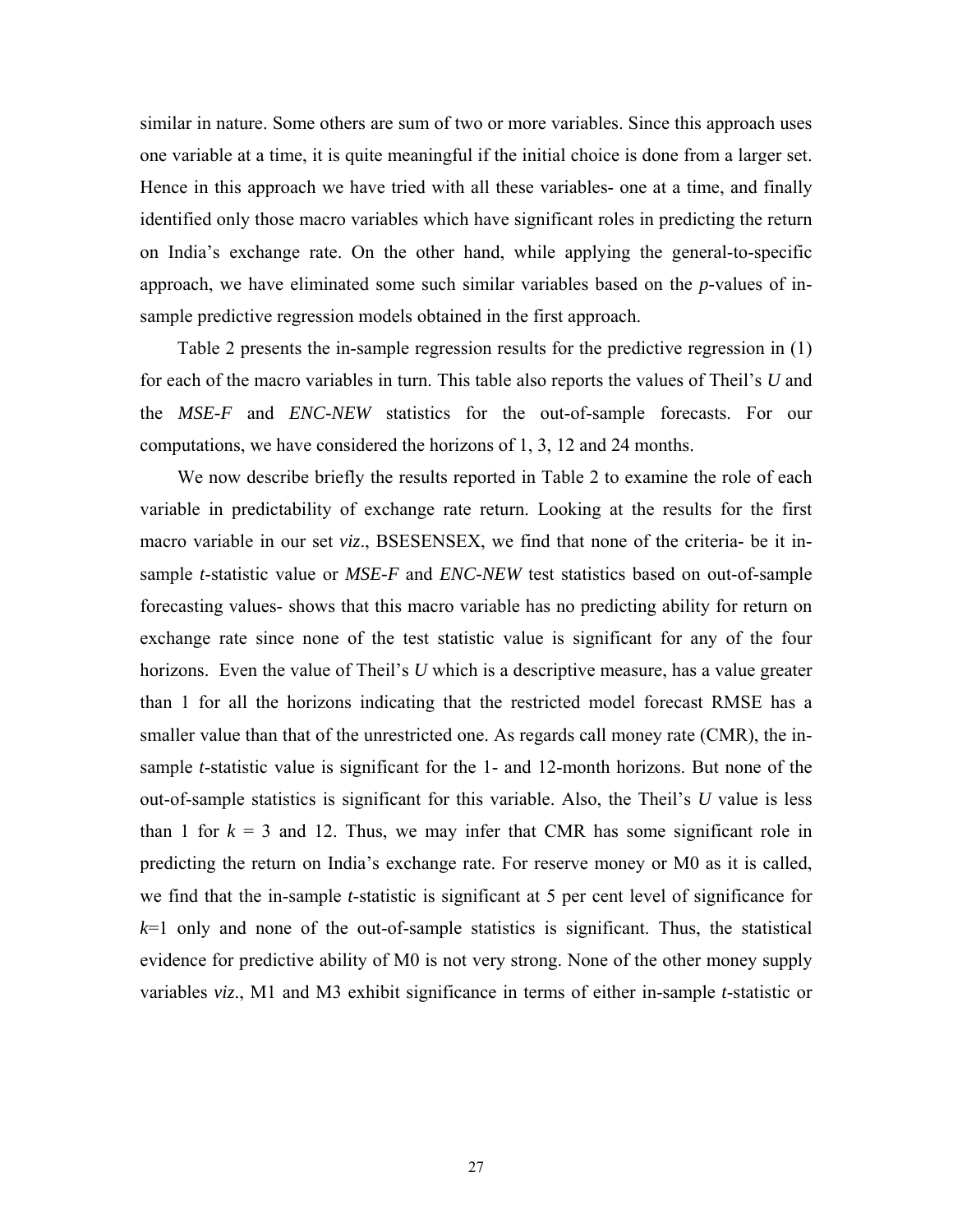out-of-sample *MSE*-*F* and *ENC-NEW* statistics. The results are similarly surprising for the price indices, CPI and WPI, which also show no significance in terms of any of the test statistics considered in this study. The in-sample *t*-statistic as well as the out-ofsample *MSE-F* and *ENC-NEW* statistics are significant for foreign currency asset (FCA) at 3-month horizon. The results are similar for total reserve (TR) where the in-sample *t* as well as the out-of-sample *MSE-F* and *ENC-NEW* statistics are significant at 3-month horizon while only the *MSE-F* statistic is significant at 1-month horizon. Also the Theil's *U*-measure yields a value which is less than 1 at horizons 1, 3 and 12. Note that FCA is a component of TR and hence we should include only one of them in our full model. Comparing the findings on these two macro variables, it is quite evident that TR has somewhat better predictive ability for return than FCA, and accordingly between these two variables, we choose TR for further analysis. As regards the last three macro variables which pertain to foreign investment *viz*., foreign direct investment (FDI), foreign institutional investment (FII) and total foreign investment (FINV), we find that while FDI has no predictive ability, FII and FINV seem to have some significant roles since the in-sample *t*-statistic value has been found to be significant for both these macro variables. However, these two macro variables are obviously of similar nature, and hence as in the case of choice between TR and FCA, we have chosen FINV instead of FII primarily because the *p*-value corresponding to the *t*-statistic is much smaller as compared to that for FII, and also for the fact that FINV is more representative of the foreign investment in a country while FII is a component of FINV.

 Insofar as the findings on predictive regression for each of industrial production, export, import and trade balance are concerned, we can conclude from the values of both the in-sample and out-of-sample forecasting test statistics that none of these have any significant predictive ability for any of the four horizons. We observe from Table 2 that the macro variable GFD has many significant test statistic values. While the in-sample *t*statistic and the out-of-sample *MSE-F* statistic for this variable are significant for the 12 as well as 24- month horizons, the *ENC-NEW* statistic is significant for the 3, 12 and 24-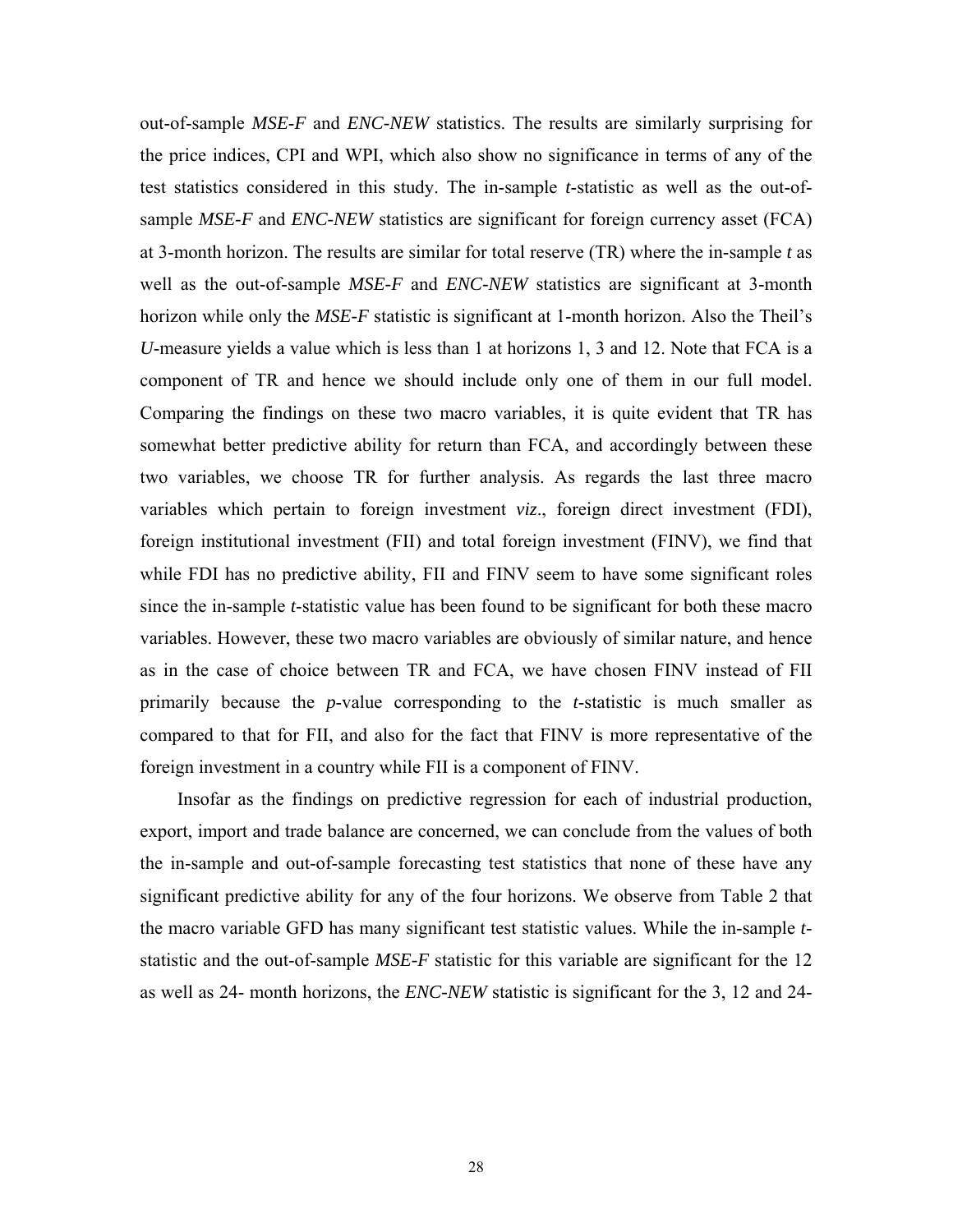month horizons. These results clearly establish the importance of this variable in predicting exchange rate return. Sale/purchase of US dollars (SPUSD) as well as open market operations (OMO) are found to have some of their test statistic values significant. For SPUSD, the in-sample *t*-statistic is significant for the 12-month horizon and the *ENC-NEW* statistic is significant for the 3-month horizon at 6 per cent level of significance only. As for OMO, the in-sample *t* and out-of-sample *MSE-F* and *ENC-NEW* statistics are found to be significant for the 12 and 24-month horizons. Although each of these two variables has been found to have significant predictive ability for return on exchange rate, it may be noted that both are essentially in the nature of effects of intervention by the RBI in the foreign exchange market. As expectedly, they have also been found to be highly correlated. Hence, both should not be included in the final model for returns on exchange rate, and accordingly we have considered SPUSD only for the subsequent analysis. All the three interest rates of the US *viz.*, Federal funds rate (FFR), six month US treasury bill rate (TBRU6) and three month US treasury bill rate (TBRU3) have been found to have some significant in-sample *t*-statistic values. While the FFR has significant 24-month horizon *t*-statistic, the 3-month and 6-month US treasury bill rates have significant insample *t*-statistics for the 12 as well as 24 –month horizons. However, none of *MSE-F*  and *ENC-NEW* forecasting test statistics has been found to be significant for any of these three variables. Our empirical findings on NASDAQ suggest that the US stock market does have some influence on the Indian exchange rate return as exhibited by the insample *t*-statistic value which is found to be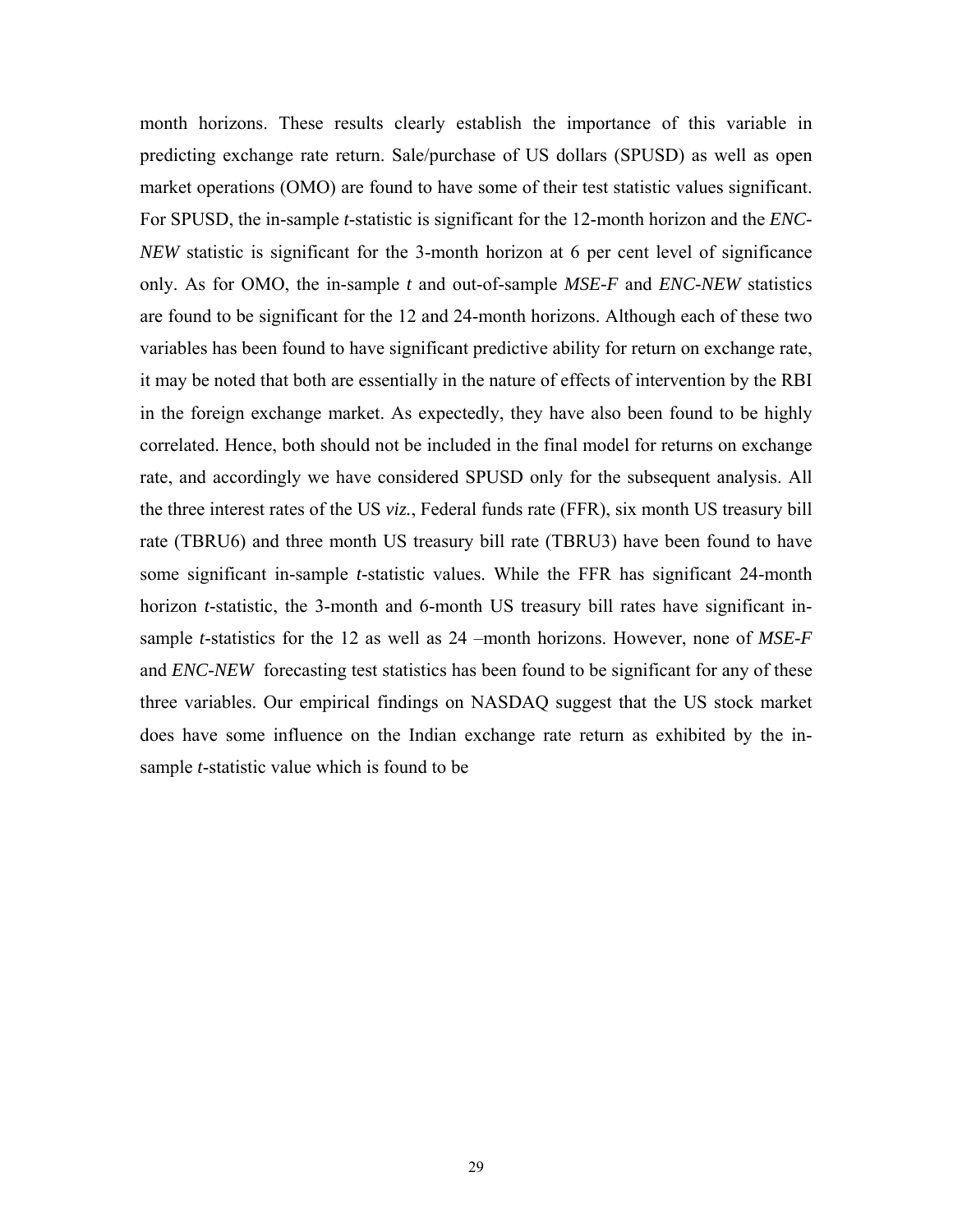# **Table 2**

# **In-sample and out-of-sample predictability test results**

| Horizon<br>(month)  | $\mathbf{1}$           | $\overline{3}$         | 12                       | 24                       | $\mathbf{1}$           | $\overline{3}$             | 12                     | 24                       |
|---------------------|------------------------|------------------------|--------------------------|--------------------------|------------------------|----------------------------|------------------------|--------------------------|
|                     | <b>BSESENSEX</b>       |                        |                          |                          | Call Money Rate (CMR)  |                            |                        |                          |
| $\hat{\beta}$       | 0.000935               | 0.000545               | $-0.000202$              | 0.005979                 | $-0.001569$            | 0.000696                   | 0.003228               | $-0.000790$              |
| t-statistic         | 0.773212<br>[0.208]    | 0.286482<br>[0.396]    | $-0.036301$<br>[0.520]   | 1.151283<br>$[0.220]$    | -1.356089<br>[0.087]   | 0.372293<br>[0.359]        | 1.838157<br>[0.042]    | $-0.300087$<br>[0.533]   |
| $R^2$               | 0.030955               | 0.020937               | 0.018084                 | 0.000624                 | 0.040826               | 0.021288                   | 0.021632               | 0.001627                 |
| Theil's U           | 1.017502               | 1.017055               | 1.001503                 | 1.0000757                | 1.004854               | 0.999321                   | 0.997979               | 1.001551                 |
| $MSE-F$             | $-1.671170$<br>[0.871] | $-1.563083$<br>[0.840] | $-0.114004$<br>[0.410]   | $-0.003935$<br>[0.426]   | $-0.472292$<br>[0.546] | 0.063898<br>[0.238]        | 0.154079<br>[0.133]    | $-0.080486$<br>[0.624]   |
| ENC-NEW             | $-0.510228$<br>[0.856] | $-0.596818$<br>[0.873] | $-0.055035$<br>[0.526]   | $-0.001268$<br>[0.520]   | $-0.224068$<br>[0.684] | 0.032207<br>[0.360]        | 0.077323<br>$[0.207]$  | $-0.040152$<br>[0.697]   |
|                     | M <sub>0</sub>         |                        |                          |                          | M1                     |                            |                        |                          |
| $\hat{\beta}$       | $-0.001991$            | $-0.002843$            | 0.0008825                | $-0.001201$              | 0.000594               | $-0.000729$                | 0.000372               | 0.004051                 |
| $t$ -statistic      | $-1.722309$<br>[0.045] | $-1.357130$<br>[0.902] | 0.227650<br>[0.397]      | $-0.397368$<br>$[0.590]$ | 0.505872<br>$[0.274]$  | $-0.403508$<br>[0.637]     | 0.107476<br>[0.428]    | 0.969883<br>[0.162]      |
| $R^2$               | 0.0496198              | 0.033877               | 0.018326                 | 0.001742                 | 0.028199               | 0.021351                   | 0.018104               | 0.003063                 |
| Theil's U           | 1.014914               | 0.996439               | 1.002269                 | 1.002127                 | 1.022462               | 1.00360                    | 1.003266               | 1.001468                 |
| $MSE-F$             | $-1.429521$<br>[0.834] | 0.336437<br>[0.146]    | $-0.171839$<br>$[0.558]$ | $-0.110232$<br>[0.566]   | $-2.129303$<br>[0.915] | $-0.336915$<br>[0.591]     | $-0.247012$<br>[0.709] | $-0.076203$<br>$[0.547]$ |
| ENC-NEW             | 0.186367<br>$[0.270]$  | 0.384658<br>[0.150]    | $-0.063243$<br>[0.621]   | $-0.048708$<br>[0.633]   | $-0.745720$<br>[0.923] | $-0.151423$<br>[0.688]     | $-0.099846$<br>[0.763] | $-0.036541$<br>[0.618]   |
|                     | M <sub>3</sub>         |                        |                          |                          |                        | Consumer Price Index (CPI) |                        |                          |
| $\bar{\hat{\beta}}$ | 0.000757               | 0.002602               | 0.002067                 | 0.005022                 | 0.000307               | 0.001323                   | 0.006731               | 0.012601                 |
| t-statistic         | 0.654876<br>[0.228]    | 1.300604<br>[0.127]    | 0.428082<br>[0.363]      | 0.885690<br>$[0.282]$    | 0.264215<br>[0.395]    | 0.633327<br>[0.327]        | 1.093769<br>[0.193]    | 1.075454<br>$[0.239]$    |
| $R^2$               | 0.029595               | 0.031876               | 0.019430                 | 0.005243                 | 0.026693               | 0.023384                   | 0.033125               | 0.026760                 |
| Theil's $U$         | 1.012283               | 0.991505               | 1.005321                 | 1.007548                 | 1.001052               | 0.997992                   | 0.992734               | 1.003059                 |
| $MSE-F$             | $-1.176996$<br>[0.793] | 0.808797<br>[0.077]    | $-0.401195$<br>[0.613]   | $-0.388101$<br>[0.680]   | $-0.102955$<br>[0.317] | 0.189363<br>[0.235]        | 0.558285<br>[0.184]    | $-0.158340$<br>[0.503]   |
| ENC-NEW             | $-0.400089$<br>[0.811] | 0.444650<br>[0.156]    | $-0.173093$<br>[0.683]   | $-0.18786$<br>[0.762]    | $-0.047127$<br>[0.447] | 0.109720<br>[0.368]        | 0.290219<br>[0.277]    | $-0.078313$<br>[0.600]   |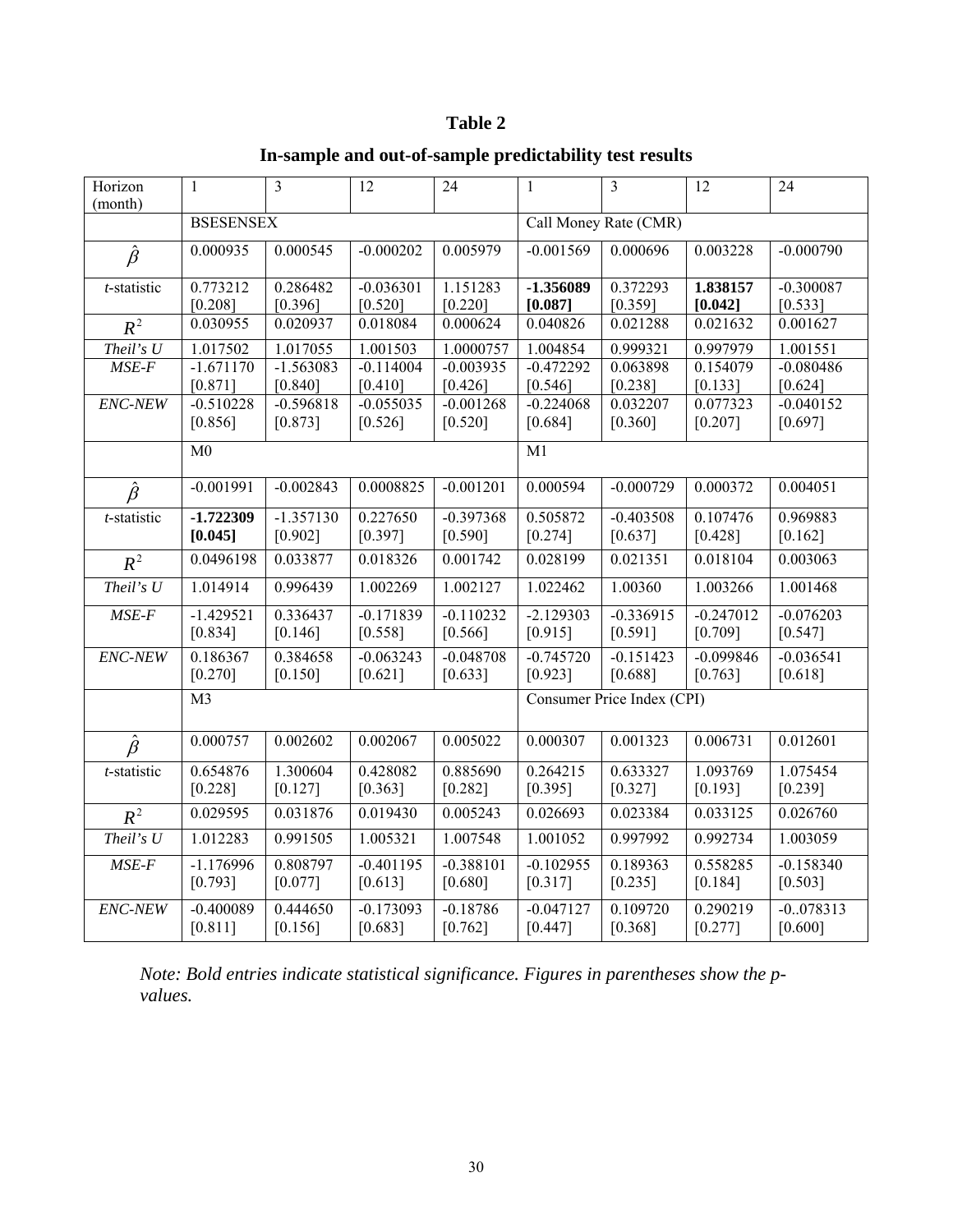# **Table 2 (Contd.)**

| Horizon       | $\mathbf{1}$           | $\overline{3}$              | $\overline{12}$        | $\overline{24}$        | $\mathbf{1}$                 | $\overline{3}$         | $\overline{12}$        | $\overline{24}$        |
|---------------|------------------------|-----------------------------|------------------------|------------------------|------------------------------|------------------------|------------------------|------------------------|
|               |                        | Wholesale Price Index (WPI) |                        |                        | Foreign Currency Asset (FCA) |                        |                        |                        |
| $\hat{\beta}$ | $-0.000974$            | $-0.002436$                 | 0.003419               | 0.0091119              | $-0.000776$                  | $-0.005507$            | $-0.009003$            | $-0.011389$            |
| t-statistic   | $-0.837116$<br>[0.805] | $-1.276392$<br>[0.891]      | 0.470163<br>[0.368]    | 1.030508<br>[0.256]    | $-0.666015$<br>[0.751]       | $-2.162986$<br>[0.032] | $-1.169428$<br>[0.833] | $-0.861398$<br>[0.736] |
| $R^2$         | 0.031781               | 0.030289                    | 0.021727               | 0.013000               | 0.0297135                    | 0.069880               | 0.043240               | 0.020054               |
| Theil's U     | 0.994889               | 0.997901                    | 1.004141               | 0.998073               | 0.998014                     | 0.968889               | 1.003351               | 1.029875               |
| $MSE-F$       | 0.504734               | 0.1979310                   | $-0.312740$            | 0.100493               | 0.195218                     | 3.066709               | $-0.253376$            | $-1.486547$            |
|               | [0.130]                | [0.212]                     | [0.493]                | [0.343]                | [0.194]                      | [0.015]                | [0.493]                | [0.840]                |
| ENC-NEW       | 0.3114821              | 0.137634                    | $-0.064035$            | 0.0507521              | 0.181410                     | 2.273341               | $-0.093537$            | $-0.717124$            |
|               | [0.199]                | [0.306]                     | [0.515]                | [0.430]                | [0.257]                      | [0.025]                | [0.579]                | [0.904]                |
|               | Total Reserve (TR)     |                             |                        |                        | Industrial Production (IP)   |                        |                        |                        |
| $\hat{\beta}$ | $-0.001244$            | $-0.006455$                 | $-0.012166$            | $-0.018222$            | $-0.000188$                  | $-0.001797$            | 0.001984               | 0.002700               |
| t-statistic   | $-1.068408$            | $-2.599236$                 | $-1.644187$            | $-1.292894$            | $-0.157249$                  | $-1.046036$            | 0.920186               | 1.108117               |
|               | [0.856]                | [0.008]                     | [0.888]                | [0.813]                | [0.562]                      | [0.864]                | [0.247]                | [0.220]                |
| $R^2$         | 0.035303               | 0.087602                    | 0.063215               | 0.046827               | 0.026328                     | 0.0255538              | 0.019239               | 0.0025547              |
| Theil's $U$   | 0.988272               | 0.953714                    | 0.995197               | 1.032066               | 1.003155                     | 0.9960045              | 1.002489               | 1.000407               |
| $MSE-F$       | 1.169878               | 4.672767                    | 0.367641               | $-1.59055$             | $-0.307715$                  | 0.377838               | $-0.188478$            | $-0.021144$            |
|               | [0.062]                | [0.003]                     | $[0.192]$              | [0.875]                | [0.423]                      | [0.106]                | [0.629]                | [0.432]                |
| ENC-NEW       | 0.801040               | 3.574235                    | 0.256217               | $-0.770604$            | $-0.143759$                  | 0.204079               | $-0.080930$            | $-0.010509$            |
|               | [0.104]                | [0.003]                     | [0.255]                | [0.934]                | [0.553]                      | [0.190]                | [0.708]                | [0.528]                |
|               | <b>FINV</b>            |                             |                        |                        | Export (EX)                  |                        |                        |                        |
| $\hat{\beta}$ | $-0.000920$            | $-0.00208$                  | 0.000103               | 0.000789               | $-0.000882$                  | 0.000070               | 0.000259               | 0.000577               |
| t-statistic   | $-0.774443$<br>[0.786] | $-1.294212$<br>[0.029]      | 0.022957<br>$[0.453]$  | 0.157105<br>[0.397]    | $-0.755939$<br>$[0.782]$     | 0.0531199<br>$[0.471]$ | 0.132297<br>[0.393]    | 0.176111<br>$[0.402]$  |
| $R^2$         | 0.030970               | 0.025642                    | 0.018073               | 0.001545               | 0.030742                     | 0.020484               | 0.018092               | 0.001563               |
| Theil's $U$   | 1.023941               | 0.999830                    | 1.001489               | 1.002557               | 1.003039                     | 1.004692               | 1.00003                | 1.006709               |
| $MSE-F$       | $-2.264612$<br>[0.681] | 0.016009<br>[0.298]         | $-0.112940$<br>[0.460] | $-0.132472$<br>[0.484] | $-0.296483$<br>[0.380]       | $-0.438002$<br>[0.813] | $-0.002194$<br>[0.375] | $-0.345366$<br>[0.871] |
| ENC-NEW       | $-0.533029$<br>[0.616] | 0.054075<br>[0.437]         | $-0.036108$<br>[0.546] | $-0.059364$<br>[0.560] | $-0.013273$<br>[0.377]       | 0.0243760<br>[0.529]   | 0.0041032<br>[0.441]   | $-0.134122$<br>[0.878] |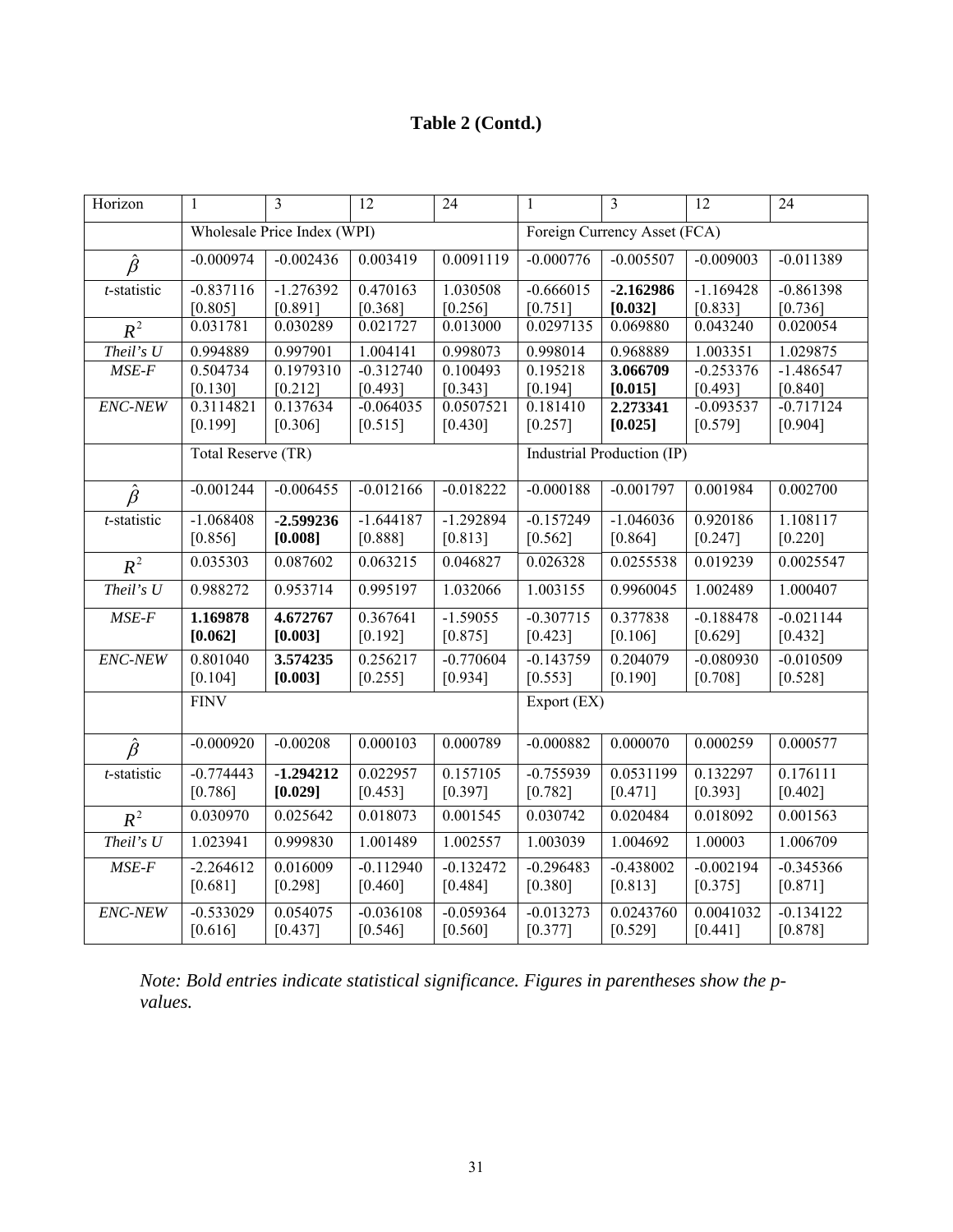# **Table 2 (Contd.)**

| Horizon        | $\mathbf{1}$                 | $\overline{\mathbf{3}}$  | 12                     | 24                     | $\mathbf{1}$             | $\overline{\mathbf{3}}$             | 12                     | 24                     |
|----------------|------------------------------|--------------------------|------------------------|------------------------|--------------------------|-------------------------------------|------------------------|------------------------|
|                | Import (IM)                  |                          |                        |                        | Trade Balance (TB)       |                                     |                        |                        |
| $\hat{\beta}$  | $-0.000233$                  | $-0.000715$              | $-0.001481$            | 0.000376               | $-0.000989$              | 0.000955                            | 0.001752               | 0.000654               |
| $t$ -statistic | $-0.200472$<br>[0.556]       | $-0.605533$<br>[0.764]   | $-0.74143$<br>[0.740]  | 0.170796<br>[0.415]    | $-0.840305$<br>[0.788]   | 0.796551<br>[0.206]                 | 0.612189<br>[0.279]    | 0.256193<br>[0.391]    |
| $R^2$          | 0.026453                     | 0.021338                 | 0.018715               | 0.001540               | 0.031824                 | 0.021888                            | 0.018834               | 0.001565               |
| Theil's $U$    | 1.011275                     | 0.999502                 | 1.000835               | 1.000853               | 1.006571                 | 1.000896                            | 1.002451               | 1.003388               |
| $MSE-F$        | $-1.086542$<br>[0.736]       | 0.046865<br>[0.223]      | $-0.063375$<br>[0.494] | $-0.044315$<br>[0.511] | $-0.637650$<br>[0.608]   | $-0.084092$<br>[0.410]              | $-0.185592$<br>[0.681] | $-0.175268$<br>[0.692] |
| ENC-NEW        | $-0.478653$<br>[0.817]       | 0.0287776<br>[0.330]     | $-0.030650$<br>[0.581] | $-0.021285$<br>[0.601] | $-0.091346$<br>[0.482]   | 0.061694<br>[0.320]                 | $-0.089194$<br>[0.778] | $-0.083116$<br>[0.762] |
|                | Gross Fiscal Deficit (GFD)   |                          |                        |                        |                          | Sale/Purchase of US dollars (SPUSD) |                        |                        |
| $\hat{\beta}$  | $-0.000870$                  | $-0.002217$              | $-0.018881$            | $-0.068832$            | $-0.001329$              | $-0.003303$                         | $-0.028036$            | $-0.045936$            |
| $t$ -statistic | $-0.744061$<br>[0.793]       | $-1.095640$<br>$[0.840]$ | $-2.147789$<br>[0.070] | -4.972827<br>[0.006]   | $-1.091797$<br>[0.858]   | $-0.831508$<br>$[0.783]$            | $-3.625015$<br>[0.009] | $-1.894119$<br>[0.859] |
| $R^2$          | 0.030599                     | 0.028610                 | 0.120965               | 0.348166               | 0.035705                 | 0.037015                            | 0.170643               | 0.121563               |
| Theil's $U$    | 1.001047                     | 1.019187                 | 0.964736               | 0.880456               | 1.037694                 | 1.061187                            | 0.978286               | 1.068959               |
| $MSE-F$        | $-0.102533$<br>$[0.276]$     | $-0.278647$<br>[0.415]   | 2.828793<br>[0.044]    | 7.539640<br>[0.011]    | $-3.495167$<br>[0.969]   | $-5.263673$<br>[0.933]              | 1.705625<br>[0.177]    | $-3.246327$<br>[0.737] |
| ENC-NEW        | 0.455598<br>[0.160]          | 1.372943<br>[0.050]      | 5.893898<br>[0.001]    | 4.228756<br>[0.020]    | 0.790506<br>[0.118]      | 2.621505<br>[0.060]                 | 1.671682<br>[0.181]    | $-1.493358$<br>[0.815] |
|                | Open Market Operations (OMO) |                          |                        |                        | Federal Funds Rate (FFR) |                                     |                        |                        |
| $\hat{\beta}$  | $-0.000037$                  | 0.001853                 | 0.013548               | 0.028774               | $-0.000885$              | $-0.002346$                         | 0.009018               | 0.028680               |
| t-statistic    | $-0.031034$<br>[0.494]       | 0.953984<br>[0.201]      | 2.241930<br>[0.049]    | 2.211037<br>[0.096]    | $-0.762443$<br>[0.752]   | $-1.102336$<br>[0.812]              | 1.845685<br>[0.119]    | 6.560040<br>[0.003]    |
| $R^2$          | 0.026135                     | 0.026086                 | 0.077412               | 0.103780               | 0.030821                 | 0.029533                            | 0.042896               | 0.125509               |
| Theil's $U$    | 1.012052                     | 1.011197                 | 0.958962               | 0.945911               | 1.006652                 | 1.010899                            | 0.986116               | 0.956095               |
| $MSE-F$        | $-1.160062$<br>$[0.771]$     | $-1.035061$<br>$[0.732]$ | 3.321946<br>[0.042]    | 3.058480<br>[0.047]    | $-0.645455$<br>[0.592]   | $-1.007966$<br>[0.535]              | 1.077548<br>$[0.232]$  | 2.442703<br>[0.155]    |
| ENC-NEW        | $-0.377621$<br>[0.786]       | 0.119916<br>[0.333]      | 2.857213<br>[0.039]    | 1.871340<br>[0.076]    | $-0.113824$<br>[0.507]   | $-0.358485$<br>[0.606]              | 1.216078<br>$[0.253]$  | 1.369916<br>$[0.225]$  |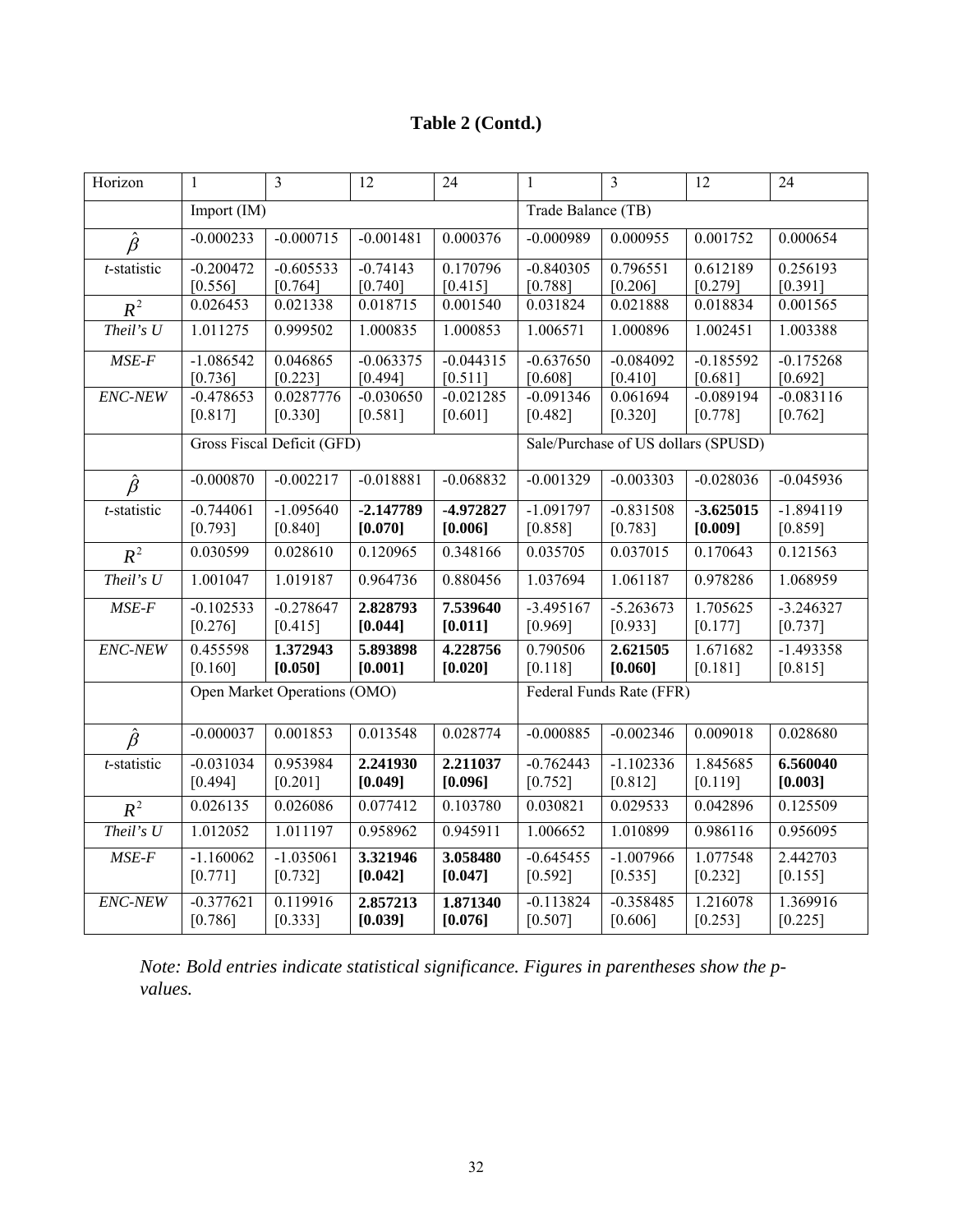# **Table 2 (Contd.)**

| Horizon       | 1                        | $\overline{3}$                          | 12                       | $\overline{24}$          | $\mathbf{1}$                           | $\overline{\mathbf{3}}$                   | $\overline{12}$          | $\overline{24}$        |
|---------------|--------------------------|-----------------------------------------|--------------------------|--------------------------|----------------------------------------|-------------------------------------------|--------------------------|------------------------|
|               |                          | Six-month US Treasury Bill Rate (TBRU6) |                          |                          |                                        | Three-month US Treasury Bill Rate (TBRU3) |                          |                        |
| $\hat{\beta}$ | 0.000534                 | $-0.000076$                             | 0.0051864                | 0.0215734                | 0.0001700                              | $-0.000884$                               | 0.0069318                | 0.0232380              |
| t-statistic   | 0.457087<br>[0.331]      | $-0.044338$<br>[0.503]                  | 1.929268<br>[0.079]      | 4.680175<br>[0.012]      | 0.145846<br>[0.435]                    | $-0.494679$<br>[0.659]                    | 1.850865<br>[0.098]      | 4.367199<br>[0.019]    |
| $R^2$         | 0.027819                 | 0.020486                                | 0.026206                 | 0.071188                 | 0.026299                               | 0.021760                                  | 0.0328200                | 0.0839392              |
| Theil's U     | 1.008953                 | 1.008696                                | 0.998929                 | 0.982207                 | 1.008505                               | 1.007428                                  | 0.9918420                | 0.978891               |
| $MSE-F$       | $-0.865712$<br>[0.678]   | $-0.806892$<br>[0.550]                  | 0.0814643<br>[0.341]     | 0.950510<br>[0.260]      | $-0.822985$<br>[0.685]                 | $-0.690514$<br>[0.491]                    | 0.627679<br>[0.259]      | 1.133430<br>[0.221]    |
| ENC-NEW       | $-0.127477$<br>$[0.534]$ | $-0.286449$<br>[0.597]                  | 0.064437<br>[0.437]      | 0.500377<br>[0.260]      | $-0.158301$<br>[0.594]                 | $-0.294949$<br>[0.598]                    | 0.427109<br>[0.345]      | 0.606808<br>$[0.285]$  |
|               | <b>NASDAQ</b>            |                                         |                          |                          |                                        | World Gold Price (WGP)                    |                          |                        |
| $\hat{\beta}$ | $-0.000451$              | 0.002135                                | 0.007929                 | 0.016958                 | $-0.002039$                            | $-0.002796$                               | $-0.010711$              | $-0.023140$            |
| t-statistic   | $-0.38763$<br>$[0.654]$  | 1.460971<br>[0.106]                     | 1.912645<br>[0.059]      | 3.254108<br>[0.019]      | $-1.778890$<br>[0.040]                 | $-1.525339$<br>[0.077]                    | $-1.646804$<br>[0.087]   | $-1.805563$<br>[0.099] |
| $R^2$         | 0.027345                 | 0.028095                                | 0.0391473                | 0.0487248                | 0.051149                               | 0.0334102                                 | 0.054802                 | 0.074420               |
| Theil's $U$   | 1.005749                 | 1.004238                                | 0.990772                 | 1.000725                 | 0.977228                               | 0.988114                                  | 0.977755                 | 0.976318               |
| $MSE-F$       | $-0.558600$<br>$[0.578]$ | $-0.075460$<br>[0.285]                  | 0.711159<br>$[0.132]$    | $-0.088720$<br>$[0.486]$ | 2.310227<br>[0.022]                    | 1.137521<br>[0.065]                       | 1.748738<br>[0.017]      | 1.276631<br>[0.034]    |
| ENC-NEW       | $-0.178050$<br>[0.600]   | 0.236426<br>[0.267]                     | 0.479706<br>[0.177]      | $-0.040773$<br>[0.566]   | 1.823196<br>[0.035]                    | 0.640658<br>[0.117]                       | 1.049020<br>[0.033]      | 0.669944<br>[0.071]    |
|               |                          | Foreign Direct Investment (FDI)         |                          |                          | Foreign Institutional Investment (FII) |                                           |                          |                        |
| $\hat{\beta}$ | $-0.000924$              | $-0.000130$                             | 0.000529                 | 0.0002972                | $-0.000696$                            | $-0.002319$                               | 0.001043                 | 0.000796               |
| t-statistic   | $-0.798628$<br>[0.818]   | $-0.097456$<br>[0.550]                  | 0.261895<br>[0.386]      | 0.148528<br>[0.466]      | $-0.576337$<br>[0.737]                 | $-1.084165$<br>[0.096]                    | 0.192453<br>[0.455]      | 0.084527<br>[0.466]    |
| $R^2$         | 0.031276                 | 0.020505                                | 0.018157                 | 0.001531                 | 0.028815                               | 0.0262282                                 | 0.018151                 | 0.001532               |
| Theil's $U$   | 1.007950                 | 1.000527                                | 1.000373                 | 0.998080                 | 1.040956                               | 1.005912                                  | 1.003355                 | 1.007745               |
| $MSE-F$       | $-0.769914$<br>[0.636]   | $-0.495408$<br>[0.383]                  | $-0.028321$<br>[0.476]   | 0.100111<br>[0.170]      | -3.779966<br>[0.118]                   | $-0.550819$<br>[0.271]                    | $-0.253710$<br>[0.259]   | $-0.398094$<br>[0.046] |
| ENC-NEW       | $-0.167774$<br>[0.540]   | $-0.019167$<br>$[0.502]$                | $-0.011547$<br>$[0.547]$ | 0.050530<br>$[0.237]$    | $-1.122203$<br>$[0.673]$               | $-0.220754$<br>[0.620]                    | $-0.129483$<br>$[0.511]$ | $-0.174495$<br>[0.568] |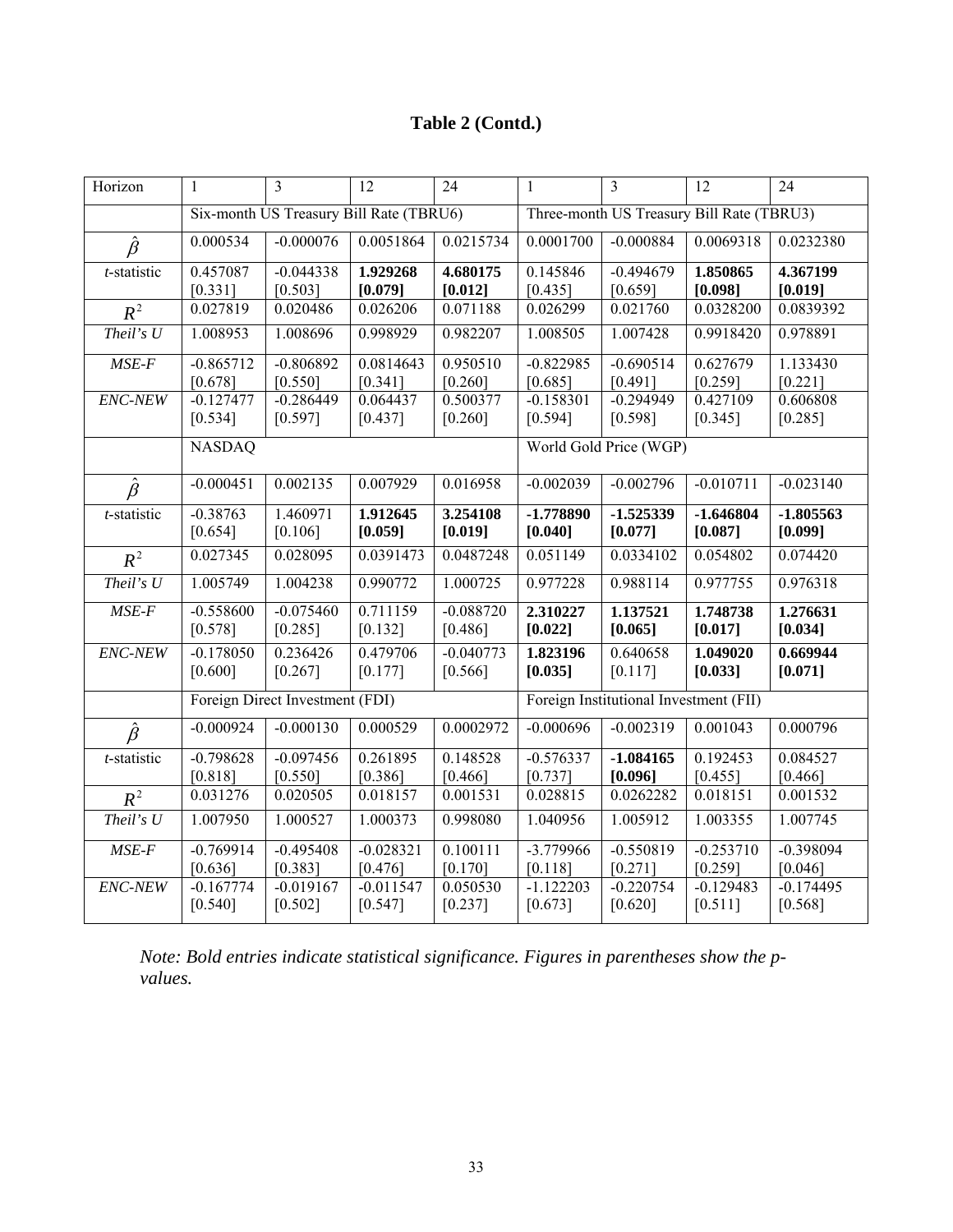significant for the 12 as well as 24- month. The findings corresponding to the next macro variable *viz*., world gold price (WGP) has been found to be very significant. All the insample and out-of-sample test statistic values at all the four horizons except the *ENC-NEW* for 3-month horizon have been found to be significant for this macro variable. This shows that the predictability of return on exchange rate is strongly influenced by world gold price.

 In order to apply the in-sample general-to-specific model selection criterion combined with tests of out-of-sample forecasting ability, we cannot obviously begin with a large model having as many as 24 macro variables. To reduce this initial set, we may note that, as already discussed, there are some variables which are similar in nature while some are components of other variables. Accordingly, we have dropped FCA, six-month and three-month US treasury bill rates, FII and OMO from the set of macro variables which were found to have significant predictive ability by the specific-to-general model selection approach, and consequently we are left with a set of nine macro variables comprising CMR, M0, TR, GFD, SPUSD, FFR, NASDAQ, WGP and FINV. Other than these, we have also included some variables which are normally argued, in economics and finance, to have important roles in determining exchange rate but which have not been found to be significant by the first approach. These, to our understanding, are BSESENSEX, M1, CPI, IP and TB. Thus, we have the following 14 macro variables for the general-to-specific approach: BSESENSEX, CMR, M0, M1, CPI, TR, IP, GFD, SPUSD, TB, FFR, NASDAQ, WGP and FINV. The empirical findings by this approach are reported in Table 3. It may be noted that the critical values for  $\max_{j \in \{1,...,14\}} |t_{\hat{\beta}_j}|$ , maximal *MSE-F* and maximal *ENC-NEW* for all the horizons have been generated using data-mining-robust bootstrap procedure discussed earlier. The critical value computed using the bootstrap procedure for  $\max_{j \in \{1,...,14\}} |t_{\hat{\beta}_j}|$  for the 24- month horizon is 5.52. This is obviously less than 6.56, which is the maximum (amongst these 14 variables)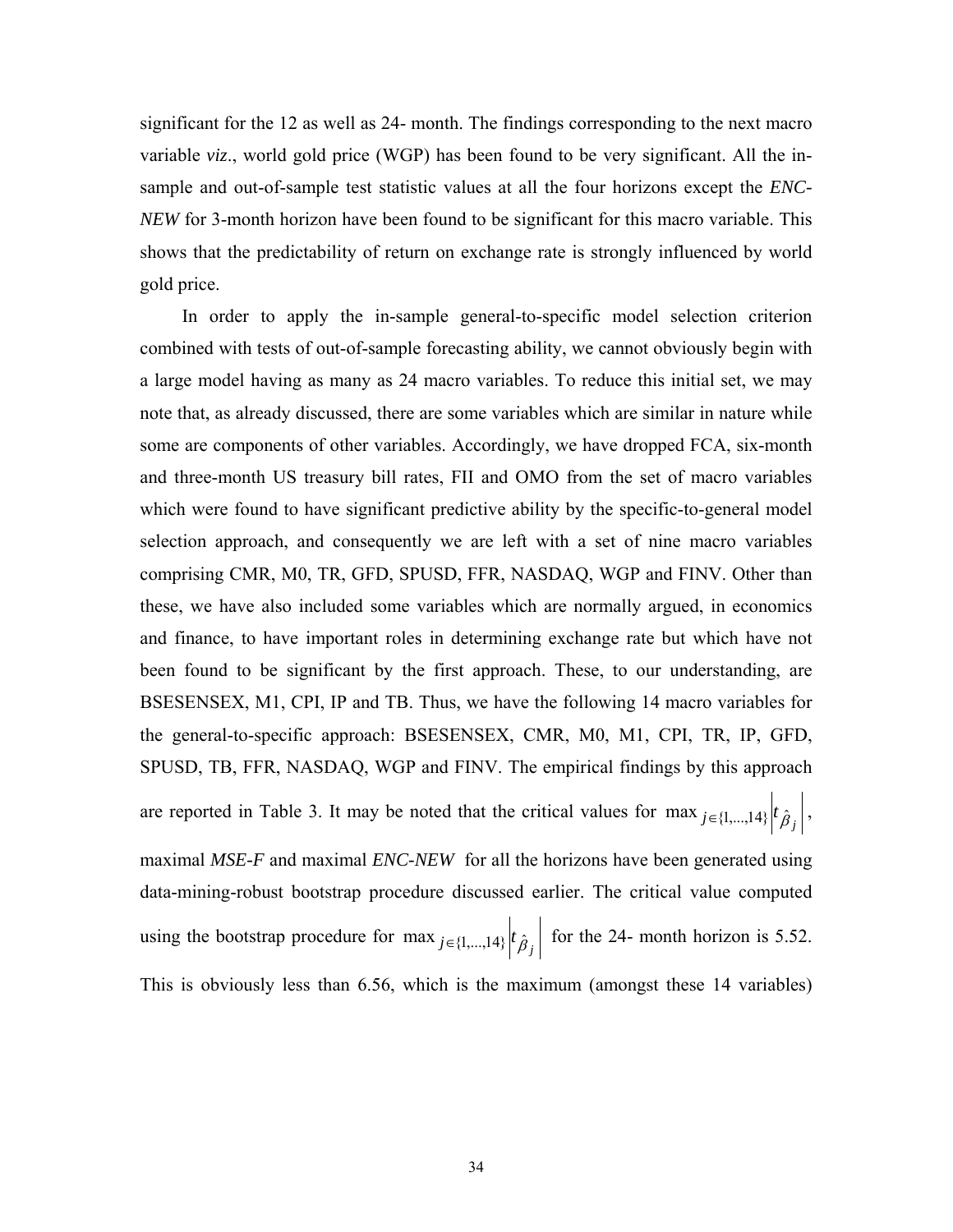value of the *t*-statistic for the 24-month horizon. Also, the critical value of *MSE-F* test statistic is 3.985, which is less than the value of 4.673 obtained for the 3-month horizon. The same is the finding with respect to the *ENC-NEW* test statistic. Thus, for all these three tests, the null hypothesis of no predictability is rejected. We can, therefore, conclude that the best evidence for in-sample and out-of-sample predictive ability, which is reflected in the maximum (amongst these 14 variables) values of the *t*-statistic as well as the *MSE-F* and *ENC-NEW* statistics, is free from any data mining problem.

Now, analysing the results presented in Table 3, we note that for the 1-month horizon, the only variable which has been found to have significant explanatory power is M0 or the reserve money growth. For the 3-month horizon also, there is only one significant macro variable, but now the variable is total reserve (TR). For 12-month horizon, the number of explanatory variables has increased to five and these are GFD, SPUSD, FFR, NASDAQ and FINV. As for the 24-month horizon, eight macro variables *viz.*, CMR, M0, M1, GFD, SPUSD, FFR, WGP and FINV have been found to have predictive ability for return on India's foreign exchange rate at monthly-level frequency. Combining the findings for the four horizons, we note that the only macro variable which has been found to have significant predictive ability by this approach, but not by the earlier one, is M1, the narrow money; the other significant variables are the same by the two approaches.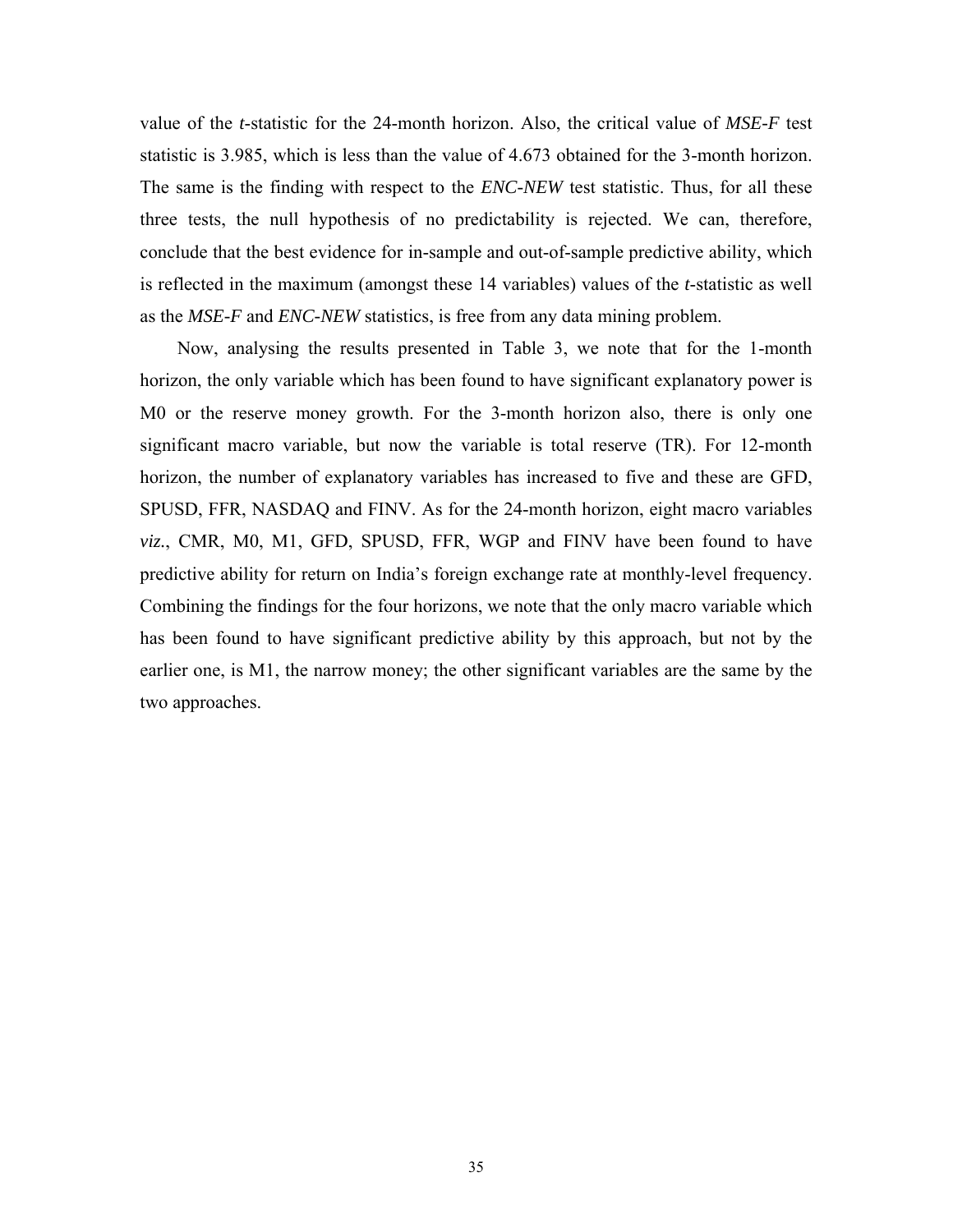#### **Table 3**

| Horizon<br>(month)    |                        | 3                   | 12                               | 24                                            |
|-----------------------|------------------------|---------------------|----------------------------------|-----------------------------------------------|
| Included<br>variables | M <sub>0</sub>         | <b>TR</b>           | GFD, SPUSD, FFR,<br>NASDAQ, FINV | CMR, M0, M1,<br>GFD, SPUSD,<br>FFR, WGP, FINV |
| <i>Theil's U</i>      | 1.014914               | 0.953714            | 0.979230                         | 0.921188                                      |
| $MSE-F$               | $-1.429521$<br>[0.222] | 4.672767<br>[0.023] | 1.629134<br>[0.132]              | 4.639183<br>[0.091]                           |
| <b>ENC-NEW</b>        | 0.186367<br>[0.404]    | 3.574235<br>[0.085] | 4.842013<br>[0.118]              | 2.772104<br>[0.203]                           |

#### **General-to-specific model selection results**

*Note: Figures in parentheses indicate the p-values* 

 Thus, based on both the methods of selection of macro variables and considering all the four horizons together, we can conclude that the relevant macroeconomic variables which have been found to have significant role in predicting India's monthly exchange rate return are ten in number and these are reserve money growth (M0), narrow money growth (M1), change in foreign exchange reserve (TR), gross fiscal deficit (GFD), sale/purchase of US dollar (SPUSD), change in Federal funds rate (FFR), US stock price return (NASDAQ), change in call money rate (CMR), rate of change in gold price (WGP) and change in total foreign investment (FINV).

#### *4.2 The final estimated model*

Once the significant macro economic variables have been chosen, we consider the dynamic linear regression model specified in (9) where we now use all the ten macro variables to obtain the 'best' model for India's monthly exchange rate return. Before we actually estimate the model, it is essential to check whether there is any structural break in the monthly exchange rate return series. We have carried out the Quandt-Andrews test for parameter stability and the relevant statistic was found to be 9.91, which is lower than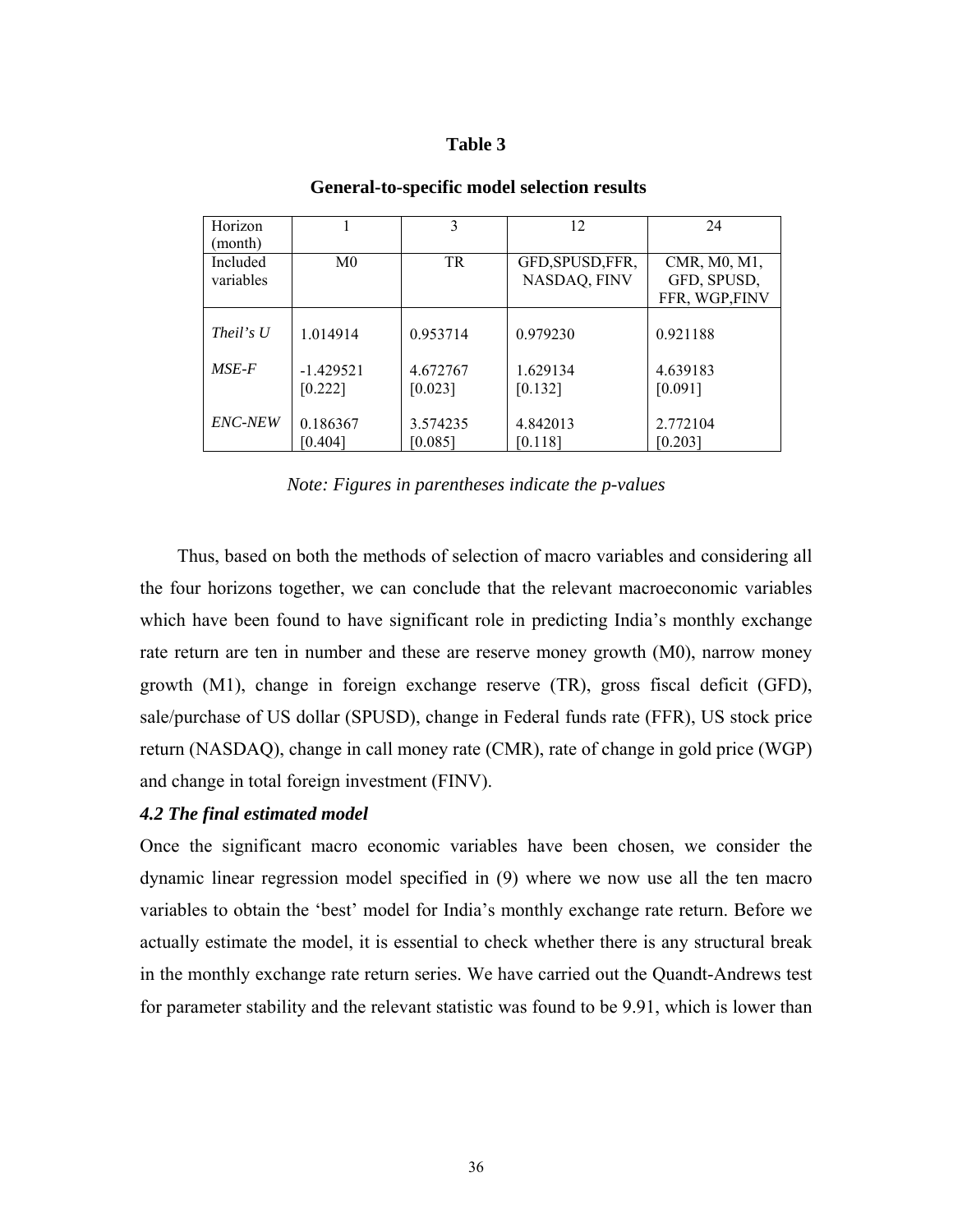the tabulated value of 10.00- thus indicating that the null hypothesis of no structural break cannot be rejected for the monthly series. The final model is, therefore, obtained using all the sample observations. For estimating this model, the number of lagged values of return, *p*, was initially taken to be a moderate value of 10 so that the autocorrelation could be entirely captured by the model, and the value of *l*, the lag value for the independent macro variables, was fixed at 2. Further, the number of dummy variables (*d*) was obviously taken to be 12 since the data is at monthly level. This model was estimated by using the OLS method of estimation and the estimated model is presented in equation (10) below. The estimated model having significant variables only has been obtained as follows:

$$
\hat{y}_t = 0.153 y_{t-3} - 0.185 y_{t-5} - (7.50 \times 10^{-6}) FINV_t - (1.08 \times 10^{-6}) SPUSD_t \n+ 0.209 TR_t - 0.0007 CMR_{t-1} - (4.44 \times 10^{-6}) FINV_{t-1} + 0.262 M1_{t-1} \n+ (4.092)*** (2.827)*** (2.827)*** (2.056)**
$$
\n(10)

*[The values in parentheses indicate corresponding absolute values of t-ratios; \*, \*\*, \*\*\* indicate significance at 10%, 5% and 1% levels of significance, respectively.]*

We note that only the third and fifth lags of exchange rate return are found to be significant. None of the monthly dummies is significant and hence we can conclude that there is no systematic month effect in foreign exchange return. The macro variables which are found to have contemporaneous dependence with exchange rate return are the change in total foreign investment (FINV), sale / purchase of US dollar (SPUSD) and the change in total reserve of foreign exchange (TR). The first lag of change in call money rate (CMR), change in FINV and narrow money growth (M1) are also found to influence exchange rate return. It is noteworthy that the macro variable, change in FINV has both contemporaneous and lagged effects on return. This shows the importance of this macro variable i.e., total foreign investment, in the determination and predictability of India's exchange rate return.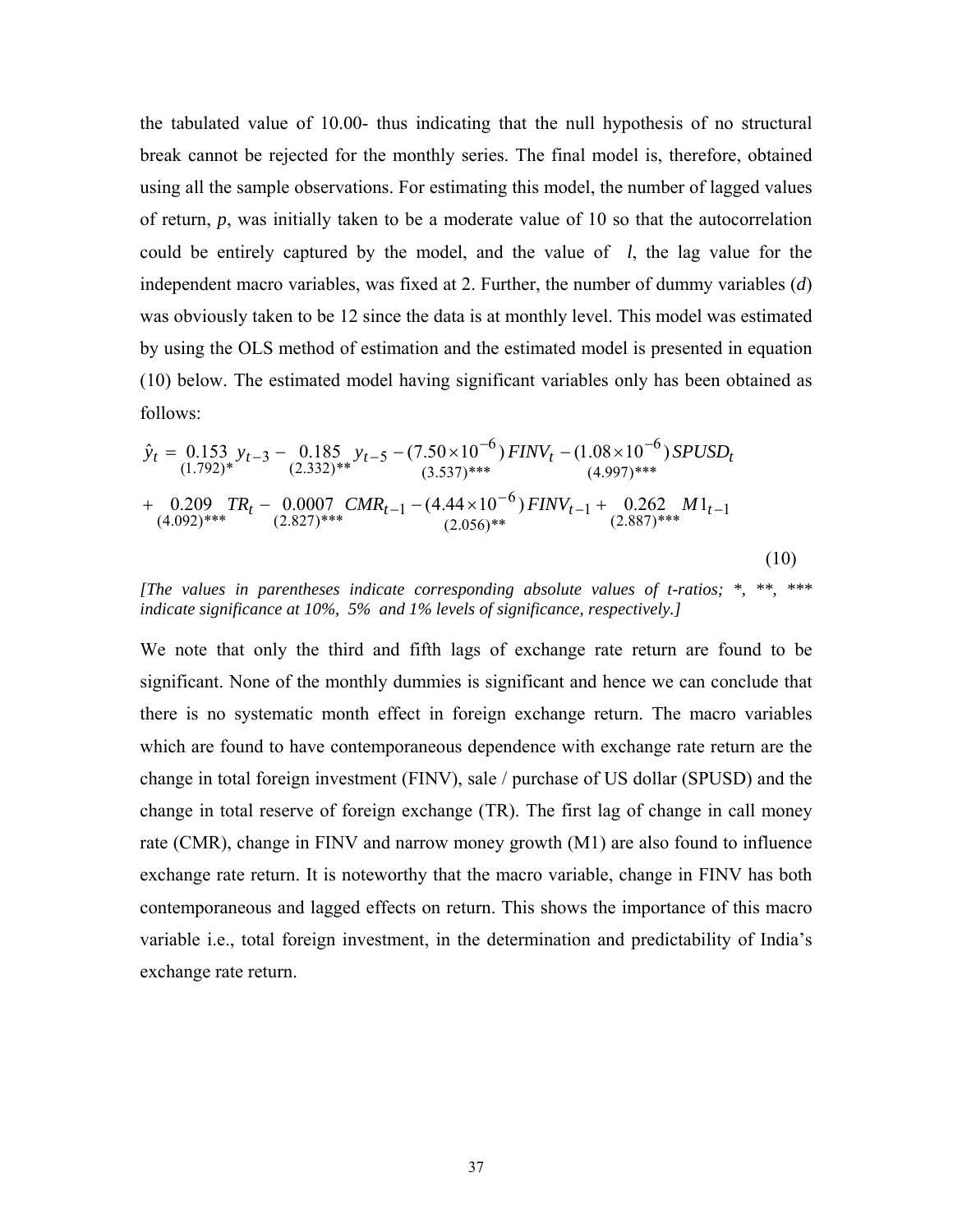Once the model has been estimated, the usual diagnostic tests on the residuals of this estimated model were carried out. The Ljung-Box test suggested a few significant values. To be specific, the *p*-values for the first three lags were found to be 0.026, 0.083 and 0.086, indicating that while the first lag is quite highly significant , the other two *viz*., the second and third are significant only at 9 per cent level of significance. However, the Ljung-Box statistic values for the squared residuals indicate that there is no squared dependence in the series. The finding of no volatility in the monthly series is quite likely since volatility is usually manifested in financial time series of high frequency like, for instance, the daily and hourly levels. We have also carried out the test for misspecification as discussed in Section 2. By augmenting the model in (10) by including suitable polynomial functions of the recursive residuals at  $t-1$  (i.e.,  $\hat{w}_{t-1}$ ) and then estimating it by OLS procedure, we have obtained the following estimated model:

$$
\hat{y}_t = 0.104 y_{t-3} - 0.134 y_{t-5} - 7.11 \times 10^{-6} \text{ FINV}_t - 8.94 \times 10^{-7} \text{ SPUSD}_t + 0.180 \text{ TR}_t \n- (1.200) (1.775)* (3.648)*** (4.421)*** (4.421)*** (3.686)*** \n- 0.0003 \text{CMR}_{t-1} - 4.94 \times 10^{-6} \text{ FINV}_{t-1} + 0.224 \text{ M} 1_{t-1} + 0.204 \hat{w}_{t-1} + 4.128 \hat{w}_{t-1}^2 \n- (1.197) (2.489)** (2.489)**(2.430)**(2.430)**(2.430)**(2.430)**(2.430)**(2.430)**(2.430)**(2.430)**(2.430)**(2.430)**(2.430)**(2.430)**(2.430)**(2.430)**(2.430)**(2.430)**(2.430)**(2.430)**(2.430)**(2.430)**(2.430)**(2.430)**(2.430)**(2.430)**(2.430)**(2.430)**(2.430)**(2.430)**(2.430)**(2.430)**(2.430)**(2.430)**(2.430)**(2.430)**(2.430)**(2.430)**(2.430)**(2.430)**(2.430)**(2.430)**(2.430)**(2.430)**(2.430)**(2.430)**(2.430)**(2.430)**(2.430)**(2.430)**(2.430)**(2.430)**(2.430)**(2.430)**(2.430)**(2.430)**(2.430)**(2.430)**(2.430)**(2.430)**(2.430)**(2.430)**(2.430)**(2.430)**(2.430)**(2.430)**(2.430)**(2.430)**(2.430)**(2.430)**(2.430)**(2.430)**(2.43
$$

*[The values in parentheses indicate corresponding absolute values of t-ratios; \*, \*\*, \*\*\* indicate significance at 10%, 5% and 1% levels of significance, respectively.]*

From this regression, it is evident that there is no misspecification in the mean part since all the coefficients associated with  $\hat{w}_{t-1}$ ,  $\hat{w}_{t-1}^2$ ,  $\hat{w}_{t-1}^3$  and  $\hat{w}_{t-1}^4$  are insignificant. Thus, the performance of the model in (10) is quite satisfactory.

 A rise in foreign investment must lead to an appreciation of the domestic currency due to inflow of funds. The direction of the CMR and M1 is in accordance to the standard economic theories. The change in total reserves can also be viewed as a proxy of the intervention activities of the government. As mentioned in the beginning of this paper, the asymmetric nature of the intervention results in large stockpile of reserves. We have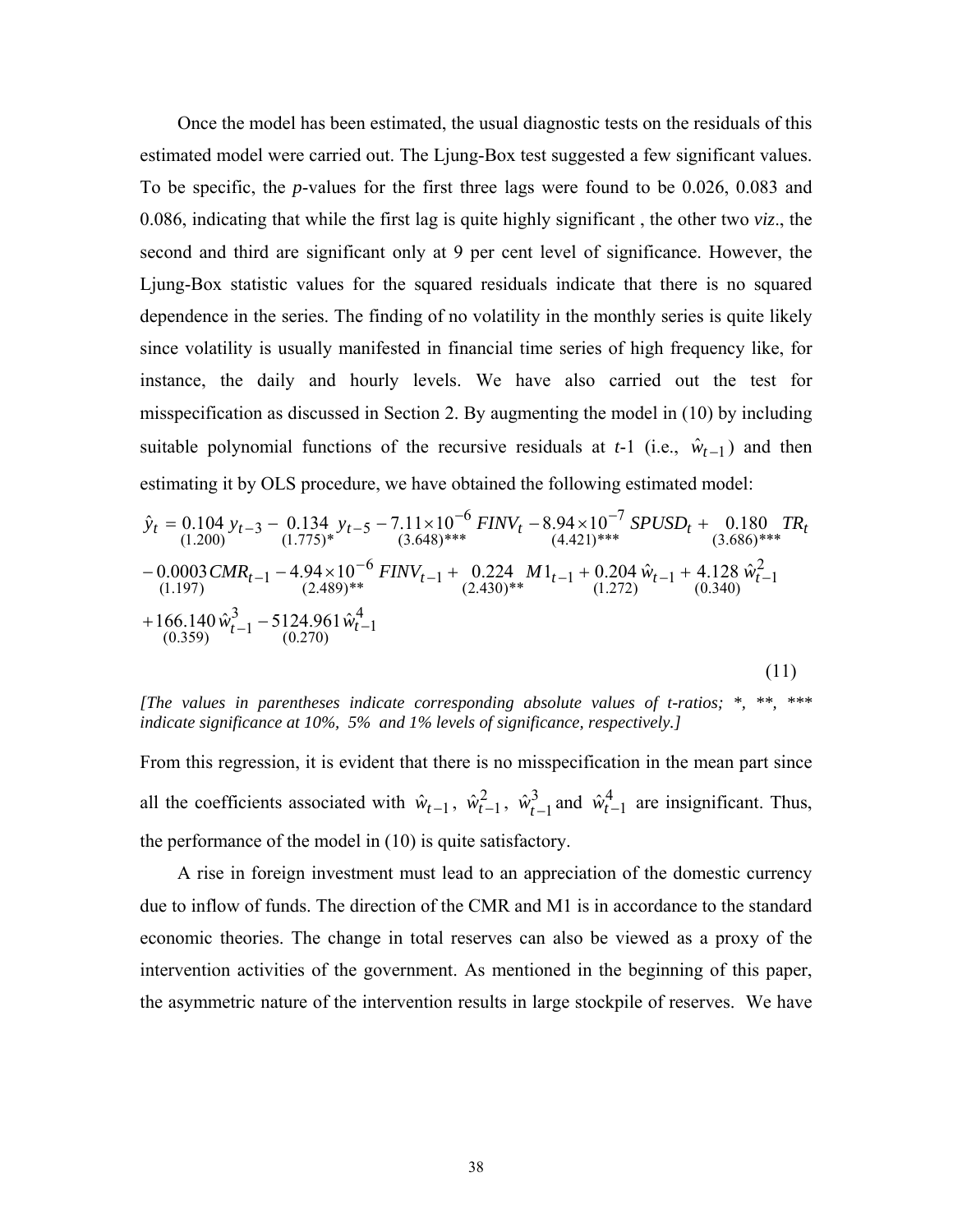obtained a positive relation between the two, i.e., a rise in reserves leading to exchange rate depreciation which is different from the long-run situation in which more reserves indicate better performance of the economy and hence strengthening of the domestic currency. This result could be because of the intervention activities which are undertaken by the RBI to depreciate the Indian rupee. When RBI intervenes, total reserves rises and exchange rate depreciates and hence this could be the justification for this contemporaneous behaviour of change in reserves and exchange rate return. We can argue similarly for the SPUSD (net purchase of foreign exchange) which takes place only when the RBI wants to intervene in the event of some capital inflow. If this purchase is not successful in mopping the excess foreign exchange from the markets then it would essentially lead to an appreciation of the domestic currency.

 Finally, although no second order dependence in the residuals has been found, we applied the BDS test due to Brock *et al*. (1996) to detect the existence of any higher order dependence in the residuals. As stated in Section 2, the BDS test is a test where the null hypothesis of independently and identically distributed (*i.i.d.*) errors is tested against the alternative which include serial correlation, higher order dependencies specified by the GARCH model and other unspecified nonlinear forms. Thus, rejection of the null would, in our case where the serial correlation has been duly incorporated in the model, imply that there are other higher order dependences in the residuals of the model. However, a look at the BDS test statistic values in Table 4 makes it quite clear that for all the  $(\tilde{\xi}/\sigma, \tilde{m})$  combinations considered, the null cannot be rejected.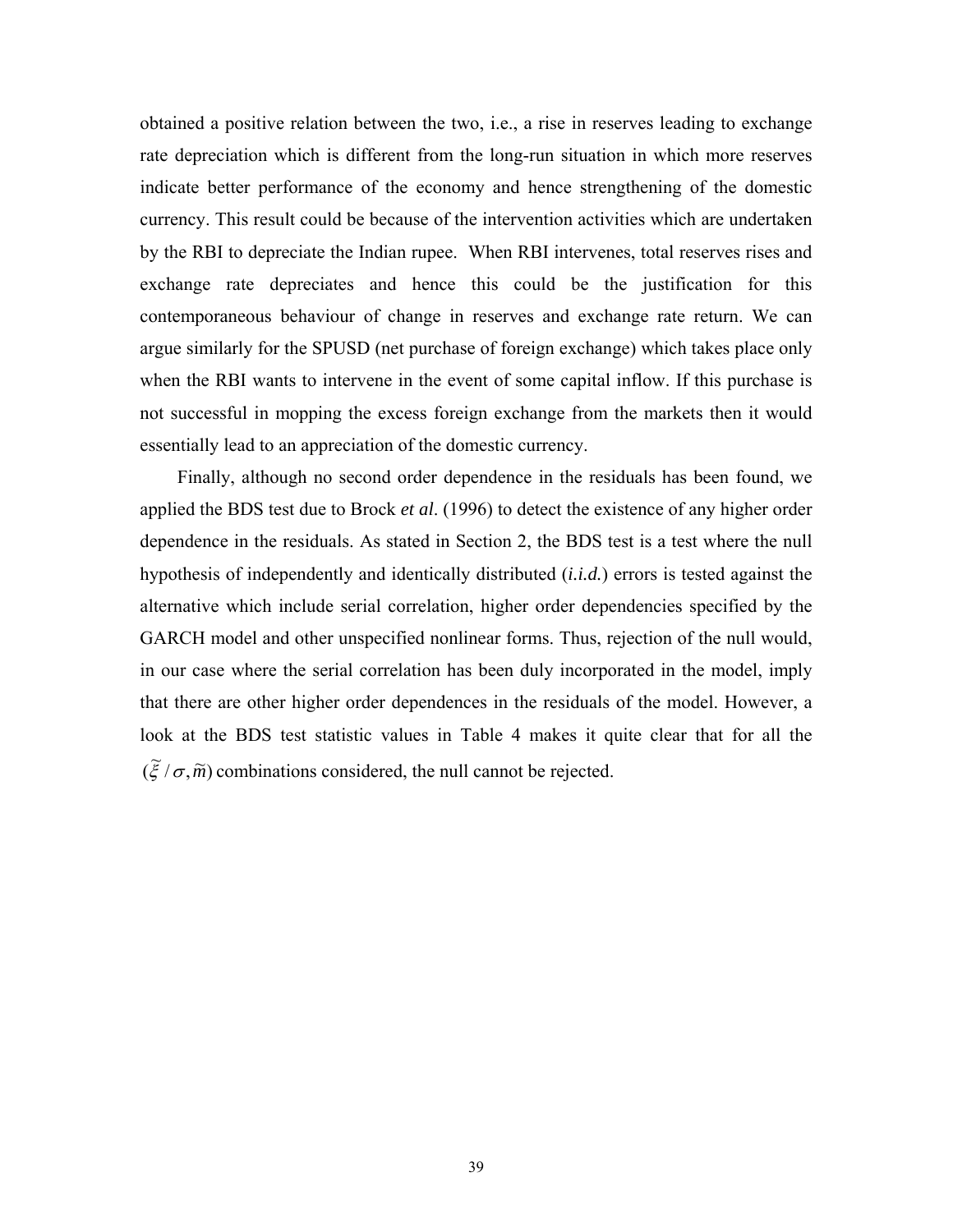#### **Table 4**

| $\widetilde{\xi}/\sigma$ | $\widetilde{m}$ | Value     |
|--------------------------|-----------------|-----------|
|                          |                 |           |
| 0.5                      | $\overline{2}$  | $-0.6604$ |
| 0.5                      | 3               | $-2.9380$ |
| 0.5                      | $\overline{4}$  | $-1.2664$ |
| 0.5                      | 5               | $-0.6220$ |
| $\mathbf{1}$             | $\overline{2}$  | $-1.0108$ |
| $\mathbf{1}$             | 3               | 0.1993    |
| $\mathbf{1}$             | 4               | $-1.9913$ |
| $\mathbf{1}$             | 5               | $-1.1209$ |
|                          |                 |           |

 **BDS test statistic values for the residuals of the final model** 

*Note: The values of BDS test statistic, based on residuals of (12), are compared with the simulated values given in Brock et al. (1991). All the test statistic values are insignificant and formulation and all the matter of the contract of the standing function and all the matging count of significance.*  $\tilde{\xi}$ ,  $\tilde{m}$  and  $\sigma$  stand for distance, embedding dimension and *the standard deviation of the linearly filtered data, respectively.* 

For instance, the value of the BDS statistic for  $\tilde{\xi}/\sigma = 1$  and  $\tilde{m} = 2$  has been obtained as -1.0108, and the corresponding critical value ( *cf.* Brock et al. (1991)) at 5 per cent level of significance is a number between  $-2.58$  (for T=100) and  $-2.15$  (for T=250). Obviously, the (absolute) computed value is smaller than the (absolute) critical value at 5 per cent level of significance, and hence the null hypothesis of *i.i.d.* errors cannot be rejected for this combination of  $\tilde{\xi}/\sigma$  and  $\tilde{m}$  values. In fact, there are no cases when the null hypothesis is rejected and we can, therefore, infer that the BDS test suggests that there is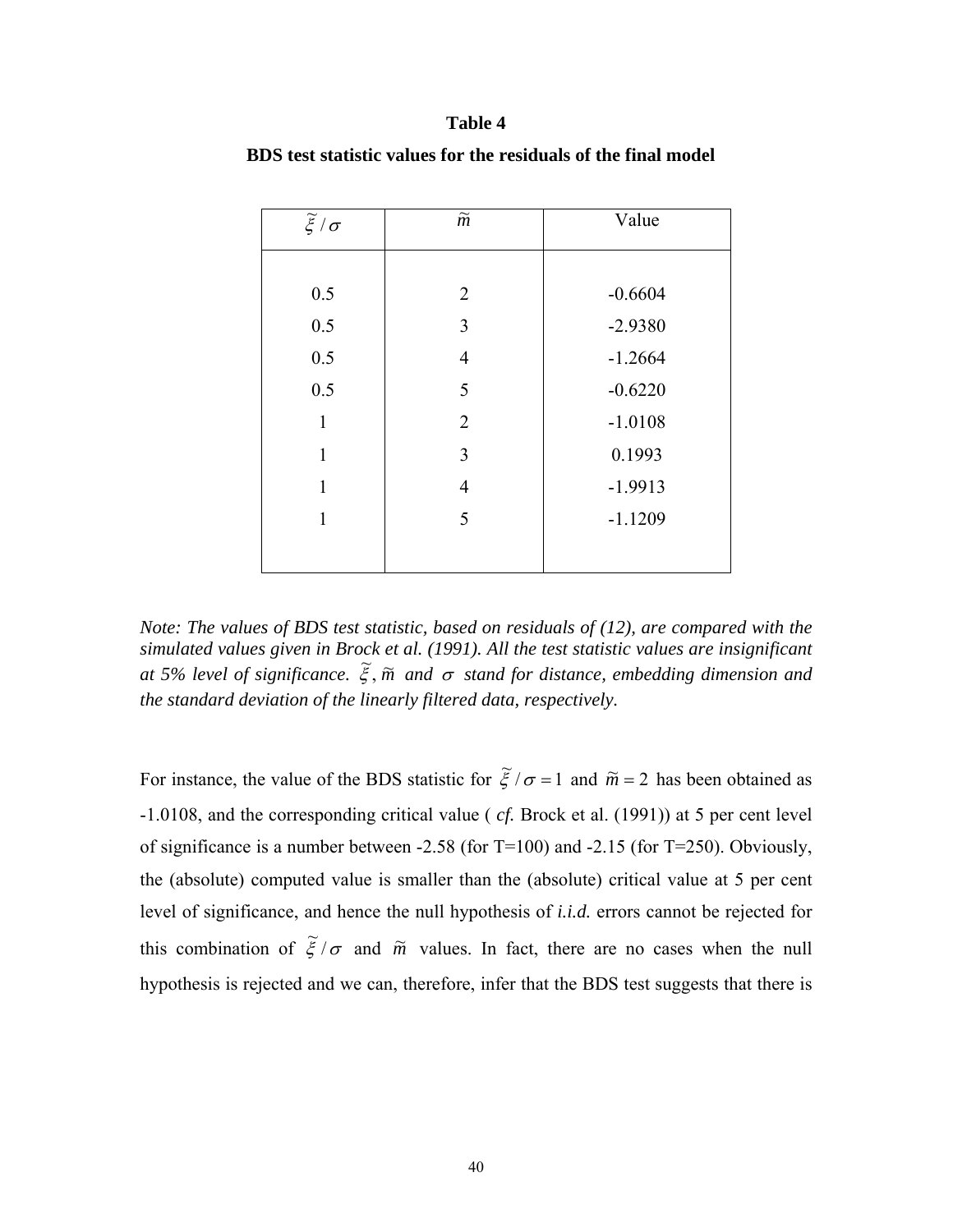no further nonlinear dependence in the residuals. Thus, we can conclude that in terms of standard diagnostic tests on the residuals, the estimated model in (12) is the 'best' linear dynamic single-equation model for determination and predictability of return on India's monthly foreign exchange rate involving relevant macro variables.

### **5 Conclusions**

In this paper, we have first studied the predictability aspect of India's monthly exchange rate return in terms of relevant macroeconomic variables and then obtained the 'best' linear dynamic single-equation model for this time series. Beginning with a set of 24 macro variables which have been found to be relevant in similar studies, mostly on developed economies, and which are also known to have some roles in theoretical studies on exchange rate, we have analyzed the predictive ability –both in-sample and out-ofsample- of each of these macro variables in turn, using specific-to-general as well as general-to-specific model selection criteria. Combining the empirical findings of these two approaches, we have found a set of 10 macro variables which have significant predictive ability for India's exchange rate return. These variables are: reserve money growth, narrow money growth, change in foreign exchange reserve, gross fiscal deficit, sale/purchase of US dollar, change in Federal funds rate, return on US stock index NASDAQ, change in call money rate, rate of change in gold price and change in total foreign investment. Using these macro variables along with the lagged values of these variables as well as of return itself and dummy variables representing month effects, as independent variables, we have estimated a linear dynamic model in single equation framework for India's exchange rate return. In addition to few lag values of return, only five macro variables *viz*., change in foreign exchange reserve, sale / purchase of US dollars, change in call money rate, narrow money growth and change in total foreign investment, were found to be significant.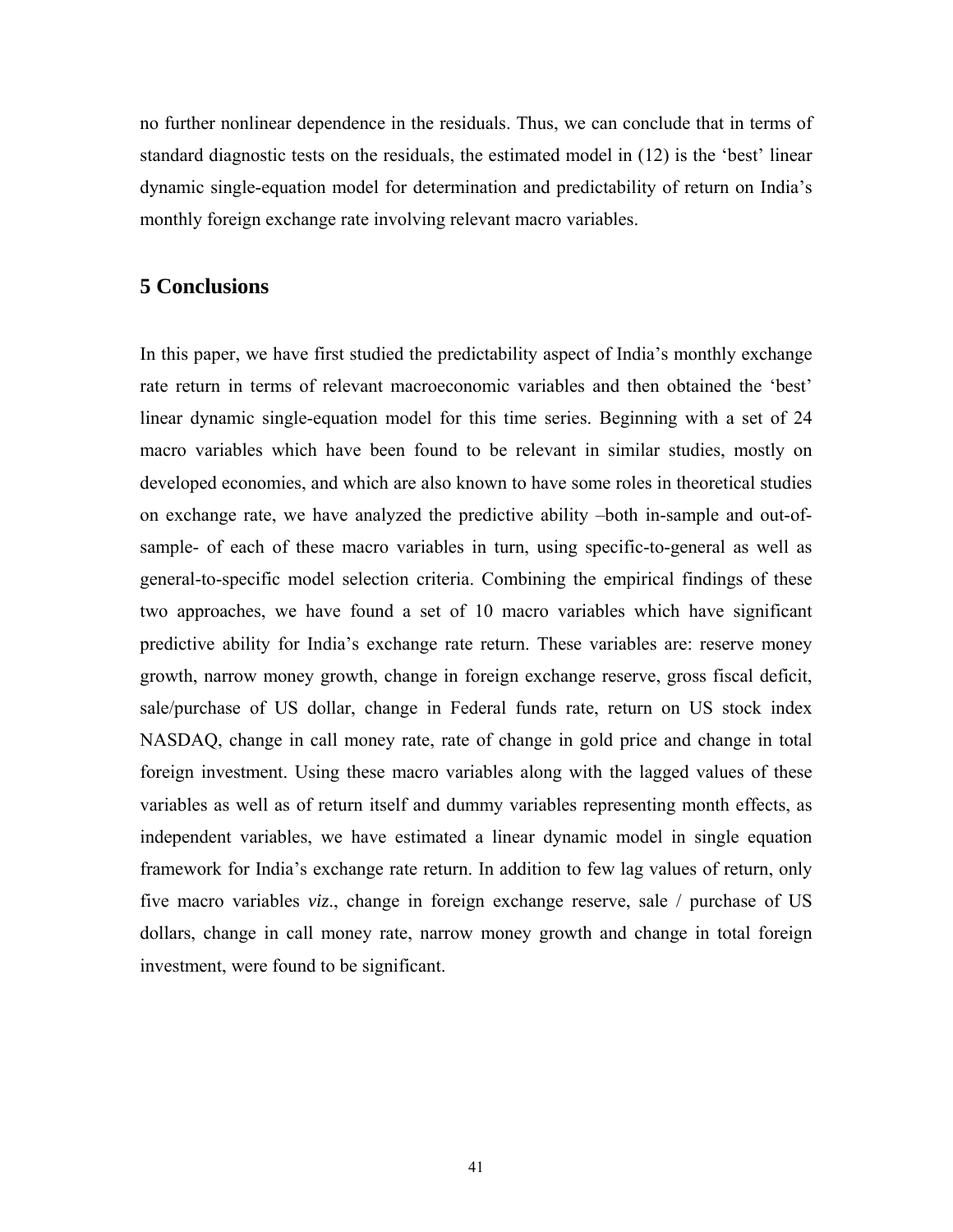The model thus obtained was then checked for misspecification in mean and also for presence of any remaining autocorrelation as well as higher order dependences. The final model obtained satisfied all the standard diagnostic tests of model performance. The explanations regarding the roles of all the five macro variables including FINV (with both contemporaneous as well as one-period lag effects) which have been finally found to be significant in exchange rate determination are quite straightforward. A rise in foreign investment evidently leads to an appreciation of domestic currency due to inflow of funds within the economy. The call money market and foreign exchange market are closely linked as there exists arbitrage opportunities between the two markets. When call money rates increase, banks borrow dollars from their overseas branches, swap them for rupees and lend them in call money market. This results in an appreciation of domestic currency. Finally, a growth in money supply usually causes a fall in exchange rate while a rise in domestic stock price results in appreciation of the domestic currency, and this is what has exactly happened in case of India also.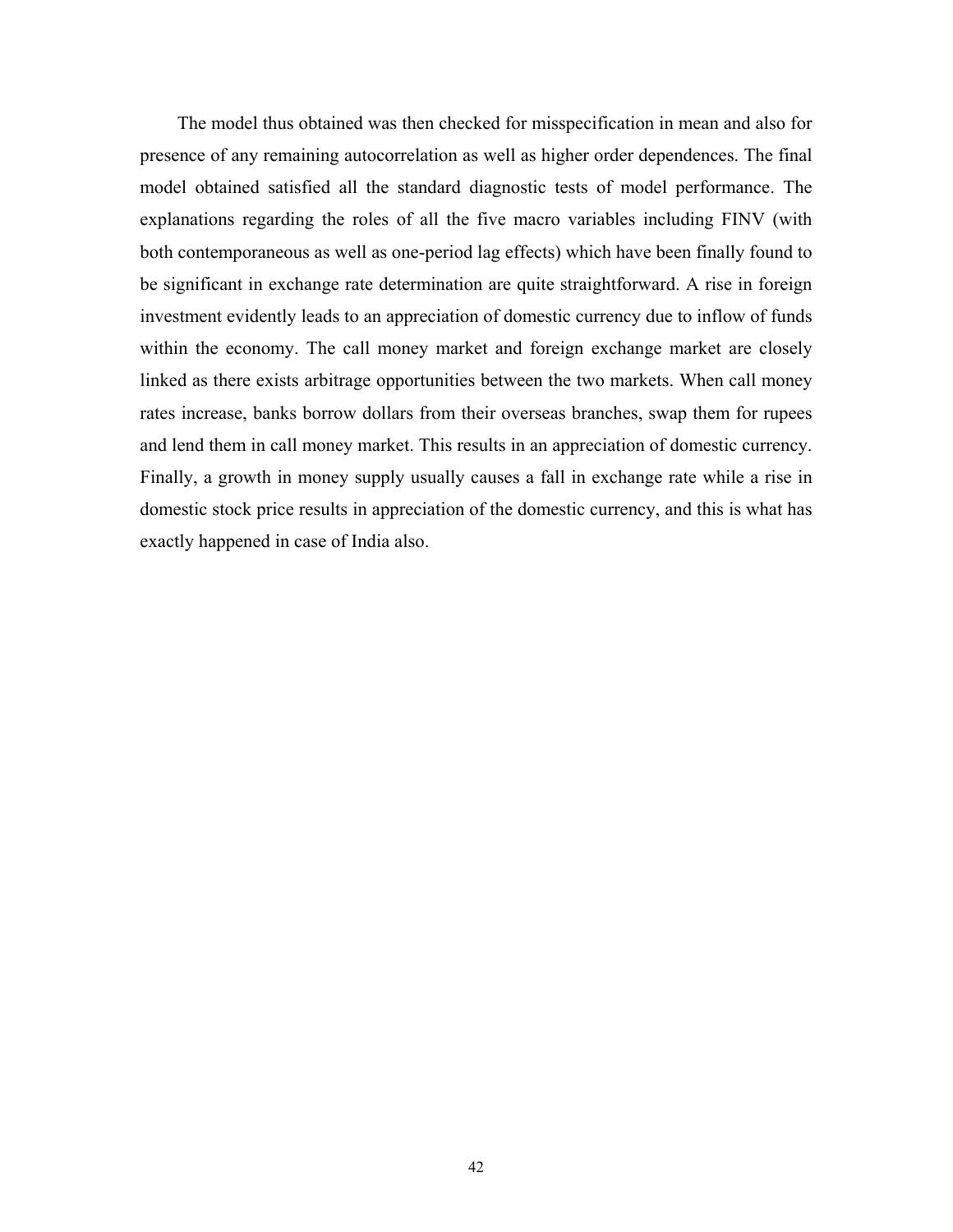# **References**

- 1. Abdalla, I. S. A. and V. Murinde (1997), "Exchange rate and stock price interactions in emerging financial markets: Evidence on India, Korea, Pakistan and the Philippines", *Applied Financial Economics*, 7, 25–35.
- 2. Aggarwal, R. (1981), "Exchange rates and stock prices: a study of the US capital markets under floating exchange rates", *Akron Business and Economic Review*, 12, 7- 12.
- 3. Ajayi, Richard A. ; J. Friedman and S. M. Mehdian (1998), "On the relationship between stock returns and exchange rates: test of granger causality", *Global Finance Journal*, 9 (2,Fall/Spring), 241-251.
- 4. Alfaro, L., Chanda, A., Kalemli-Ozean, S. and Sayek, S. (2004), 'FDI and economic growth: the role of local financial markets', *Journal of International Economics*, 64, 89-112.
- 5. Andrews, Donald W.K. (1993), 'Tests for Parameter Instability and Structural Change with Unknown Change Point', *Econometrica*, July, 61:4, pp. 821-56.
- 6. Andrews, Donald W.K. and Werner Ploberger, (1994), 'Optimal Tests When a Nuisance Parameter is Present Only Under the Alternative', *Econometrica*, November, 62:6,pp. 1383-414.
- 7. Backus, D. (1984), 'Empirical models of the exchange rate: Seperating the wheat from the chaff', *Canadian Journal of Economics* 17:824-846.
- 8. Bagliano F.C. and Favero, C. A. (1999) 'Information from financial markets and VAR measures of monetary policy', *European Economic Review*, 43, 6, 825-838.
- 9. Bai, Jushan. (1994), 'Least Squares Estimation of a shift in Linear Processes*.*' *Journal of Time Series Analysis*. 15:5. Pp. 453-72.
- 10. Bai, Jushan. (1997a), 'Estimating Multiple Breaks Once at a Time.' *Econometric Theory*. June, 13:3, pp. 315-52.
- 11. Bai, Jushan. (1997b), 'Estimation of a Change Point in Multiple Regression Models.' *Review of Economics and Statistics*. November, 79:4.pp 551-63.
- 12. Baig, M.A.; V. Narasimhan and M. Ramachandran (2003), "Exchange market pressure and the Reserve Bank of India's intervention activity", *Journal of Policy Modeling*, **25**, 727–748.
- 13. Baillie, R.T. and W.P. Osterberg (1997), "Central bank intervention and risk in the forward market", *Journal of International Economics*, 43, 483-497.
- 14. Bhaumik, S.K. and Mukhopadhyay, H.(2000), 'RBI's Intervention in Foreign Exchange Market An econometric Analysis.' *Economic and Political Weekly*. Vol.35, No.5.pg 373-376.
- 15. Bilson, J.F.O., (1978), 'Rational expectations and the exchange rate', in: J.A. Frenkel and H.G. Johnson, eds., the economics of exchange rates: Selected studies (Addison Wesley) 75-96.
- 16. Bonser-Neal, C. (1996), "Does central bank intervention stabilize foreign exchange rates?", *Economic Review*, (First quarter) 43–57.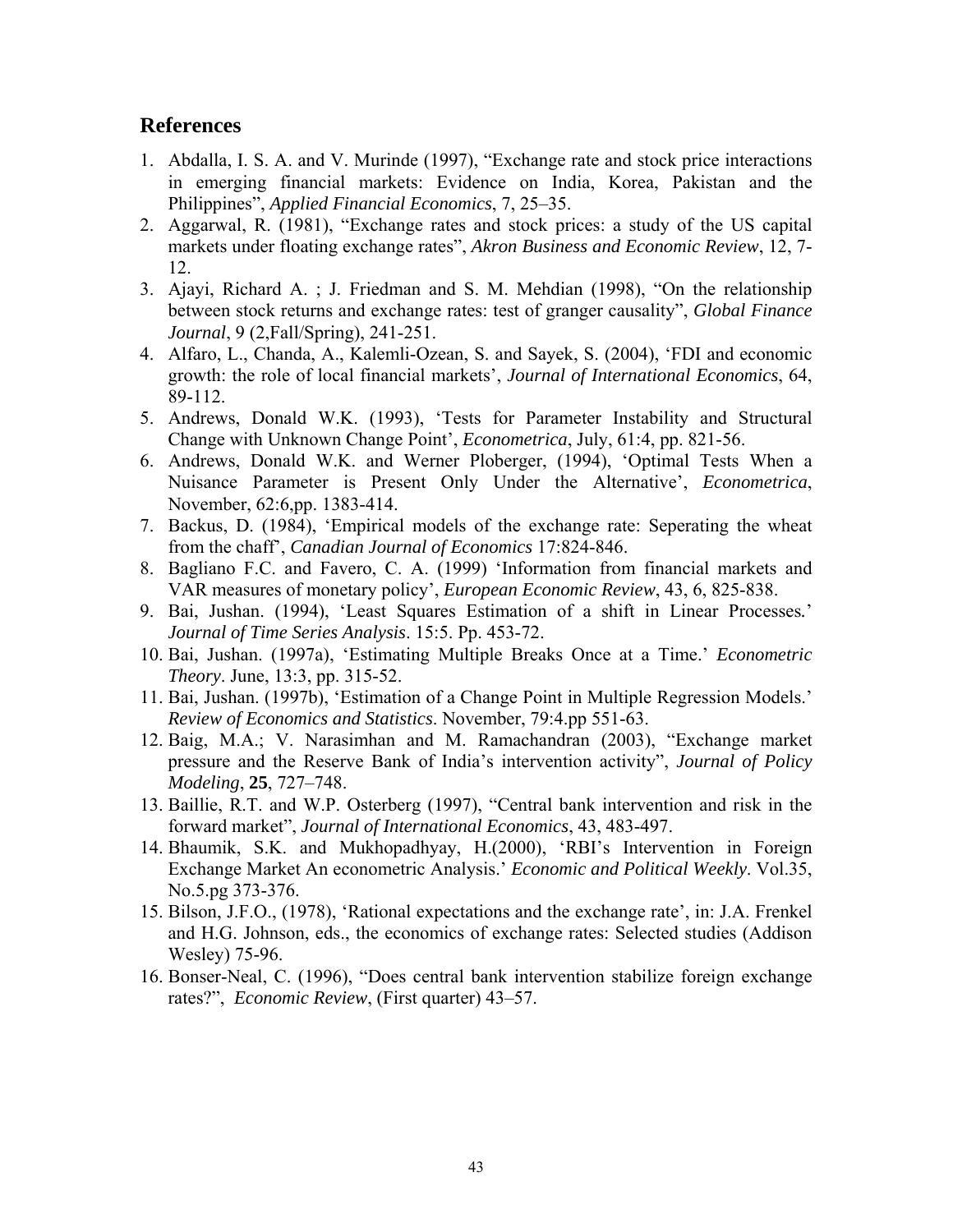- 17. Boughton, J.(1988), 'The monetary approach to exchange rates: What now remains?' *Essays in International Finance* 171, Princeton University, Princeton, NJ.
- 18. Brock, W.A., Dechert, W., and Scheikman, J. (1987), 'A Test for Independence based on the Correlation Dimension', *Econometric Reviews*, 15, 197-235.
- 19. Brock, W.A., Hsieh, D.A., and LeBaron, B. (1991), Nonlinear Dynamics, Chaos, and Instability: Statistical Theory and Economic Evidence, The MIT Press.
- 20. Brock, W.A., Dechert, W., Scheinkman, J. and LeBaron, B., (1996), 'A Test for Independence Based on the Correlation Dimension.' *Econometric Reviews*, 15, no.3, 197-235.
- 21. Chinn, M.D. and Meese, R.A., (1995), 'Banking on currency forecasts: how predictable is a change in money?', *Journal of International Economics*, 38, 161-78.
- 22. Chong, Terence Tai-Leung. (1995). 'Partial Parameter Consistency in a Misspecified Structural Change Model.' *Economics Letters*. October, 49:4, pp. 351-57.
- 23. Chow, E.H.; W.Y. Lee and M.E. Solt (1997), "The exchange-rate risk exposure of asset returns", *Journal of Business* , 70 (1), 105–123.
- 24. Clark, T.E. (2004), 'Can out-of-sample forecast comparisons help prevent overfitting? *Journal of Forecasting*, 23,115-139
- 25. Clark, T.E. and McCracken, M. W. (2001), 'Tests of equal forecast accuracy and encompassing for nested models', *Journal of Econometrics*, 105, 85-110.
- 26. Clark, T.E. and McCracken, M. W. (2004), 'Evaluating long-horizon forecasts'. University of Missouri-Columbia, Manuscript.
- 27. Damele, M. ; Y. Karmarkar and G. Kawadia (2004), "A study of market integration based on Indian stock market, bullion market and foreign exchange market", *Finance India,* 18 (2), 859-869.
- 28. De Arcangelis, G., (1992), ' Time varying parameters and exchange rate forecasting.' CIDEI Working Paper, No.14.
- 29. Diebold, F. X., and Mariano, R.S. (1995), 'Comparing predictive accuracy', *Journal of Business and Economic Statistics*, 13, 253-263.
- 30. Dornbusch, R., (1976), 'Expectations and the exchange rate dynamics', *Journal of Political Economy*, 84, 1161-1176.
- 31. Dornbusch, R. (1987), 'Flexible exchange rates 1986', *Economic Journal* 1:1-18.
- 32. Edison, H.J., (1991),'Forecast performance of exchange rate models revisited', *Applied Economics*, 23, 187-96.
- 33. Fleming, M.J. (1962), "Domestic financial policies under fixed and flexible exchange rates, *IMF Staff Papers*, 9, 369-79.
- 34. Foster, F.D., Smith, T., and Whaley, R.E., (1997), 'Assessing goodness-of-fit of asset pricing models: The distribution of the maximal R<sup>2</sup>.' *Journal of Finance*, 53, 591-607.
- 35. Frankel, J.A. (1993), 'Monetary and portfolio-balance models of the determination of exchange rates', On exchange rates (MIT Press, Cambridge,MA)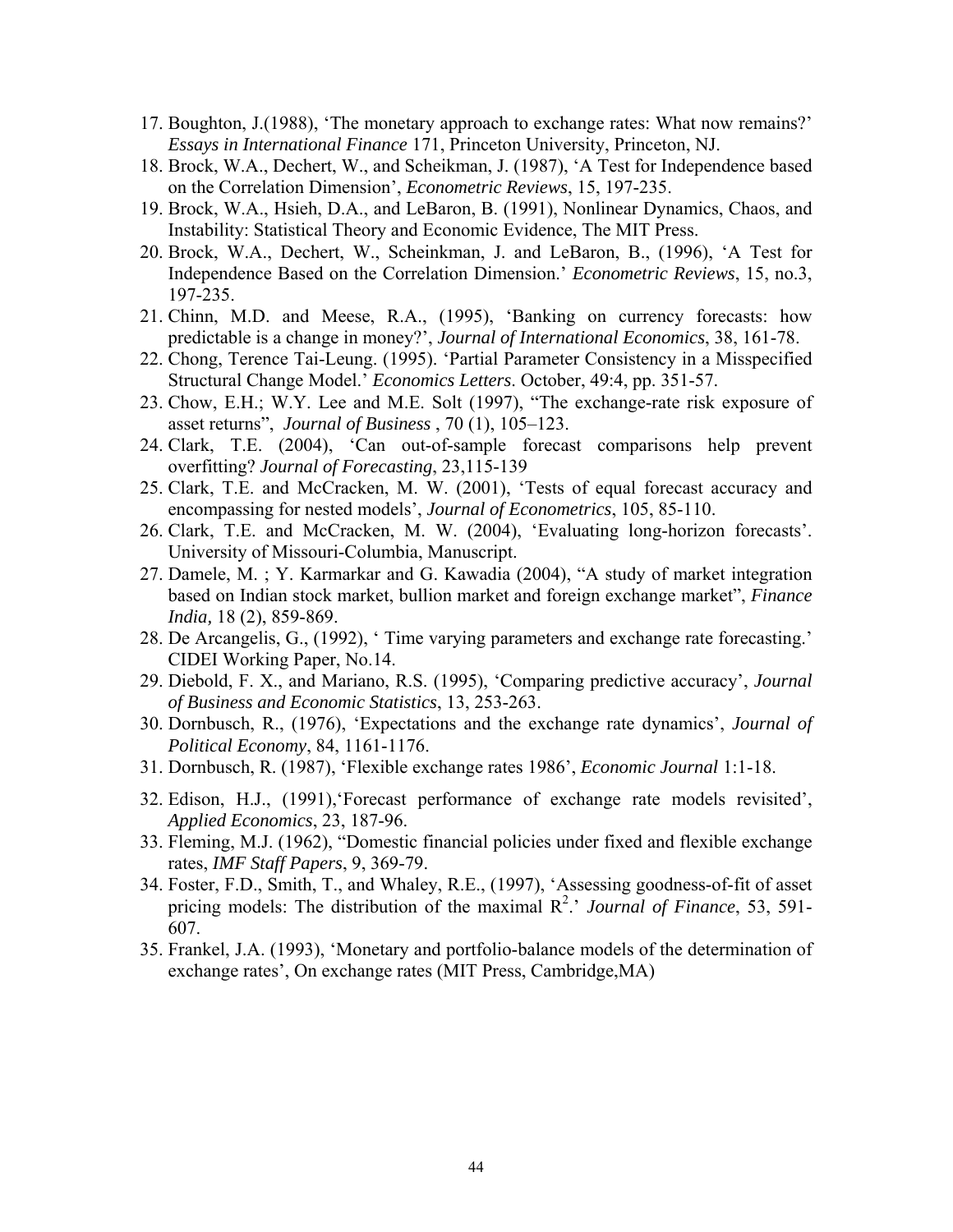- 36. Frankel, J.A., (1979), 'On the Mark: Theory of floating exchange rates based on real interest rate differentials', *American Economic Review* , 69, 1075-1082.
- 37. Frankel, J.A. and Rose, A. K. (1995), 'A Survey of Empirical Research on Nominal Exchange Rates,' Center for International and Development Economics Research (CIDER) Working Papers C95-051, University of California at Berkeley.
- 38. Frenkel, J.A., (1976), 'A monetary approach to the exchange rate: Doctrinal aspects and empirical evidence', *Scandinavian Journal of Economics* 78, 200-224.
- 39. Ghosh, S. K.(2002). 'RBI Intervention in the Forex Market : Results from a Tobit and Logit Model Using Daily Data.' *Economic and Political Weekly* ,37:24, pp 2333- 2348.
- 40. Golub, S. (1989), 'Foreign-currency government debt, asset markets, and the balance of payments', *Journal of International Money and Finance* .8:285-294.
- 41. Gordon, D.B. and Leeper, E. M., (1994). 'The Dynamic Impacts of Monetary Policy: An Exercise in Tentative Identification,' *Journal of Political Economy*, University of Chicago Press, vol. 102(6), pages 1228-47.
- 42. Harvey, D.I., Leybourne, S.J., and Newbold, P. (1998), 'Tests for forecast encompassing', *Journal of Business and Economic Statistics*, 16, 254-259.
- 43. Hogan, L.I., (1986), ' A comparison of alternative exchange rate forecasting models', *The Economic Record*, 62(177), 215-23.
- 44. Hooper, P. and Morton, J. (1982), 'Fluctuations in the dollar: A model of nominal and real exchange rate determination', *Journal of International Money and Finance* ,1, 39-56.
- 45. Hsieh, D.A. (1991), 'Chaos and Nonlinear Dynamics: Application to Financial Markets', *Journal of Finance*, 46 (5), 1839-1877.
- 46. Inoue, A. and Kilian, L. (2003), 'In-sample or out-of-sample tests of predictability:Which one should we use?' *Econometric Reviews* (forthcoming)
- 47. Joshi, H. and Saggar, M. (1998) 'Excess Returns, Risk Premia and Efficiency of the Foreign Exchange Market: Indian Experience in the Post-Liberalisation Period.' Reserve Bank of India, Occasional Papers Issue. June1998.
- 48. Kasman, A. and Ayhan, D. (2007), "Foreign exchange reserves and exchange rates in Turkey: structural Breaks, unit Roots and cointegration", *Economic Modelling*, Forthcoming.
- 49. Kenen, P. (1988), Managing exchange rates .The Royal Institute of International affairs, Council on Foreign Relations Press, New York.
- 50. Kianifard, F., and Swallow, W.H., (1996), '.A Review of the Development and Application of Recursive Residuals in Linear Models', *Journal of the American Statistical Association*, Vol. 91, No. 433, pp. 391-400.
- 51. Kilian, L. (1999), 'Exchange rates and monetary fundamentals: What do we learn from long-horizon regressions?' *Journal of Applied Econometrics*, 14, 491-510.
- 52. Ki ho Kim.(2003). 'Dollar exchange rate and stock price: evidence from multivariate cointegration and error correction model.' *Review of Financial Economics*. 12. Pp 301-313.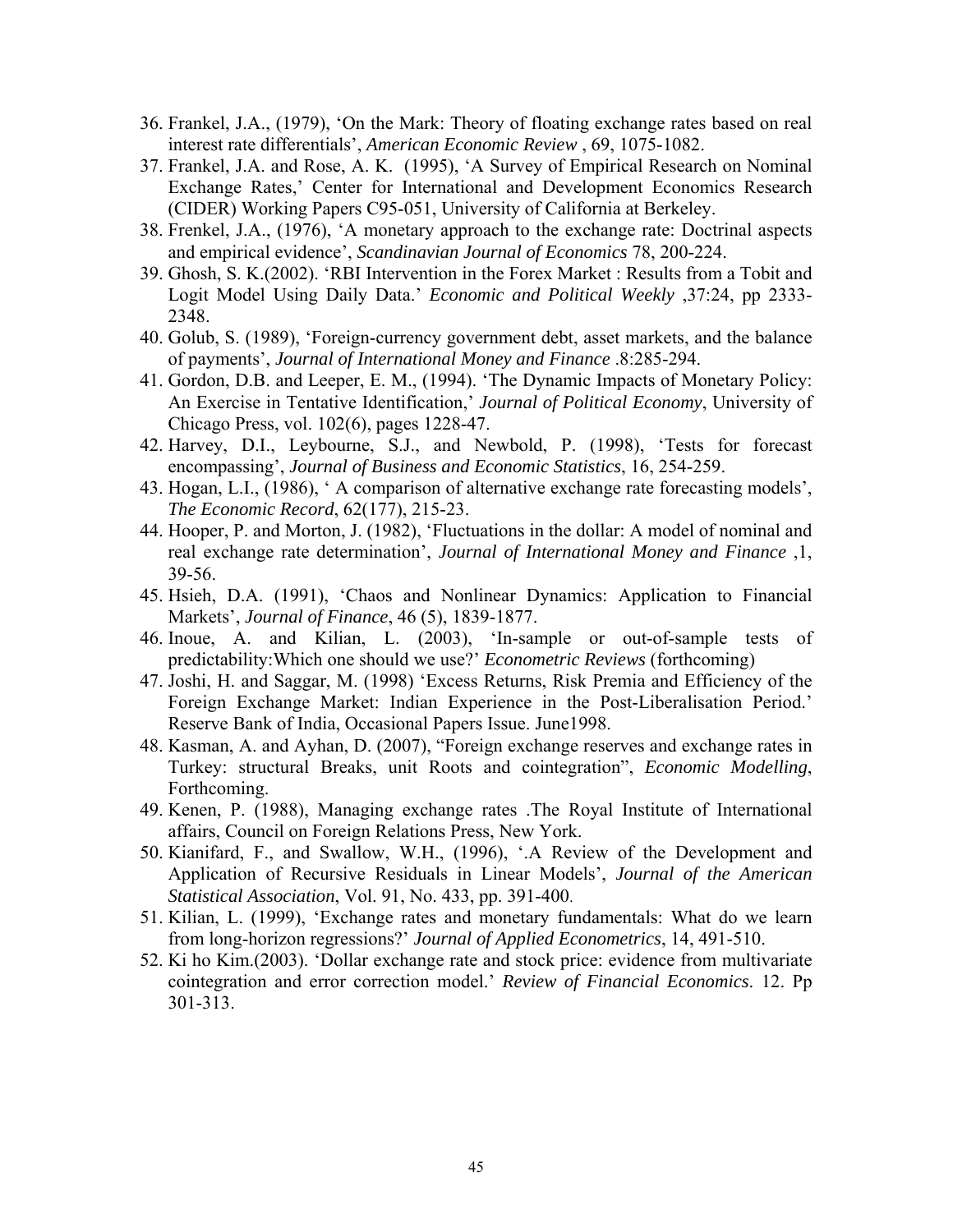- 53. Kim, B. J. C. and Mo, S., (1995), 'Cointegration and the long-run forecast of exchange rates', *Economics Letters*, 48, 353-9.
- 54. Kim, S. and Roubini, N., (2000). "Exchange rate anomalies in the industrial countries: A solution with a structural VAR approach," *Journal of Monetary Economics*, vol. 45(3), pages 561-586.
- 55. Kohli, R. (2000) 'Aspects of Exchange Rate Behaviour and Management in India 1993-98.' *Economic and Political Weekly*. (January 29 2000). Vol. 35, no.5 Pp 365- 371.
- 56. Kohli, R. (2002) 'Real Exchange Rate Stationarity in Managed Floats: Evidence from India', *Economic and Political Weekly*. (February 2, 2002)Vol 37,No.5.pp 475-482.
- 57. Kothari, S.P. and Shanken, J. (1997), 'Book-to-market, dividend yield, and expected market reurns: A time series analysis', *Journal of Financial Economics*, 44, 169-203.
- 58. Lo, A.W. and MacKinlay, A.C. (1990), 'Data-snooping biases in tests of financial asset pricing models.' *Review of Financial Studies*, 3, 431-467.
- 59. Lumsdaine, R.L. and Ng. S. (1999) 'Testing for ARCH in the presence of a possibly misspecified conditional mean.' *Journal of Econometrics* .93.pp 257-279.
- 60. Ma, C.K. and G.W. Kao (1990), "On exchange rate changes and stock price reactions", *Journal of Business and Accounting*, 17, 441-449.
- 61. MacDonald, R. (1990a), 'Are exchange market forecasters 'rational': Some surveybased tests', The Manchester School of Economic and Social Studies 58:229-241.
- 62. MacDonald, R. (1990b), 'Exchange rate economics: An empirical perspective', in: G. Bird,ed., The international financial regime (Academic Press Ltd., London and San Diego) 91-144.
- 63. MacDonald, R. and Taylor, M.P. (1989), 'Economic analysis of foreign exchange markets: An expository survey', in: R. MacDonald and M.P. Taylor , eds., Exchange rates and open economy macroeconomics (Basil Blackwell, Oxford, UK and Cambridge, MA) 1-108.
- 64. MacDonald, R. and Taylor, M.P. (1992), 'Exchange rate economics', International Monetary Fund Staff Papers 39:1-57.
- 65. MacDonald, R. and Taylor, M.P. (1993), 'Exchange rate behavior under alternative exchange rate arrangements ', mimeo, International Monetary Fund.
- 66. Mark, N. C. (1995), 'Exchange rates and fundamentals: Evidence on long-horizon predictability', *American Economic Review*, 85, 201-218.
- 67. McCracken, M. W. (2004), 'Asymptotics for out-of-sample tests of Granger causality', University of Missouri-Columbia, Manuscript.
- 68. Meese, R. A. (1990) 'Currency fluctuations in the post-Bretton Woods era', *Journal of Economic Perspectives*. 4, 117-134.
- 69. Meese, Richard A. and Rogoff K.(1983a) 'Empirical Exchange Rate Models of the Seventies : Do they fit out in sample?' *Journal of International Economics*, 14. Pp 3- 24.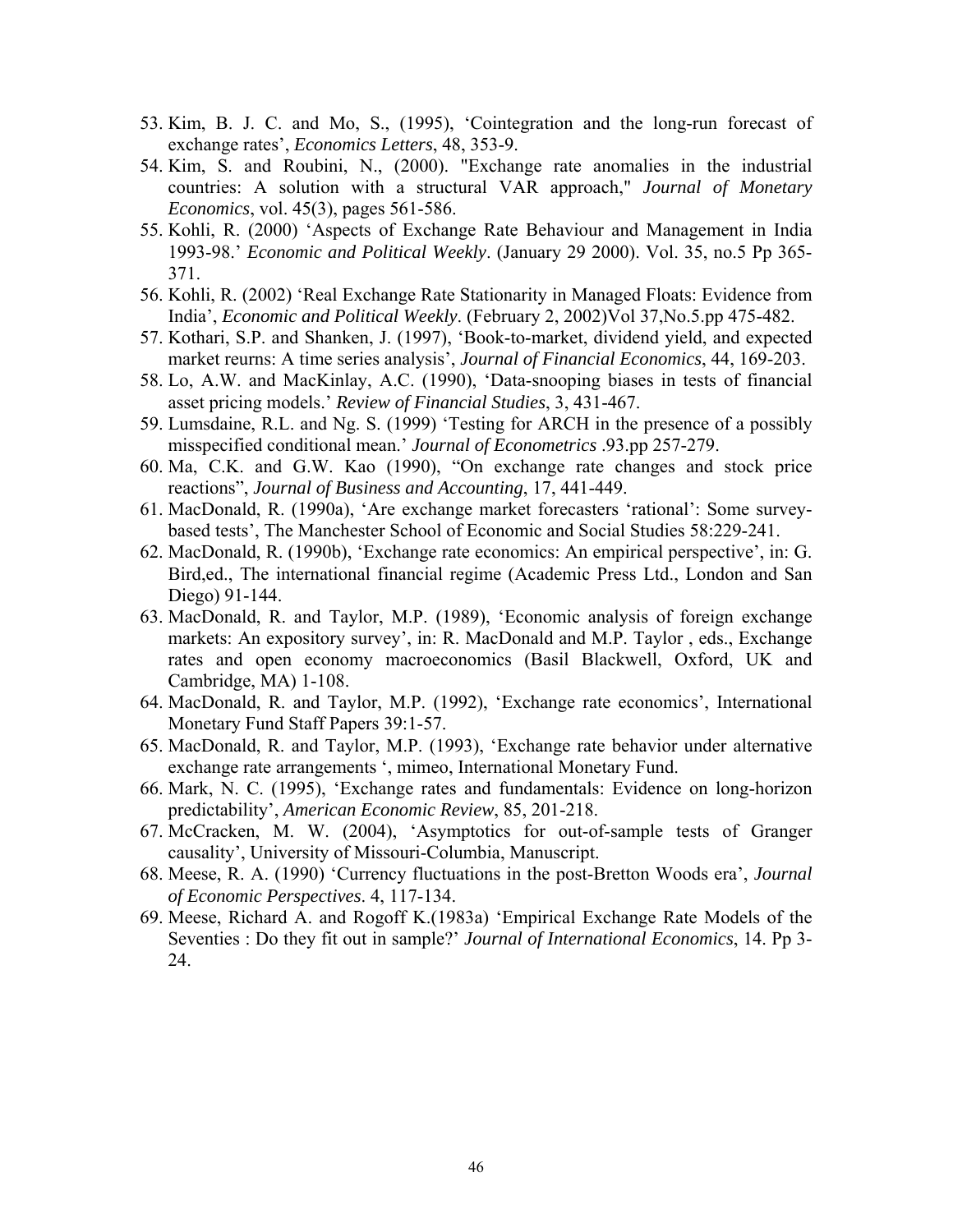- 70. Meese, Richard A., and Rogoff. K. (1983b). 'The Out-of-Sample Failure of Empirical Exchange Rate Models: Sampling Error or Misspecification?' Exchange Rates and International Macroeconomics published by the University of Chicago Press.
- 71. Mishra, A.K. (2004), "Stock market and foreign exchange market in India: are they related?" *South Asia Economic Journal*, **5**(2), 209-232.
- 72. Mundell, R.A. (1968), International Economics, (New York: Macmillan)
- 73. Mussa, M. (1990), 'Exchange rates in theory and in reality', Essays in International Finance No. 179 (Princeton University, Princeton, NJ)
- 74. Nelson, C.R., and Kim, M. J. , (1993), 'Predictable stock returns: The role of small sample bias', *Journal of Finance*, 48, 641-661.
- 75. Nieh, C-C. and Lee C-F. (2001). "Dynamic relationship between stock prices and exchange rates for G-7 countries," *Quarterly Review of Economics and Finance* , 41(4), 477-490.
- 76. Newey, W., and West, K.J. (1987), 'A simple, positive semi-definite, heteroskedasticity and autocorrelation consistent covariance matrix', *Econometrica*, 55, 703-708.
- 77. Nyahoho, E. (2006) 'The impossible relationship between the deficit and the exchange rate', *Journal of Policy Modelling*, 28, 415-425.
- 78. Pattanaik, S. and Mitra A.K.(2001) 'Interest Rate Defense of Exchange Rate, Tale of the Indian Rupee.' *Economic and Political Weekly*, November 24,2001.Vol.36 no.46 and 47,pp 4418-4427
- 79. Pattnaik, R.K., Kapur, Muneesh and Dhal S.C.(2003) 'Exchange Rate Policy and Management :The Indian Experience.' *Economic and Political Weekly*. (May 31 2003) . Vol. 38 No. 22, pp. 2139-2154.
- 80. Phylaktis, K. and F. Ravazzolo (2005), "Stock prices and exchange rate dynamics", *Journal of International Money and Finance*, **24**, 1031-1053.
- 81. Quandt, Richard. (1960). 'Tests of the Hypothesis that a Linear Regression Obeys Two Separate Regimes.' *Journal of the American Statistical Association*. 55.pp. 324- 30.
- 82. Ramachandran, M. (2006), "On the upsurge of foreign exchange reserves in India", *Journal of Policy Modeling*, **28**, 797–809.
- 83. Rao, Manohar (2000). 'On Predicting Exchange Rates*.*' *Economic and Political Weekly*. January 29, 2000.Vol.35, No.5.
- 84. Rapach, D.E., Wohar, M.E. and Rangvid, J. (2005), 'Macro variables and international stock return predictability', *International Journal of Forecasting*, 21, 137-166.
- 85. Rapach, D.E. and Wohar, M. E., (2006), 'In-sample vs. out-of-sample tests of stock return predictability in the context of data mining', *Journal of Empirical Finance*, 13, 231-247.
- 86. Roll, R. (1992), "Industrial structure and the comparative behaviour of international stock market indices", *Journal of Finance*, 47, 3-41.